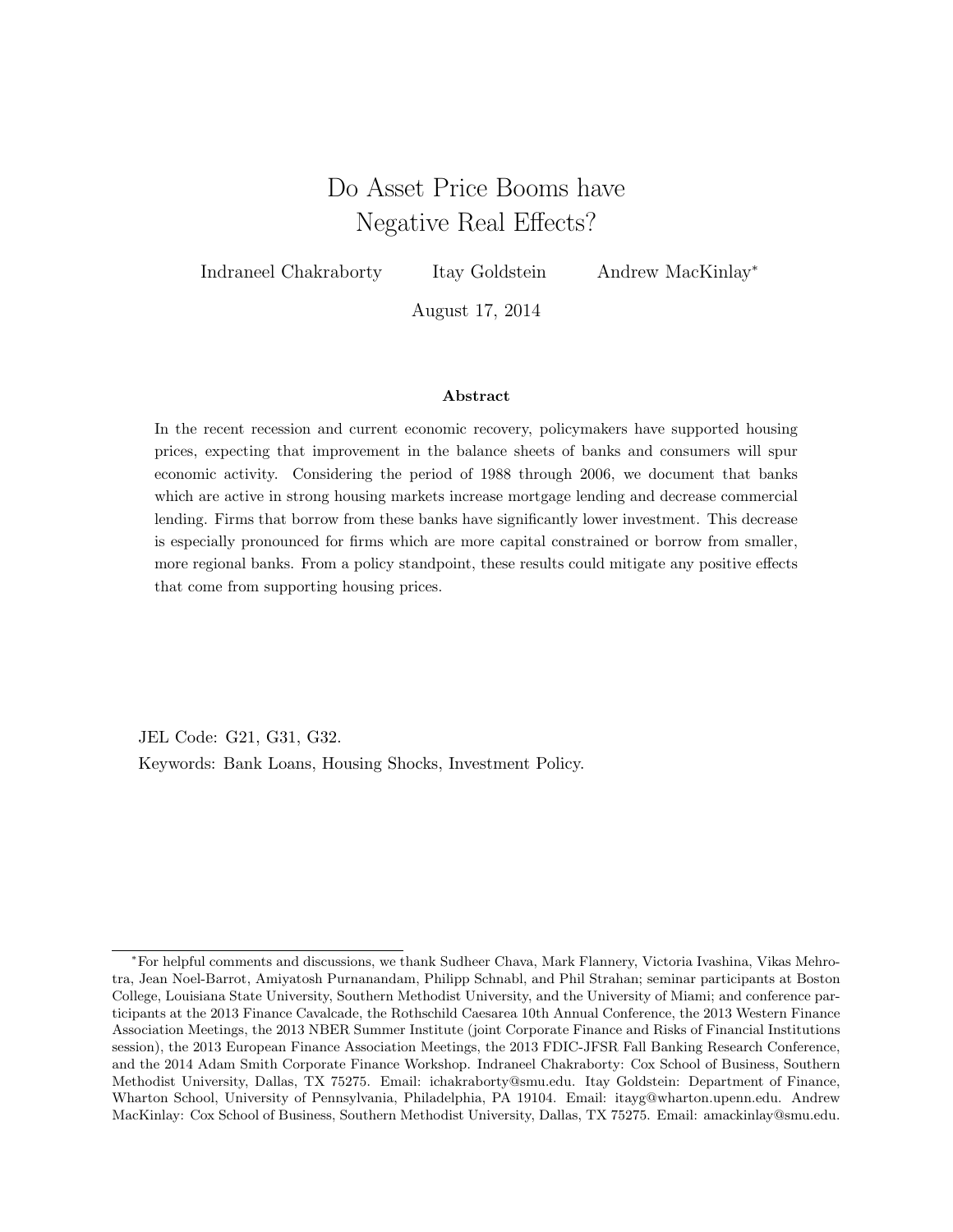The years leading up to the recent financial crisis have been characterized by a significant boom in real estate prices. A similar pattern has been observed in previous episodes, whereby real estate prices increase leading up to a crisis and then crash at the onset of the crisis. A lot has been written about the negative real effects of asset price crashes (see, e.g., Gan (2007a), Gan (2007b) and Peek and Rosengren (2000)). The logic behind this effect is that firms, who own real estate, can borrow less and invest less following the decline in the value of their assets (the collateral channel). In addition, banks exposed to real estate prices decrease their lending following the crash causing further deterioration in firms' access to capital and investment (the *lending channel*).

Much less is known, however, about the real effects of the boom phase in asset prices. We explore these effects in this paper. Specifically, we study the effect of housing prices on bank commercial lending and firms investments in the US in the period between 1988 and 2006. We document a crowding-out effect, whereby the lending opportunities in the real estate market, following the boom in real estate prices, have led banks to reduce commercial lending. This has caused firms who depend on these loans to reduce investment, hence having a negative real effect.

Our empirical analysis hinges on the cross sectional differences across banks in their exposure to the real estate market. We use the location of banks' deposit branches to proxy for the location of mortgage activity, assuming that banks are more likely to invest in mortgage assets if there is larger price appreciation in the areas where they have branches.<sup>[1](#page-0-0)</sup> We find evidence that an increase in housing prices leads to a *decrease* in commercial lending. Specifically, if a bank's deposit base is in an area with a one standard deviation above the mean increase in housing prices, the bank decreases commercial and industrial lending by 0.58 percentage points, as a fraction of the bank's assets. The increase in housing prices also corresponds to a 20.1% decrease in the number of outstanding commercial loans. As discussed below, these effects are magnified once we add instruments to the empirical analysis. In addition, we show that the decrease in lending translates to a real effect, as it leads to a decrease in the investments of firms that have a relationship with the affected banks.

These results stand in sharp contrast to the theme often coming out of the empirical literature, according to which asset prices have a positive relation to lending and real investment. The papers mentioned above are based on the collateral channel and lending channel, where increases in asset prices alleviate financial constraints of banks and firms enabling more lending, borrowing, and investment. These papers have documented a negative effect of house price depreciation. In a similar vein, a recent paper by Chaney, Sraer, and Thesmar (2012) documents that US firms owning real estate benefited from the increase in real estate prices during the period of our study due to the collateral channel. While we confirm their results in our data, we document an additional effect operating in the opposite direction: Firms that depend on bank loans are harmed by the appreciation in real estate prices if their banks had large exposure to real estate markets that led them to divert resources to real estate loans at the expense of commercial loans. This empirical result is related to the model of Farhi and Tirole (2012) that produces a similar substitution effect.

<sup>&</sup>lt;sup>1</sup>We discuss the appropriateness of our assumption with respect to traditional mortgage lending and mortgagedbacked securities in more detail in Section [II.D.](#page-13-0)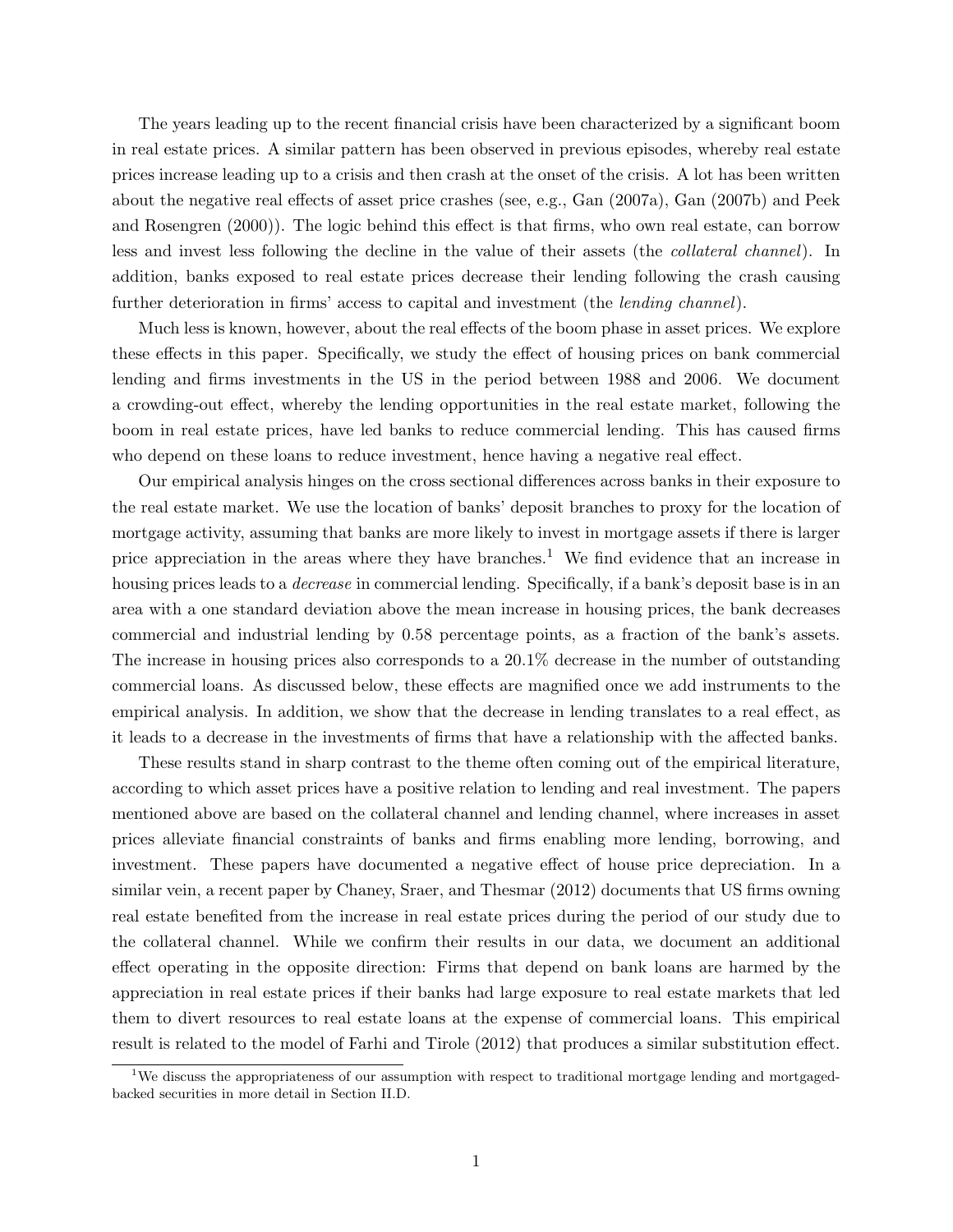As far as we know, such an effect has not been shown empirically before.

This result has important implications for models in macroeconomics. Such models  $-e.g.,$ Bernanke and Gertler (1989) and Kiyotaki and Moore (1997)— often emphasize the positive effect of an increase in asset prices on real investments. Hence, they generate amplification of shocks—a positive shock in the economy leads to an increase in asset prices enabling firms to borrow and invest more and thus magnifying the initial shock. However, we show that the opposite occurs also: positive shocks to asset prices sometimes discourage real investment, leading to a dampening of the initial shock. There are also important implications for policy, as policymakers often attempt to support real estate prices in hope that this will help boosting the real economy. Our results demonstrate that this may not be the case. Our results do not say directly whether the decrease in lending and real investment following real estate price appreciation is bad for welfare and efficiency. Making such a statement would require us to at least know whether the appreciation is a result of a bubble or not. We just document the negative relation in our setting and point to the fact that macroeconomists and policymakers should not assume that asset price booms translate to a boost in economic activity, as the opposite occurs in some cases. We provide further discussion of where our model fits in the existing literature in the next section.

An important issue in interpreting our empirical results, as in most papers in empirical corporate finance, is endogeneity. Is the reduction in commercial loans and firms' investments a result of a decrease in the supply of loans from the banks given their opportunities in the real-estate markets, as we argue, or does it stem from a decrease in firms' investment opportunities? Overall, it should be emphasized that the endogeneity concern is much less pertinent in our paper than in much of the literature. Insofar as increased housing prices coincide with general economic growth, one would expect a positive relation between housing prices and firm investment opportunities. This correlation should make it more difficult to find our result, implying that, if anything, any estimates of the effect of house prices on firm investment are likely biased upward, i.e., the reduction in lending and investment due to a positive shock to real-estate prices unrelated to firms' demand for capital is likely greater than we estimate.

Still, we formally address the possible endogeneity of the firms' investments in a couple of ways. First, we include housing prices in the state where the firm is located as an additional control. The idea being that housing prices in the firm's state are more closely related to its investment opportunities than housing prices where the bank operates. Therefore, inference about the impact of housing prices in the bank's area is less likely to be contaminated by correlation with investment opportunities of the firm once the housing price in the firm's area is controlled for.<sup>[2](#page-0-0)</sup> Consistent with this intuition, we find that the negative results associated with housing prices in the bank's location remain, and that housing prices in the firm's location can have a positive association with firm investment. Going further in this direction, we also consider a subsample of firm-bank pairs where the bank's deposit base and firm location are in different states and find similar results.

<sup>2</sup>While we do most of the analysis using data on the banks' and firms' states, we also repeat the analysis using data on the locations at the MSA level.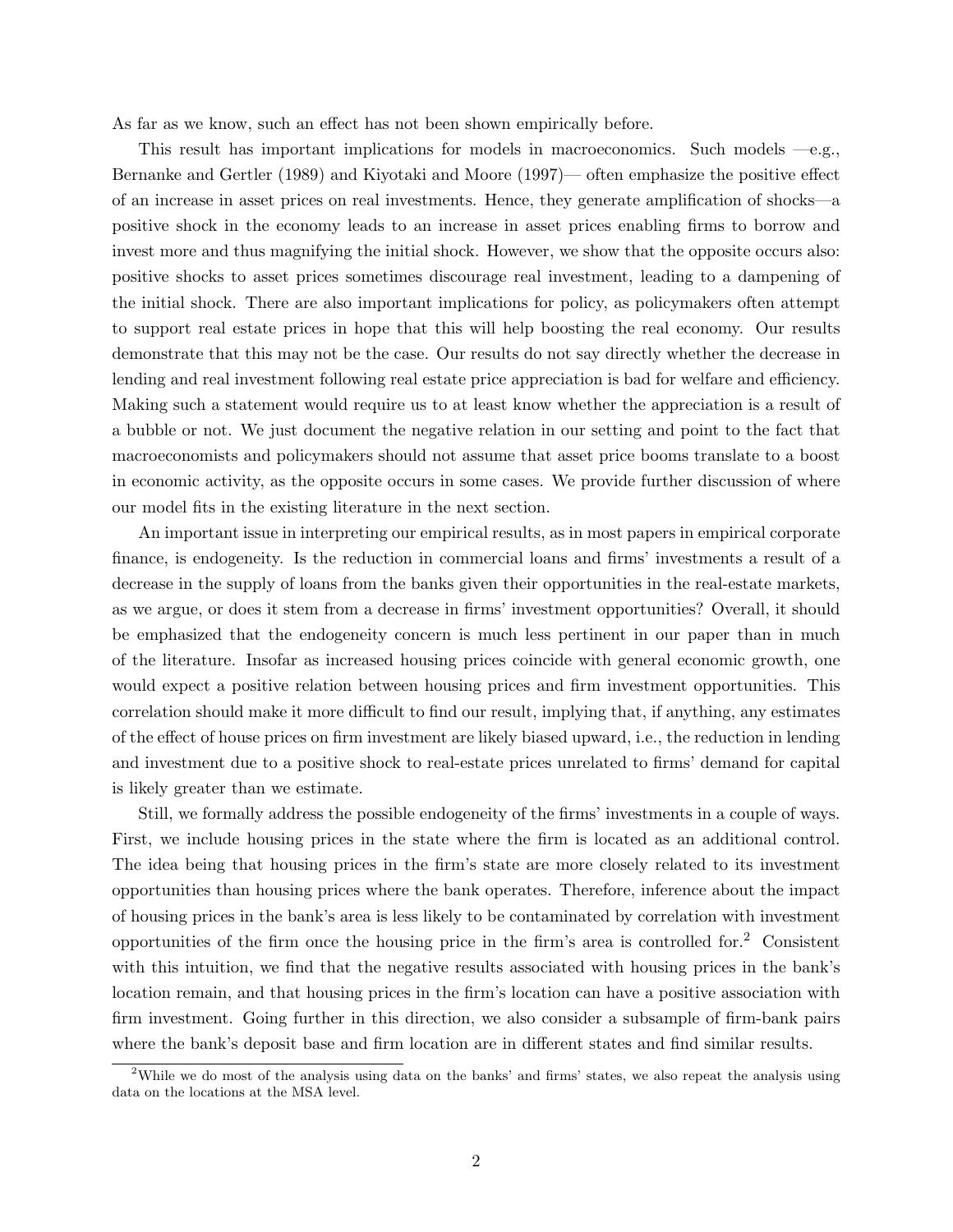Second, to best control for the correlation between a borrowing firm's investment opportunities and housing price appreciation, we take an instrumental variables approach. Following Saiz (2010), we use an instrument that measures the availability of developable land in terms of topographic restrictions. In addition, we include a weighted average of the state-level 30-year fixed mortgage interest rate where the bank has deposits, using the bank's deposits as weights. This average mortgage interest rate is interacted with the land unavailability measure. These instruments are motivated by the idea that for a given decrease in mortgage rates, there will be an increase in housing demand. In areas where land cannot be easily developed into new housing, this increase in housing demand should translate to higher housing prices, compared to areas that can easily accommodate more housing. Further, housing elasticity differences due to the presence of undevelopable land are not related to underlying economic activity. Thus the instruments provide a component of housing price appreciation that is unrelated to firms' financing and investment choices except through its effect on housing prices.[3](#page-0-0)

Using these instruments, we find much stronger effects of exogenous housing price appreciations for the firms which borrow from banks exposed to these appreciations: a one standard deviation above the mean increase in housing prices decreases firm investment by almost 4.3 percentage points. This decrease corresponds to 9.5% of a standard deviation for investment. This result contrasts to an insignificant estimate without instrumentation. It appears, once the endogeneity between loan supply and firm demand is addressed, that a bank's reduction in commercial lending is translating into a significantly reduced firm investment. Using the instruments enables us also to uncover a stronger effect on lending: With instrumentation, we find that banks decrease the amount of commercial lending by 2.35 percentage points, as a share of total assets. Banks also reduce the number of outstanding loans by 42.6% for a one standard deviation above the mean increase in housing prices. Loans that are originated are on average 39.7 percentage points smaller for a one standard deviation increase in housing prices, as scaled by the firm's lagged net property, plant, and equipment. So, increasing housing prices translate into fewer commercial loans and smaller loan sizes.

The channel we explore in this paper is an extension of the bank lending channel, whereby shocks to banks affect their ability to lend and end up affecting the firms that borrow from them. A classic paper in this literature is Bernanke (1983). At the heart of this channel stand two important premises: One is that banks are financially constrained and the other one is that firms are financially constrained. Such constraints have been thoroughly discussed and analyzed in the theoretical literature originating from frictions such as moral hazard and adverse selection. For example, Stein (1998) develops a model where banks are constrained in their ability to raise uninsured capital given their superior information about the loans they can make. Holmstrom and Tirole (1997) is a classic reference for the analysis of capital constraints in firms and financial intermediaries due to moral hazard problems. As we discuss in the next section, there has been

<sup>&</sup>lt;sup>3</sup>A somewhat similar approach is taken by Chaney, Sraer, and Thesmar (2012). We discuss our instruments in more detail in Section [II.E.](#page-14-0)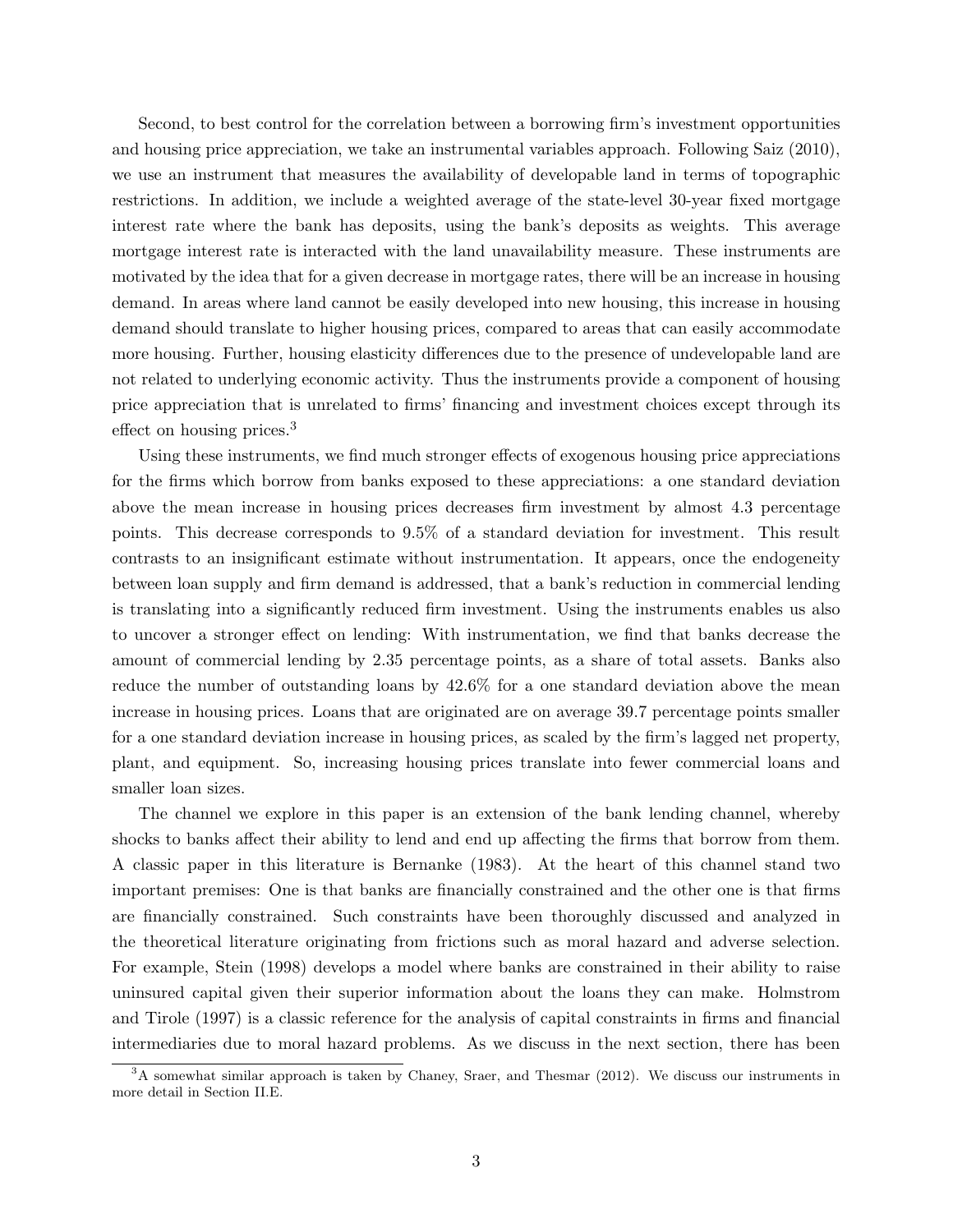extensive empirical evidence by now in support of the bank lending channel, essentially validating these two premises. A novel feature of our empirical analysis is that the shock to the bank is not a typical negative shock to capital, but rather a positive shock to the bank's other lending opportunities which lead to substitution away from commercial loans. This bears resemblance to the discussion in the internal-capital-markets literature where constrained headquarters have to decide how to allocate resources among competing projects, as in Stein (1997), and so will allocate less to some projects when other projects appear more profitable.

In line with the above premises, one would expect that our results will be most pronounced for relatively constrained firms who borrow from relatively constrained banks. Indeed, we show that the effects are concentrated among those firms who borrow from banks which are not in the group of the largest bank holding companies. Similarly, we find that the effects are larger for financially-constrained firms. Using size as one measure of constraints, we find that smaller firms decrease investment by 17.4 percentage points for a one standard deviation above the mean increase in housing prices in the bank's deposit states, versus [4](#page-0-0).3 percentage points for the full sample.<sup>4</sup> We find similar results using public bond ratings to determine whether a firm is constrained or unconstrained.

Finally, another important piece of evidence supporting the credit rationing story concerns the effect of housing price appreciations on interest rates. We find that the interest rate paid on commercial loans, as measured by a spread over LIBOR, increases by 5.8 basis points for a one standard deviation above the mean increase in housing prices in the bank's states. Such an effect should not have been observed if the decrease in loans and investments came from decreased demand for capital rather than decreased supply of capital.

The remaining sections are organized as follows. Section [I](#page-4-0) discusses the theoretical motivation behind this work and the relation to the existing empirical literature. Section [II](#page-8-0) describes the data used for the analysis. Section [III](#page-16-0) reports the empirical results. Section [IV](#page-29-0) addresses some additional robustness exercises. Section [V](#page-32-0) concludes.

# <span id="page-4-0"></span>I Theoretical Motivation and Link to Prior Empirical Literature

At a broad level, our paper contributes to the large literature on financial constraints. The theory behind financial constraints goes back at least to Stiglitz and Weiss (1981). They pointed out that credit may be rationed in equilibrium, not finding an interest rate that will clear the market and equate demand to supply. The reason is that there are frictions that make the quality of the loans dependent on the amount and terms of credit. Stiglitz and Weiss (1981) and the vast literature that followed them pointed to two important frictions. One is adverse selection, whereby borrowers know more about the quality of the projects they invest in, which makes lenders reluctant to provide credit even at a high price (which might attract worse loans). The other one is moral hazard, whereby borrowers can take actions that affect the profitability of projects, and when they

<sup>&</sup>lt;sup>4</sup>This coefficient is found in our instrumental variables specification.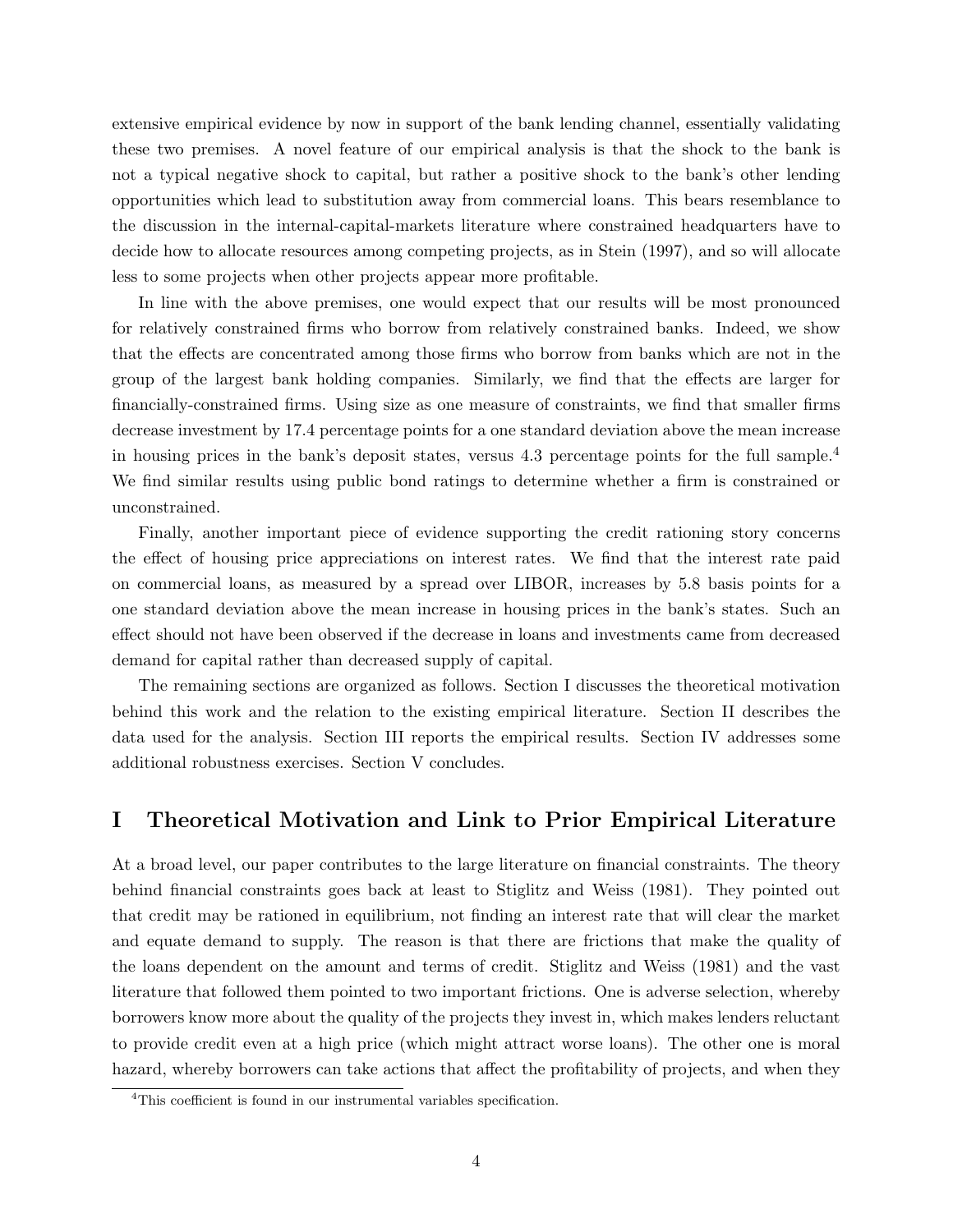are heavily indebted they lose incentives to take the value-maximizing action.

Importantly, these frictions affect both financial firms and non-financial firms. Financial firms (banks) are constrained in the funds they can raise to provide loans to non-financial firms due to the adverse selection or moral hazard problems between the banks and their capital providers. At the same time, non-financial firms are constrained in the amount of capital they can raise to make real investments due to the frictions that stand between them and their capital providers (including banks). Holmstrom and Tirole (1997) provide a canonical model, where both banks' capital and firms' capital play an important role in determining real investment in equilibrium due to the double moral hazard (between firms and banks and between banks and their creditors). Stein (1998) analyzes the constraints faced by banks due to the adverse selection problem and the implications these constraints have for the real effect of monetary policy.

The literature highlighted two channels via which asset-price increases can alleviate financial constraints and boost investments. Both these channels are present in Holmstrom and Tirole (1997). The first one is the *Balance Sheet Channel* or the *Collateral Channel*. Firms owning real estate, for example, will be able to post more collateral and raise more capital for investment when prices of real estate go up. Empirical evidence in support of this channel have been provided by Gan (2007a) and more recently by Chaney, Sraer, and Thesmar (2012). The second channel is the Bank Lending Channel, according to which banks benefit from the increase in real estate prices, which alleviates their capital constraints and allows them to lend more. This effect has been documented empirically on the downside – a crash in real estate prices makes banks more constrained and leads them to cut lending – by Peek and Rosengren (2000) and Gan (2007b) in the context of the collapse of the Japanese real estate market in early 1990s and more recently by Cuñat, Cvijanović, and Yuan (2013) in the context of the U.S. housing market crash in the late 2000s. More broadly, there is a large literature documenting how negative shocks to bank capital reduce lending, e.g., Bernanke (1983), Kashyap and Stein (2000), Ashcraft (2005), Khwaja and Mian (2008), Paravisini (2008), and Schnabl (2012). Importantly, for this to have a real effect, firms must depend on banks and cannot easily switch to another source of capital – a premise that has been prominently shown in the empirical literature, e.g., Faulkender and Petersen (2006), Sufi (2009), Leary (2009), Lemmon and Roberts (2010), and Chava and Purnanandam (2011).

To the best of our knowledge, our paper is the first one to show a negative real effect of housing prices appreciation. Our effect is a variant of the bank lending channel, in that it is based on a shock to the bank that affects its lending and the investment of firms that borrow from the bank. However, the shock in our setting is a shock to the investment opportunity of the bank, rather than to its balance sheet. Specifically, housing price booms present an opportunity to banks to make real-estate loans. Given that they are financially constrained – due to the frictions mentioned above, they cannot raise as much uninsured capital as they would like  $-$  they then divert resources from commercial loans to real-estate loans to take advantage of this opportunity. Hence, at the core of our story, just like in the papers mentioned above, is the premise that banks and firms are constrained, but the implications are completely different, leading to a negative effect of asset price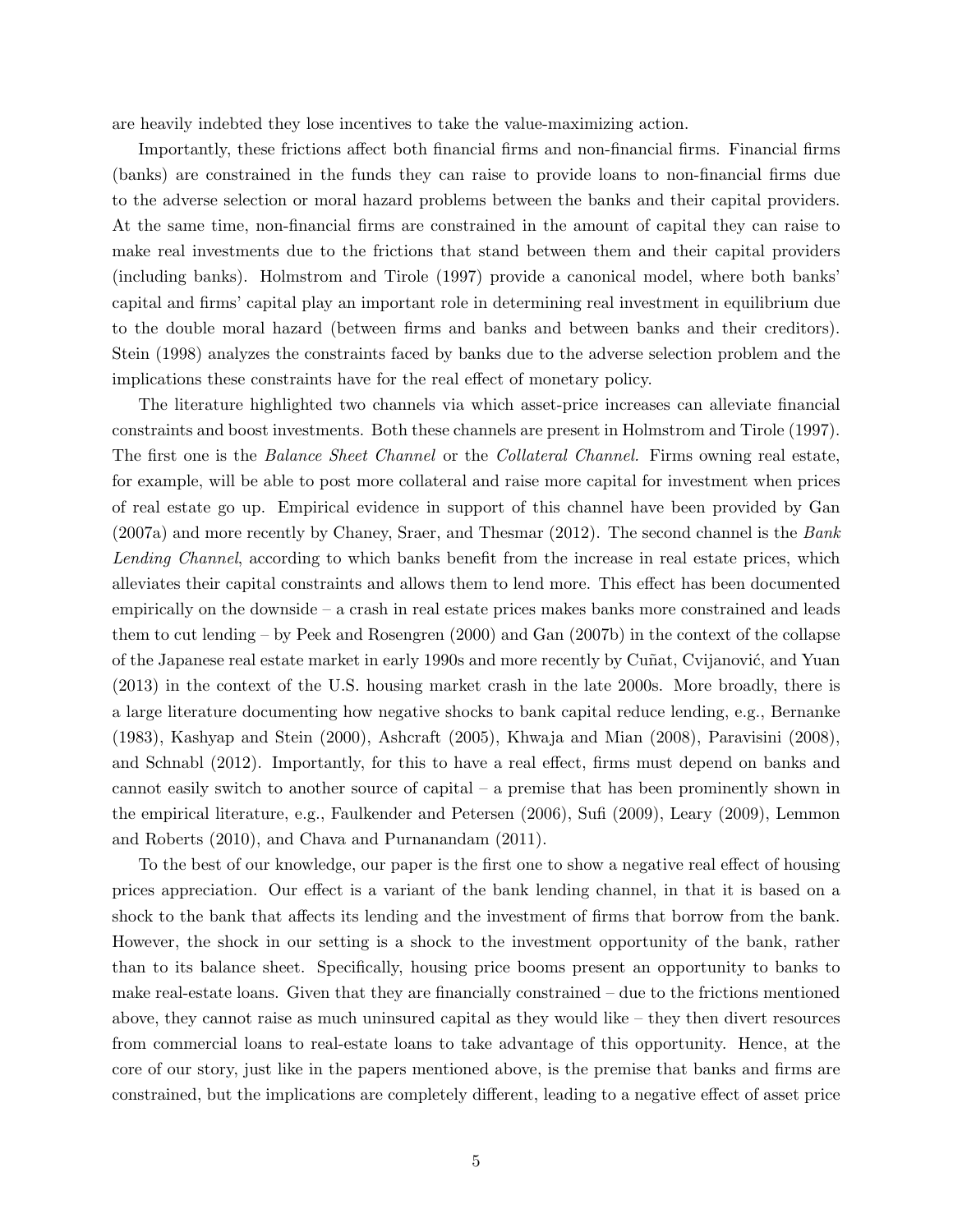booms. Note that an alternative constraint that might be generating our results is an organizational constraint faced by banks: They might be limited in expanding their lending capacity and hiring new loan officers, and so when lending opportunities come up in the real-estate market, they choose to exploit them by diverting resources away from other businesses, such as commercial loans.

Thinking about the theoretical literature, the substitution effect we document here between real estate loans and commercial loans resembles the ideas discussed in the literature on internal capital markets, see, e.g., Stein (1997) and Scharfstein and Stein (2000). In this literature, a financially constrained headquarters has to make a decision on how to allocate resources across different divisions. An improvement in the investment opportunities in one division will cause diversion of resources from other divisions to this division. Banks may face similar decisions and allocate resources to real estate loans at the expense of commercial loans in the face of real estate price appreciations.

Our effect is also related to the theory of bubbles, which represent one kind of an asset price boom. In Tirole (1985), bubbles might crowd out productive real investments by increasing interest rates and making firms want to invest less. Moreover, in the presence of credit constraints, the increase in interest rates following a bubble might aggravate the credit rationing for financiallyconstrained firms (i.e., firms with severe moral hazard problems and lack of internal capital) reducing productive investments further. This effect is denoted as the leverage effect by Farhi and Tirole (2012). They analyze the negative effect that asset-price bubbles might have on investment and efficiency due to the leverage effect and contrast it with the positive effect that asset-price bubbles may have due to the *liquidity effect* (similar to the positive effects of asset price appreciations discussed above). They provide results on which firms are more likely to benefit from a bubble and when. Note that the leverage effect in Farhi and Tirole  $(2012)$  can occur even without a bubble, but just when there is another asset that can act as a store of value. So, one can link this effect to our empirical results without taking a stand on whether the boom in real estate prices before 2006 was a bubble or not.

Our results have important implications for understanding the role of asset prices for the real economy and the potential for amplification or mitigation of shocks. A large literature in macroeconomics going back to Bernanke and Gertler (1989) and Kiyotaki and Moore (1997) discusses amplification due to the balance sheet channel. More recently, Gertler and Kiyotaki (2010) and Rampini and Viswanathan (2010) add a financial intermediary into such models and analyze additional amplification that may come due to the lending channel. Overall, the message in these models is that an increase in asset prices increases firms' debt capacity and promotes real investment, which serves to amplify the initial shock that led to the increase in asset price. These conclusions are supported by the vast empirical evidence mentioned above, such as Chaney, Sraer, and Thesmar (2012). Our analysis is conducted for the same period as Chaney, Sraer, and Thesmar (2012), and demonstrates that the bank lending channel and balance sheet channel work in opposite directions in this case. Further, we show that the two effects are comparable in magnitude. Hence, amplification is not the only possible outcome. Some asset-price increases hurt the ability of firms to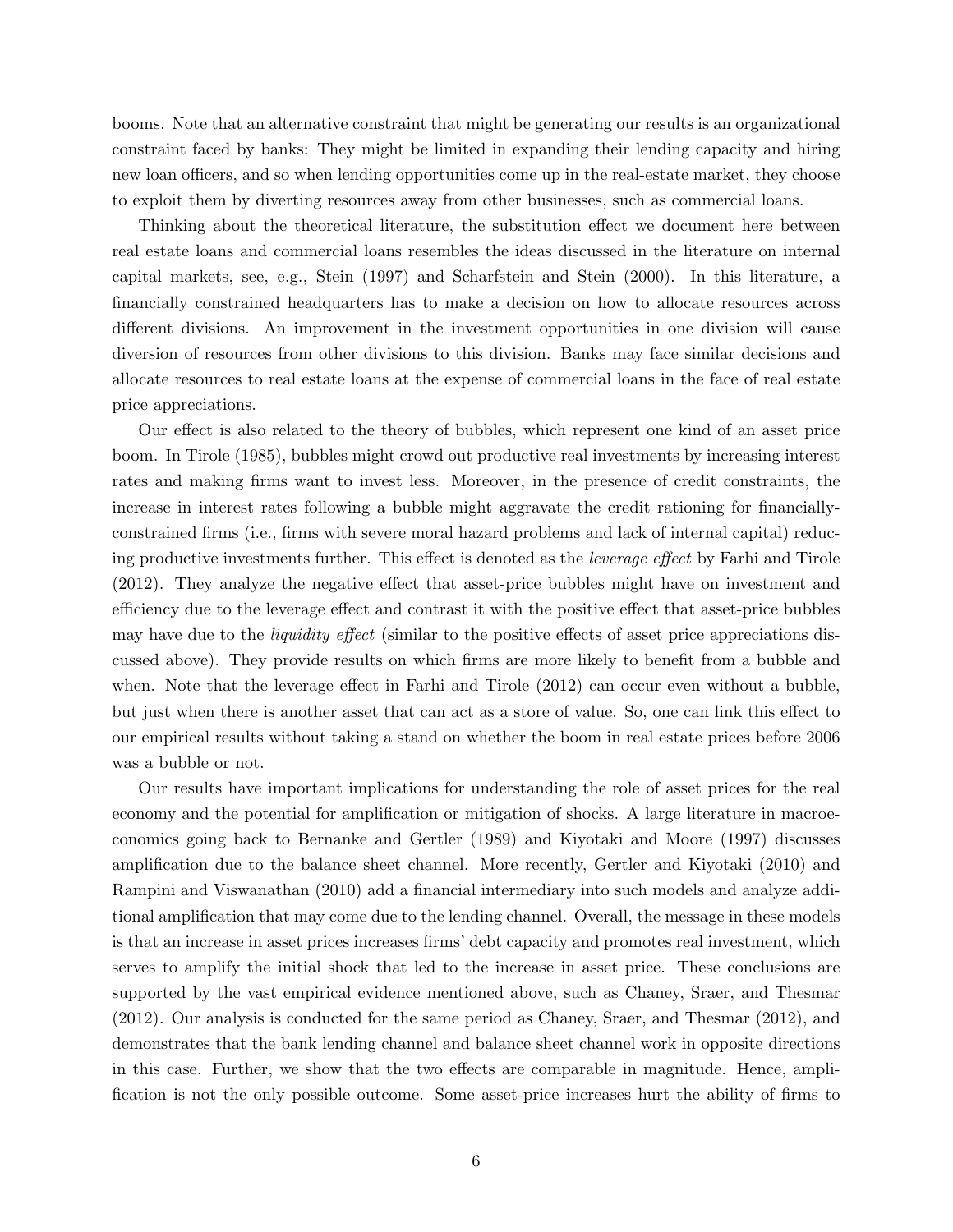borrow and invest, and so when building a macroeconomic model, it is important to account for this channel as well. This is consistent with the theoretical analysis of Farhi and Tirole (2012). We do not take a stand on whether such diversion across sectors is inefficient. It is more likely to be inefficient if the real estate price appreciation represents a bubble, but this is hard to prove. We just show that price appreciation does not always lead to positive spillovers, as is often argued in the literature, and the opposite effect sometimes occurs.

Our paper may also carry important insights for policymakers. Much effort has been devoted in the recent crisis and its aftermath to support asset prices and real estate prices in particular. In February 2009, through the Homeowner Affordability and Stability Plan, the Federal Reserve and U.S. Treasury purchased more than \$1.4 trillion in agency mortgage-backed securities and provided resources to support Fannie Mae and Freddie Mac. Recently, in September 2012, the Federal Open Market Committee (FOMC) approved plans to purchase additional agency mortgage-backed securities at a rate of \$40 billion per month.<sup>[5](#page-0-0)</sup> The rationale being that, by putting downward pressure on mortgage rates, the FOMC would provide further support for the housing sector. As Chairman Bernanke mentioned during his September 13, 2012 press conference announcing the FOMC action:

To the extent that home prices begin to rise, consumers will feel wealthier, they'll feel more disposed to spend...The issue here is whether or not improving asset prices generally will make people more willing to spend. One of the main concerns that firms have is there is not enough demand, there's not enough people coming and demanding their products. And if people feel that their financial situation is better...or for whatever reason, their house is worth more, they are more willing to go out and spend, and that's going to provide the demand that firms need in order to be willing to hire and to invest. (Bernanke (2012)).

The mechanism policymakers are relying upon is that through "improving asset prices," and specifically housing assets, consumers will increase demand, leading to increased firm investment and hiring. In other words, by improving the asset values of banks and consumers, there will be beneficial spillover effects to the larger economy. We show that this is not always the case, and in some cases an artificial increase in asset prices might lead banks to shift resources away from commercial firms and towards the bubbly asset. This finding is consistent with the theoretical analysis of Bleck and Liu (2013), who show that in an economy with two sectors, the injection of liquidity by the government may hurt the more constrained sector, due to a crowding out effect that we capture in our empirical analysis.

Finally, our paper is related to the quickly growing literature studying the impact of the U.S. real estate boom on the larger economy. One paper in this literature is Chaney, Sraer, and Thesmar  $(2012)$ , which we discussed already. In a related paper, Cvijanović  $(2014)$  investigates the impact of the collateral channel on the firm's capital structure decisions and finds results consistent with

<sup>5</sup>This amount is in conjunction with purchases of longer-term Treasury securities at the pace of \$45 billion per month, totaling \$85 billion per month in securities purchases.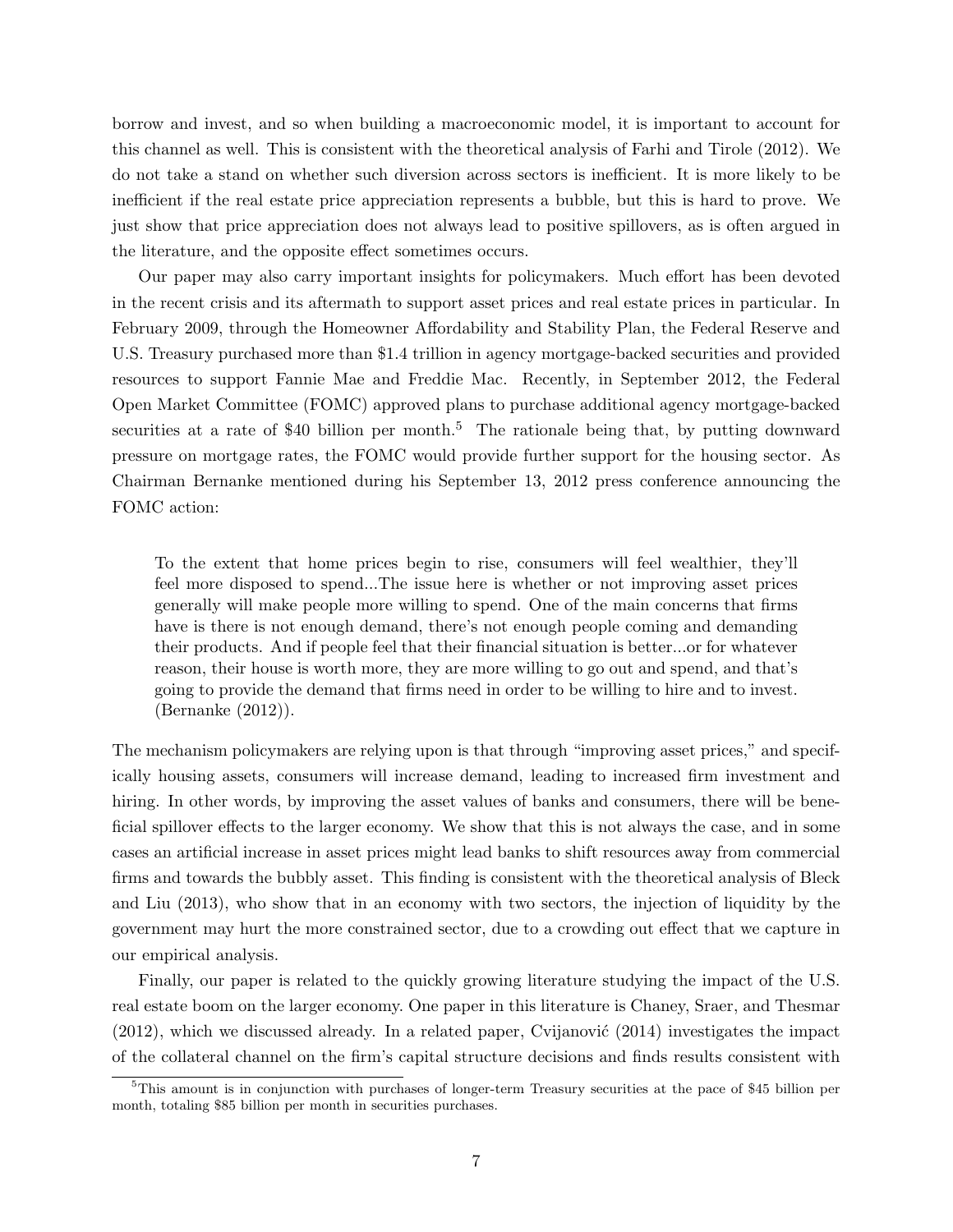the firm's real estate collateral alleviating credit frictions. Adelino, Schoar, and Severino (2013) find increases in small business starts and self-employment in areas with large housing price appreciations. Not finding the same effects for larger firms in the same industries, they conclude that individual homes serve as an important source of collateral. Mian and Sufi (2011) find a housingcredit effect of consumers increasing consumption from rising home equity values. Loutskina and Strahan (2013) consider the role of financial integration among banks in amplifying housing-price shocks during this period. They find that banks moved mortgage capital out of low-appreciating housing markets and into high-appreciating housing markets within their own branch networks. Taken together, these papers suggest banks had an active role in the housing boom, and serve as a complement to our finding of the movement of bank capital away from commercial lending and into mortgage lending.

# <span id="page-8-0"></span>II Data

Our empirical analysis rests on understanding how changes in housing prices in the states where banks operate affect firms that borrow from them. Our data panel therefore needs units of observation that are specific to each borrowing-firm and lending-bank pair. To create such a panel, we perform the following: 1) determine which firms are borrowing from which banks and when; 2) measure how housing prices vary across the lending banks; 3) document how housing prices are affecting the investment levels of the firm, the terms of the loans that are being originated between borrowing firms and lending banks, and the balance sheets of the bank-holding companies themselves. We also integrate some geographically-based instruments to more clearly identify the forces at work and address any endogeneity issues inherent in the relationship between housing prices and firm investment.

Performing these tasks requires a fair amount of matching and integrating across datasets. To provide a clear view onto how this data panel is constructed, we describe each of the issues in turn: first, how we construct the borrowing-firm and lending-bank pairs that are at the heart of the panel; second, how we construct our measure of housing prices, some preliminary evidence relating it to bank loan activity, and some assumptions implicit in the measure; finally, we discuss the instruments we incorporate and what endogeneity concerns we address with them.

# <span id="page-8-1"></span>II.A Relationships Between Firms and Banks

We use the DealScan database, which provides information on syndicated and sole-lender loan packages, to determine our firm-bank relationships. DealScan provides loan origination information, which gives us information on the borrower, the lender (or lenders in the case of a loan syndicate), and the terms of the loan package, including the size, interest rate, maturity, and type the loan or loans being originated. We consider the presence of any loan between the bank and borrowing firm to be evidence of a relationship. In the case of syndicated loans with multiple lenders, we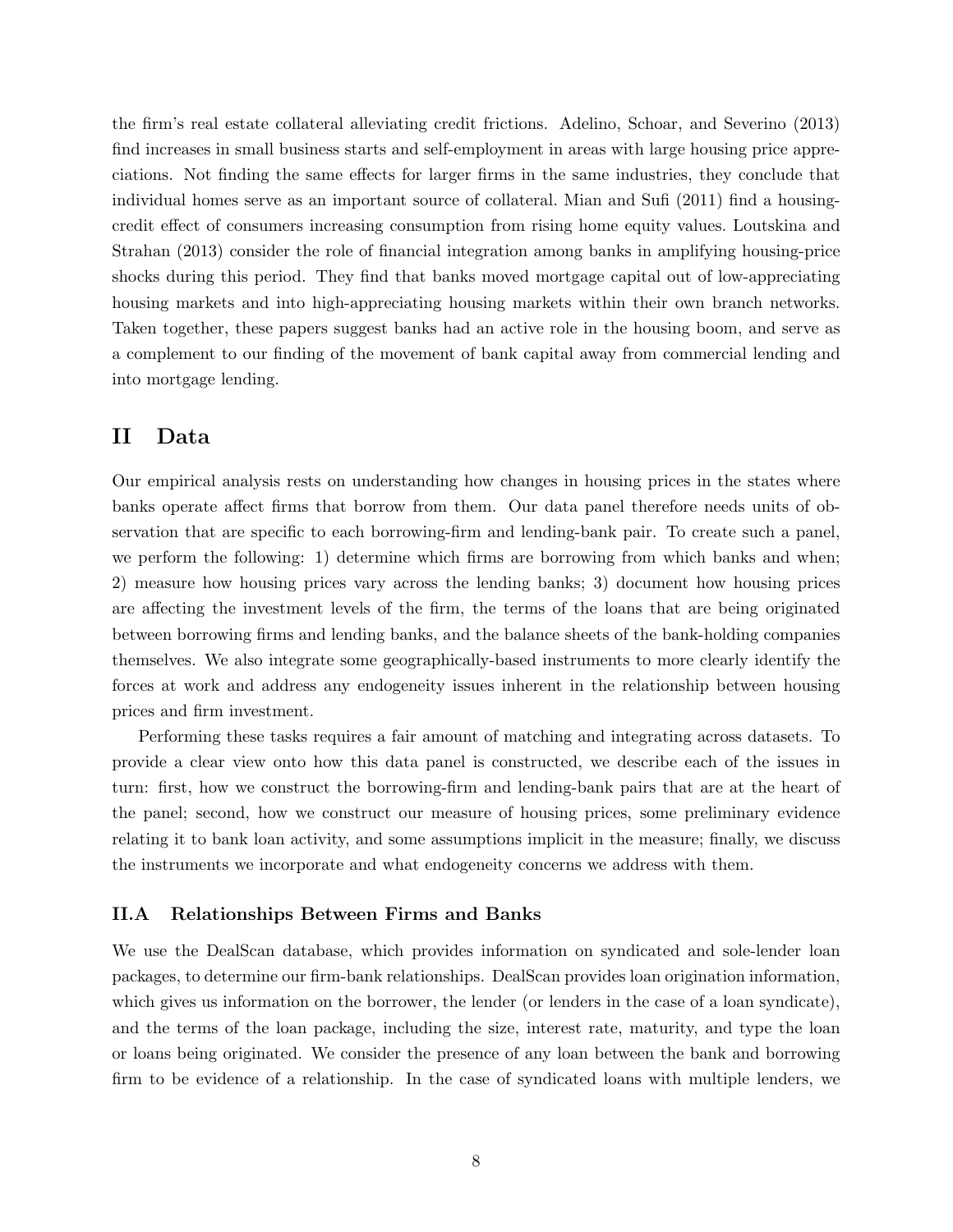consider the relationship bank to be the one which serves as lead agent on the loan.<sup>[6](#page-0-0)</sup> The length of the relationship is defined as follows: it begins in the first year that we observe a loan being originated between the firm and bank and ends when the last loan observed between the firm and bank matures, according to the original loan terms. Firms and banks are considered in an active relationship both in years that new loans are originated and years in which no new loan originations occur with that bank. Panel A of Table [I](#page-38-0) provides statistics on length and number of relationships. The median relationship last five years and contains two distinct loan packages. Although loan packages can have many individual loan facilities (we have a max of 11 in our sample), the majority of our packages contain one or two separate facilities only. For those observations without sufficient maturity data to determine the relationship length, we assume the median sample relationship length of five years.<sup>[7](#page-0-0)</sup>

As DealScan focuses on providing detailed information about the terms of the loan packages, it provides only limited data on the borrowing firms and lending banks. Following Chava and Roberts (2008), we link the DealScan borrowers to Compustat for firm-specific information using their link table. For the lending banks, we create our own link table which matches DealScan lenders to their bank holding companies in the Call Report data. As the DealScan lending data is for individual bank or financial companies, there can be multiple DealScan lenders to each bank-holding company. We choose to match to the bank-holding company as it provides the most complete picture of the bank's finances—this choice assumes that the bank holding company influences its subsidiary banks' policies for lending, which we believe to be reasonable. We are able to match 753 DealScan lenders to 120 bank-holding companies in the Call Report data.<sup>[8](#page-0-0)</sup> These matches are determined by hand using the FDIC's Summary of Deposits data, which gives the bank-holding company of individual banks for each year, and any other available data of historical bank-holding company structures. We present the statistics on the number of relationships between borrowers, DealScan lenders, and bank holding companies in Panel A of Table [I.](#page-38-0) The median bank holding company in our sample

<sup>&</sup>lt;sup>6</sup>In determining the lead agent on a loan, we follow a procedure very similar to Bharath, Dahiya, Saunders, and Srinivasan (2011). There are two variables in DealScan that are useful in determining the lead agent, a text variable that defines the lender role and a yes/no lead arranger credit variable. After carefully investigating the use of these variables in the data, we developed the following ranking hierarchy: 1) lender is denoted as "Admin Agent", 2) lender is denoted as "Lead bank", 3) lender is denoted as "Lead arranger", 4) lender is denoted as "Mandated lead arranger", 5) lender is denoted as "Mandated arranger", 6) lender is denoted as either "Arranger" or "Agent" and has a "yes" for the lead arranger credit, 7) lender is denoted as either "Arranger" or "Agent" and has a "no" for the lead arranger credit, 8) lender has a "yes" for the lead arranger credit but has a role other than those previously listed ("Participant" and "Secondary investor" are also excluded), 9) lender has a "no" for the lead arranger credit but has a role other than those previously listed ("Participant" and "Secondary investor" are also excluded), and 10) lender is denoted as a "Participant" or "Secondary investor". For a given loan package, the lender with the highest title (following our ten-part hierarchy) is considered the lead agent. About 90% of the matched loan packages in our sample has a bank that falls under the one of the first six categories. Any loans where a single lead agent cannot be determined are excluded from the sample, which accounts for about 20% of loan packages.

<sup>7</sup> 1,014 of 14,363 firm-bank pairs do not have sufficient data to determine the relationship length. We can also set the missing relationship lengths to the median loan maturity of three years (as opposed to general relationship length of five years), one year (assuming the relationship exists only in the year of origination), or exclude these firm-bank pairs entirely. Our main results are robust to these different assumptions.

<sup>8</sup>Of these 753 lenders, 654 lenders (and 106 bank holding companies) have borrowers that can be matched to Compustat and are included in our main sample.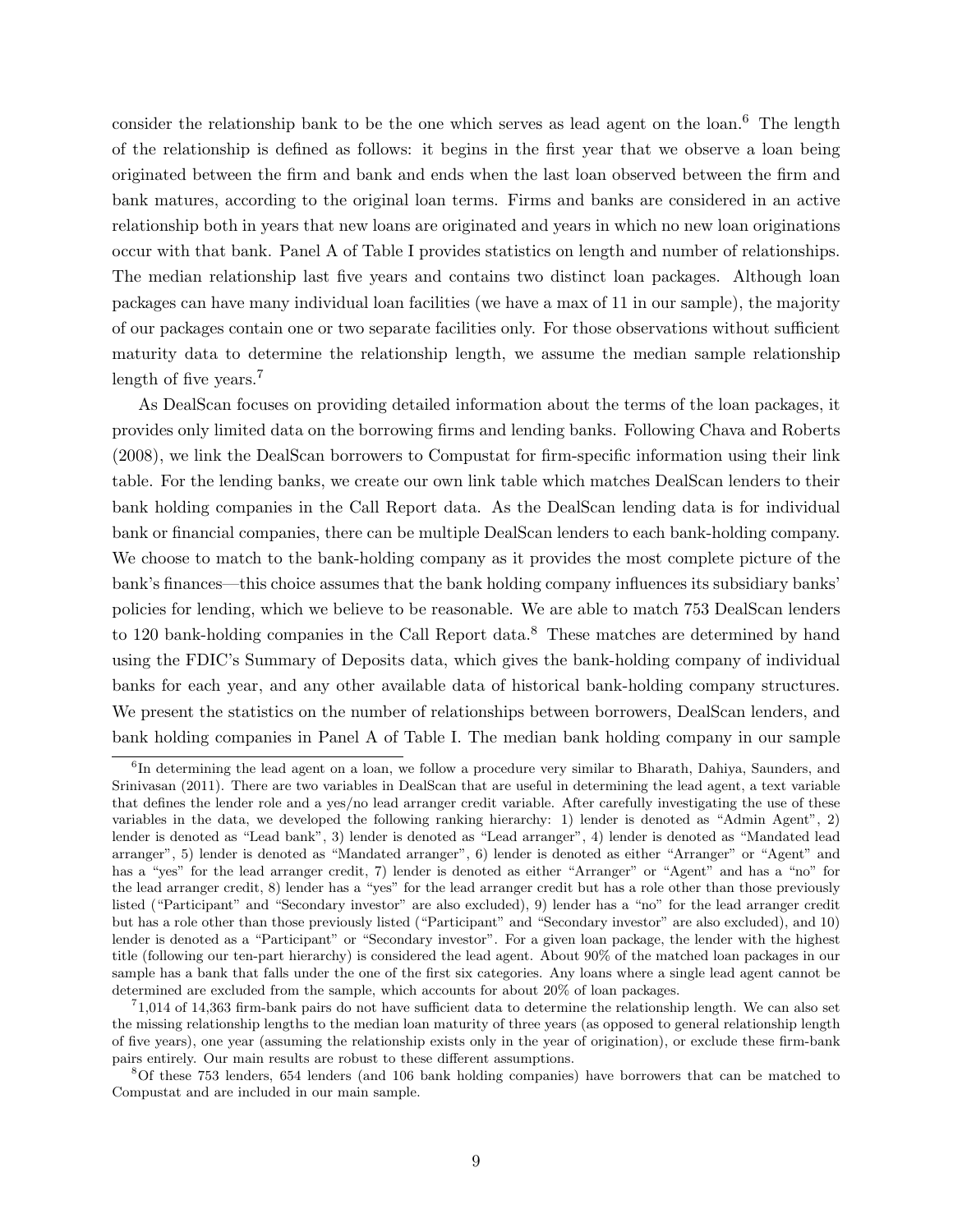has 15 DealScan lenders associated with it. The median borrower in our sample has relationships with two DealScan lenders. The median DealScan lender has 181 different Compustat-matched borrowers in our sample, whereas the median bank holding company has 466 borrowers. In our analysis, we sometimes consider the DealScan lender as the effective bank unit, whereas at other times consider the entire bank holding company as the effective bank unit. We try to make clear which level of aggregation we are considering for a given result.

There is a significant amount of consolidation in the US banking sector during our sample period. As such, we make sure to update the current holding company for lenders over time. The Summary of Deposits data is helpful for this task, as are historical press releases about different mergers between banks. We assume that the relationship between borrower and lender continues under the new bank holding company for the length of the loan, and any subsequent loans under that same DealScan lender. The main difference is that the bank characteristics that we use as controls change with mergers to reflect the new bank holding company.

# II.B Bank, Firm, and Macroeconomic Data

The summary statistics for the loan interest rate, measured by the all-in drawn rate over LIBOR, relative loan size as scaled by the borrowing firm's lagged Net Property, Plant, and Equipment, and months to loan maturity are included in Panel A of Table [I.](#page-38-0) In the case of a loan package having more than one facility, the interest rate and loan maturity are determined by averaging the individual facilities by their respective dollar amounts. Variable definitions and details on variable construction for these and other variables are included in Panel C of Table [I.](#page-38-0)

As discussed above, we match specific lenders on DealScan, which are used to determine firmbank relationships, to their parent bank holding companies in the Call Report data, which allows us to consider the bank balance sheets. For our analysis we use Call Report data from the fourth quarter of each year. Although the Call Report data is available at a finer level, we aggregate the bank data up to the bank-holding company (BHC) level using the RSSD[9](#page-0-0)348 variable.<sup>9</sup> A bank's real estate exposure is measured by two key variables: MBS (RCFD8639) and loans secured by real estate  $(RCFD1410).^{10,11}$  $(RCFD1410).^{10,11}$  $(RCFD1410).^{10,11}$  The Mortgage-Backed Securities (MBS) includes two major types: traditional pass-through securities and other security types, including Collateralized Mortgage Obligations (CMOs), Real Estate Mortgage Investment Conduits (REMICs), and Stripped MBS. The banks also denote whether these securities are composed of agency-backed mortgages (GNMA, FNMA, FHLMC) or non-agency mortgages. Loans secured by real estate includes all

<sup>&</sup>lt;sup>9</sup>We believe this aggregation is best because we believe the entire bank holding company's balance sheet may influence loan activity and because the level of partition of bank companies in DealScan and Call Report are not the same, which makes going to the bank holding company level both safer and more feasible.

<sup>&</sup>lt;sup>10</sup>RCFD8639 only becomes available in 1994. To measure MBS before then, we use the sum of all holdings of private (non-agency) certificates of participation in pools of residential mortgages—book value (RCFD0408) and all holdings of U.S. government issued or guaranteed certificates of participation in pools of residential mortgages—book value (RCFD0602).

<sup>&</sup>lt;sup>11</sup>Additional real estate exposure stems from premises and other fixed assets (RCFD2145) and other real estate owned (RCFD2150), which includes properties held from foreclosure and direct and indirect investments in real estate ventures. Including these variables does not materially affect our results.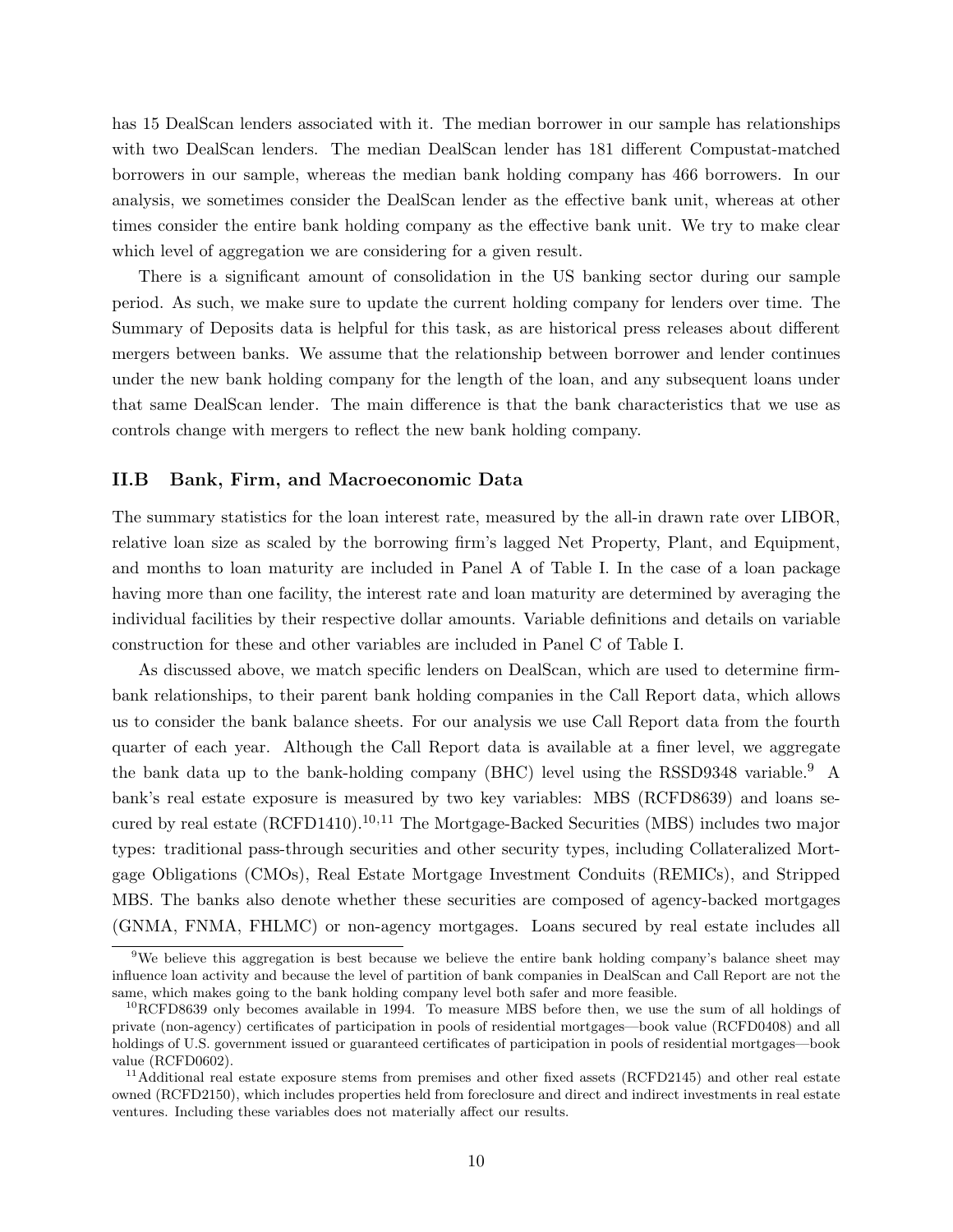loans, regardless of purpose, that are secured primarily by real estate. Types of security include mortgages, deeds of trust, land contracts, and other instruments. These loans can be first or junior liens (including equity loans and second mortgages on real estate) and stand in contrast to MBS holdings as they are not securitized pools. Our analysis also considers Commercial and Industrial Loans (RCFD1766) and Consumer Loans (RCFD1975). Consumer loans include all loans to individuals not secured by real estate, such as auto loans, credit card debt, and other personal loans.

These bank loan variables are all scaled by the bank's Total Assets (RCFD2170) and their summary statistics are reported in Panel B of Table [I.](#page-38-0) For the bank holding companies in our sample, the average MBS holdings as a percentage of total assets is 8.59. This compares to real estate loans, which accounts for 28.9% of the bank's assets on average. Although average MBS holdings increase to 12\% of assets in the second half of our sample (1998 onwards), the more traditional, non-securitized mortgage loans remain the dominant asset. Commercial and industrial loans account for 16.4% and non-mortgage consumer loans account for 9.17% of bank assets, on average. We also include four additional bank variables: the bank's size, equity ratio, net income, and cost of deposits, which are defined in Panel C of Table [I.](#page-38-0) We use these four variables to control for broad differences in bank holding companies and whether they are likely to be capital constrained.

From Compustat, we include several firm-specific variables for our analysis. These variables include investment, book leverage, market-to-book ratio, cash flow, asset tangibility, and Altman's Z-score, and firm size.<sup>[12](#page-0-0)</sup> As we are focusing on how financial intermediaries affect borrowing firms' investment decisions, we exclude any borrowing firms that are financial companies. Also included is a measure of the market value of firm's buildings. Following Chaney, Sraer, and Thesmar (2012), the measure gives the approximate market value of a firm's real estate assets, scaled by the prior year's net property, plant, and equipment amount. Panel B of Table [I](#page-38-0) includes the summary statistics for these variables.

We also include our main macroeconomic variables, which are the annual change in the state unemployment rate where the firm is located, and the annual change in the state unemployment rate where the bank is located.<sup>[13](#page-0-0)</sup> The prevailing state-level 30-year fixed mortgage interest rates are also included for use in the instrumental variables specifications.<sup>[14](#page-0-0)</sup> We use these variables to control for macroeconomic changes that would affect the supply and demand of commercial and industrial loans.

<sup>12</sup>See Panel C of Table [I](#page-38-0) for variable definitions. All firm and bank variables that are ratios are winsorized at the 1 and 99 percentiles, with the exception of the cash flow variable. The cash flow variable is winsorized at the 2.5 and 97.5 percentile because of some extreme outliers. The housing price results are robust to winsorizing the cash flow variable at the 1 and 99 percentiles.

 $13$ For the bank-specific unemployment rate, the amount of deposits from the prior year's summary of deposits data is used to created an average change in unemployment rate where the bank operates.

<sup>&</sup>lt;sup>14</sup>State-level mortgage rates are available from HSH Associates on its website, <http:\www.hsh.com>.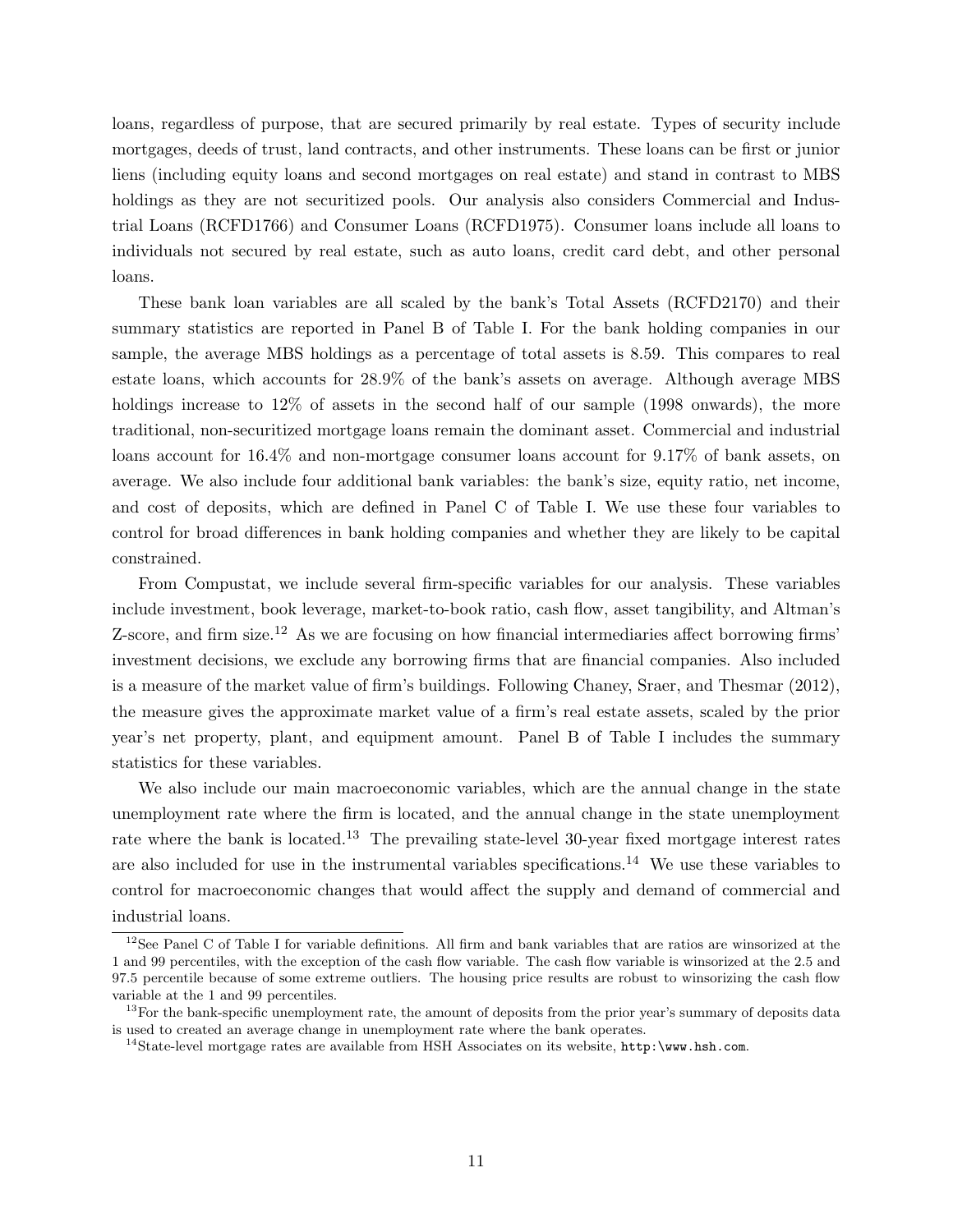# II.C Housing Exposure of Banks

An important variable of interest is the weighted index of housing prices per bank holding corporation. We use the Federal Housing Finance Agency (FHFA) House Price Index (HPI) data as the basis for this variable.[15](#page-0-0) To determine the exposure of each bank-holding company to different state-level housing prices, we use the summary of deposits data from the prior year, aggregated to the bank-holding company level.<sup>[16](#page-0-0)</sup> For example, a bank that in 2003 had  $75\%$  of its deposits in California and 25% of its deposits in Arizona would have a 2004 price index which is a combination of 75% of California's state-level price and 25% of Arizona's state-level price. Using the percent of deposits in each state as weights, we create a measure of house prices which is specific to each bank and each year. Annual changes in the index give us a proxy for the return on housing assets for the area where the individual bank holding corporation operates. Although housing price data and summary of deposits data are available on a finer level, large portions of the country are not included in a specific metropolitan/central business statistical area (MSA/CBSA). In addition, about 20% of the summary of deposits data cannot be matched to a specific MSA/CBSA. We conduct our main analysis at a state level to include these parts of the data. In our Robustness Section, we consider housing price indices and bank deposits at the MSA/CBSA level and obtain similar results.

One issue that arises in this framework is comparability across state price indices. Because all the state-level FHFA indices are set to 100 in 1980, the index value of 100 corresponds to different dollar amounts in each state.<sup>[17](#page-0-0)</sup> If unadjusted, the price level of banks located in high-price states will be understated compared to banks located in lower-price states. As the geography of deposit bases for each bank holding company are varying annually, this mismeasurement will not be fixed by a BHC-level fixed effect. To address this issue, we adjust each state's HPI so that each state's index level corresponds to the same dollar amount. Specifically, we use the estimated median house price in the fourth quarter of 2000 divided by the state HPI in that quarter to find the state's index value in dollars.[18](#page-0-0) We then scale each state's index so that an index value of 100 corresponds to  $$50,000$  in every state.<sup>[19](#page-0-0)</sup>

The average annual return on housing in our sample is about 6.4%. Figure [1](#page-36-0) presents both the level of our index and the annual changes in our index for each bank. The figure shows that there is a upward trend in housing prices over our sample period of 1988–2006, but also substantial

<sup>&</sup>lt;sup>15</sup>The HPI is a weighted, repeat-sales index, which measures average price changes in repeat sales or refinancings. The homes included in the HPI are individual single-family residential properties on which at least two mortgages were originated and subsequently purchased by Fannie Mae or Freddie Mac. The state-level house price indicies are normalized to 100 in the first quarter of 1980.

<sup>&</sup>lt;sup>16</sup>The summary of deposits data from 1994 onward is available on the Federal Deposit Insurance Corporation's website (<http:\www.fdic.gov>). We thank the FDIC for providing us the summary of deposits data for 1987–1993.

<sup>&</sup>lt;sup>17</sup>This problem is even more apparent in the MSA/CBSA data, where the indices are set to 100 in 1995. If unadjusted, all banks, regardless of geographical deposit variation, would have a value of 100 in that year.

<sup>&</sup>lt;sup>18</sup>Estimated median house price data is available for select years on the FHFA website.

 $19$ We perform the same correction for the MSA/CBSA level housing price indices, although we use the available median house price estimates from the fourth quarter of 2008 to set the indices such that 100 again corresponds to \$50,000.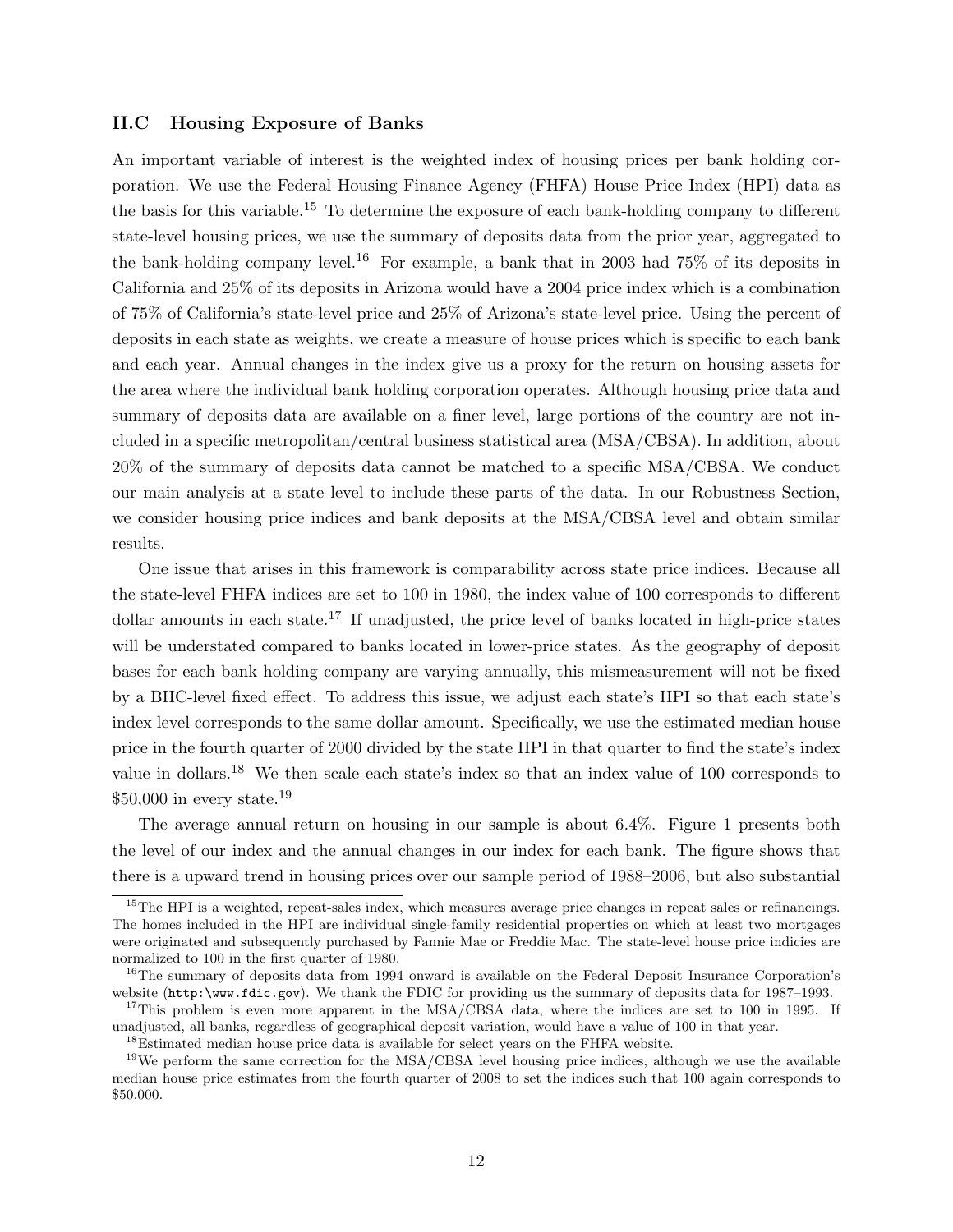cross-sectional variation across bank-holding companies in any given year. This variation is even more apparent when considering annual changes in the index for banks. Even in an environment of increasing housing prices, about 11.4% of the bank-holding-company–year observations in the sample experience declines in their house price index.

In Figure [2,](#page-37-0) we plot the relation between banks' real estate related lending (both MBS and unsecuritized), commercial and industrial lending, and housing prices, using a local polynomial regression. We focus on the effect of changes in housing prices on a given bank's holdings by considering within-bank variation only, using the sample of the 106 bank-holding companies we match to Compustat borrowers. The standard deviation of the housing price index for within-bank variation is about 107 points (\$53,500 in year 2000 dollars), so we plot one standard deviation above and below each bank's average housing price index level. The top panel shows that the percentage of mortgage-backed securities and other real estate loans is generally increasing in the prior year's housing prices in the states where banks have their deposit bases. If the housing prices in the bank's region change from one standard deviation below the bank's average to one standard deviation above the bank's average, the percentage of the bank's assets that are in real estate related lending increases by about 13.9 percentage points.

The relation plotted in the lower panel of Figure [2](#page-37-0) is between the within-bank variation in commercial and industrial loans and the within-bank variation in housing prices in a bank's depository region. Here, we see a negative relation between the prior year's housing prices and the percentage of assets committed to C&I loans. As in the top panel of Figure [2,](#page-37-0) we plot one standard deviation on either side of the bank's average housing price level. If housing prices in a bank's region change from one standard deviation below the bank's average to one standard deviation above the bank's average, the fraction of commercial and industrial lending decreases by about 2.1 percentage points. Figure [2](#page-37-0) suggests banks are on average increasing real estate lending and decreasing commercial lending as housing prices increase in the bank's deposit area. In Section [III.D,](#page-25-0) we investigate the relation between bank assets and housing prices more formally.

## <span id="page-13-0"></span>II.D Assumptions of Housing Variable

In constructing this housing price exposure variable for banks, particular assumptions are made which warrant discussion. First, by using deposit-weighted state-level housing prices, we are assuming these prices serve as a proxy for the exposure of banks to real estate assets. In particular, we assume banks with deposits in areas with higher housing prices and higher housing returns are likely to be engaged in more mortgage activity. We believe this is a reasonable assumption for a few reasons. First, real estate loans are most likely to be originated in places where banks have branches and a general physical presence, as captured by the amount of deposits in particular states. As housing prices increase in these areas, banks are able to make larger mortgage loans due to the higher value of the underlying collateral. To the extent that mortgage lending is a profitable endeavor, banks in these areas will favor higher mortgage involvement. Similarly, if banks or households have speculative interests in real estate, higher expected housing returns will lead to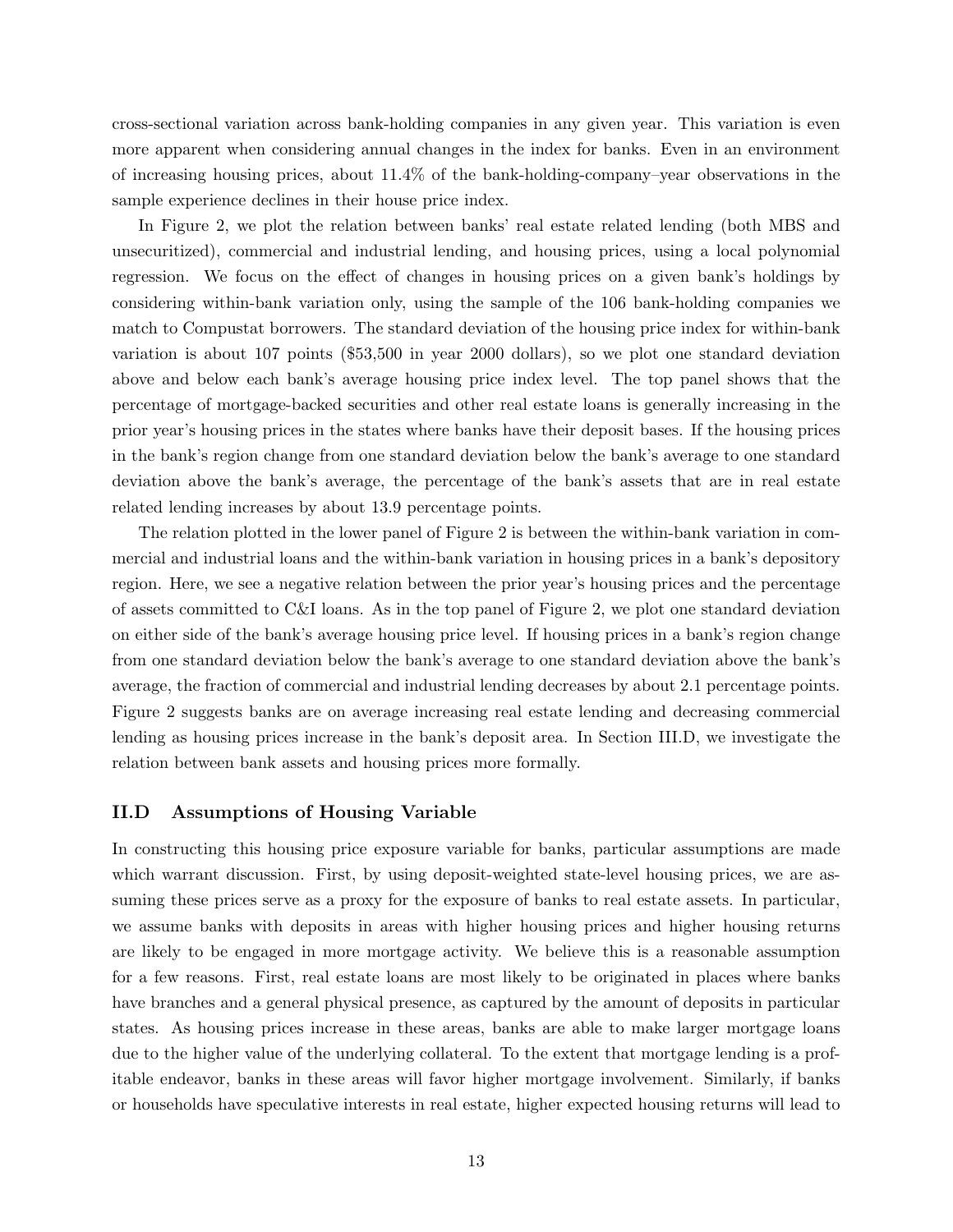more activity. Considering our results in Section [III.D,](#page-25-0) the portion of MBS and real estate loans is clearly increasing in housing price levels.

The development of mortgage-backed securities, which allow banks that originate mortgages to unload the capital requirements and risk of these loans by organizing them into pools and selling shares of these assets, mitigates the concentration of real estate lending in the states where the banks have a physical presence. However, even when these loans are sold, banks are likely to remain as servicers of the mortgage and maintain exposure to the local market. Further, MBS contracts are structured such that banks are often liable to take back mortgages that are deemed unfit for a given mortgage pool. When banks sponsor (create) the mortgage-backed security, as opposed to simply selling the mortgages to another unrelated sponsor, they often maintain a certain share of the security as a signal of its quality.[20](#page-0-0) When the securities are tranche-structured, as with a CMO, the sponsoring bank typically holds a share of the junior or equity tranche. These practices maintain some of the bank's local exposure to real estate, even if much of the risk is diversified.<sup>[21](#page-0-0)</sup>

Even with the rise of MBS during our sample period, traditional real estate loans, that will not be similarly diversified, remain the dominant real estate asset on bank balance sheets. In our sample, banks have an average of 28.9% of assets in real estate loans, compared to 8.59% for mortgagebacked securities. Even focusing on the second half of our sample, when MBS gained in popularity, on average 12.5% of assets are MBS compared to 33% for traditional real estate loans. In Table [VIII](#page-47-0) of Section [III.D,](#page-25-0) we confirm that increasing housing prices have an economically significant positive effect on the amount of traditional non-securitized real estate loans held by banks. This result suggests that the increasing popularity of mortgage securitization is not diversifying the majority of a bank's mortgage assets away from its deposit base.

# <span id="page-14-0"></span>II.E Endogeneity Concerns

A potential concern is that housing price level where banks operate is endogenous to the firm's investment decision. The most likely source of endogeneity is an omitted variables issue. An unobserved economic shock could impact both housing prices and the investment opportunities of the borrowing firm. If this economic shock is more localized and not captured by our macroeconomic variables, this omission could bias our estimate of the impact of housing prices on firm investment. This bias is most likely positive, as a positive economic shock would both increase housing prices and investment opportunities for the firm. We expect this bias to be most at issue when firms and banks operate in the same state or region. However, even geographically-distant firms, if connected to the region through a broader exposure, such as a common product market, would likely suffer from a bias in the same direction.

We take three steps to address this issue. First, we include housing prices in the location of the firm as a separate explanatory variable. This inclusion allows us to separate the impact of real

 $20$ See Demiroglu and James (2012) for more details.

 $21$  For our assumption to hold, we only need banks that are located in states with higher housing prices to engage in a larger amount of real estate lending, even if some of that lending is geographically diversified through MBS.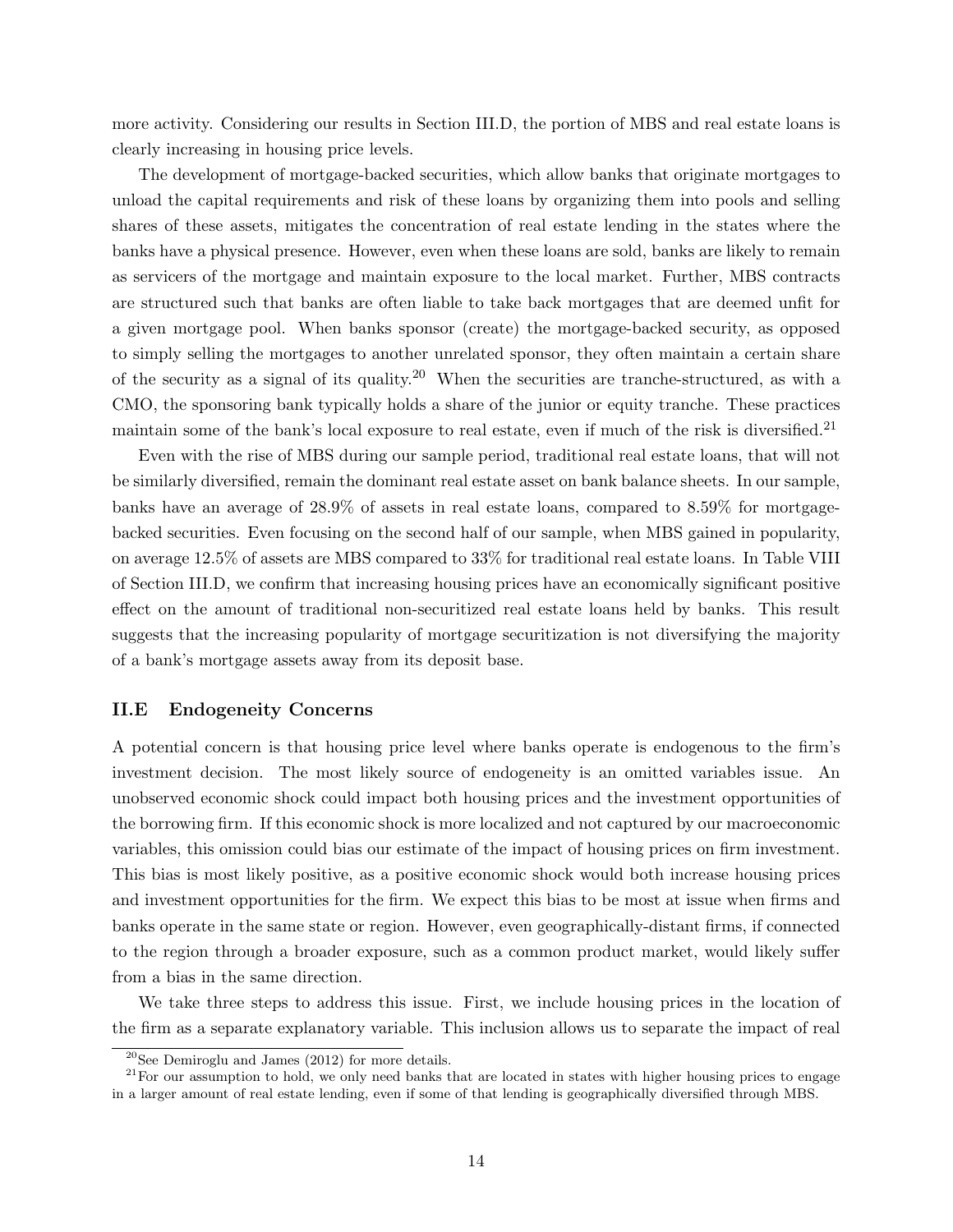estate prices on firms and banks. Similarly, we rerun the analysis on a subsample of observations for which the borrowing firm and lending bank are operating in separate states.<sup>[22](#page-0-0)</sup> Both of these approaches are considered in Section [IV.C.](#page-31-0) To most effectively deal with the endogeneity concern, we follow an instrumental variables approach. We use a measure of land area that is unavailable for residential or commercial real estate development as an instrument. This supply elasticity measure is interacted with the state-level 30-year mortgage rate, which serves as a measure for housing and mortgage demand for consumers in the states where the bank operates.<sup>[23](#page-0-0)</sup>

This measure of supply elasticity, developed by Saiz (2010), is the area that is unavailable for residential or commercial real estate development in metropolitan statistical areas  $(MSAs).^{24}$  $(MSAs).^{24}$  $(MSAs).^{24}$ Using the deposit weights for bank holding companies' exposure to different states, we calculate the percentage of unavailable land in each bank holding company's region of operation. Presented in Panel B of Table [I,](#page-38-0) the average percentage of unavailable land is 24.5%, with a standard deviation of about 8.4%. The more undevelopable the land in areas where bank holding companies operate, the more sensitive the housing prices to increases in demand in that area.<sup>[25](#page-0-0)</sup>

The reasoning for the instruments is as follows. Over time, we expect higher housing prices in areas with less developable land. Similarly, for a given increase in housing demand, as measured by a drop in mortgage rates, we expect the areas with less developable land to experience faster price appreciation. An inability to easily increase the quantity of housing in these areas should translate into upward pressure on the prices of existing housing stock. These instruments should provide variation in housing prices that is not correlated with omitted economic shocks, whether the firm's investment opportunities are in that location or the firm is exposed to the region through a broader channel, such as a product market.

Table [III](#page-42-0) presents the effect of the included instruments on housing prices in the sample. The unit of observation is a bank-year, where the bank observation is based on the DealScan lender id (lcoid) variable. The first specification shows that for a one standard deviation increase in the land unavailability (7.3%) in the bank's states of operation, the bank's housing price index increase by 65.6 points, which is about 40% of the sample standard deviation. In real terms, this change is about \$32,800 in year 2000 dollars. This coefficient is statistically significant at the 1% level.

 $^{22}$ Specifically, we exclude observations if the state where the firm is located (data from Compustat) overlaps with any of the five most significant states for the bank's operations, as measured by percent of total deposits.

 $^{23}$ Chaney, Sraer, and Thesmar (2012) use a similar interaction instrument that uses national mortgage rates to control for similar endogeneity concerns in house prices when measuring the impact of collateral on firm investment. We seek to measure the impact of housing prices directly on bank credit supply to firms and resulting changes in firm policy.

 $^{24}$ Saiz (2010) calculates slope maps for the continental United States using USGS data. The measure is the share of land within 50 km of each MSA that has a slope of more than 15% or is covered by lakes, ocean, wetlands, or other internal water bodies. We use a version that is averaged to the state level by using population to determine the appropriate weights for different MSAs.

<sup>&</sup>lt;sup>25</sup>We also run unreported specifications using the Wharton Residential Land Use Regulation Index (WRLURI) from Gyourko, Saiz, and Summers (2008) as an additional instrument. This measure captures differences in the the intensity of real estate growth restrictions, and includes such dimensions as local and state political involvement, zoning approval, state court involvement, and time delay in permit approval. The inclusion of this additional instrument does not materially change our main results, so we opt to use the land unavailability measure as our principal instrument.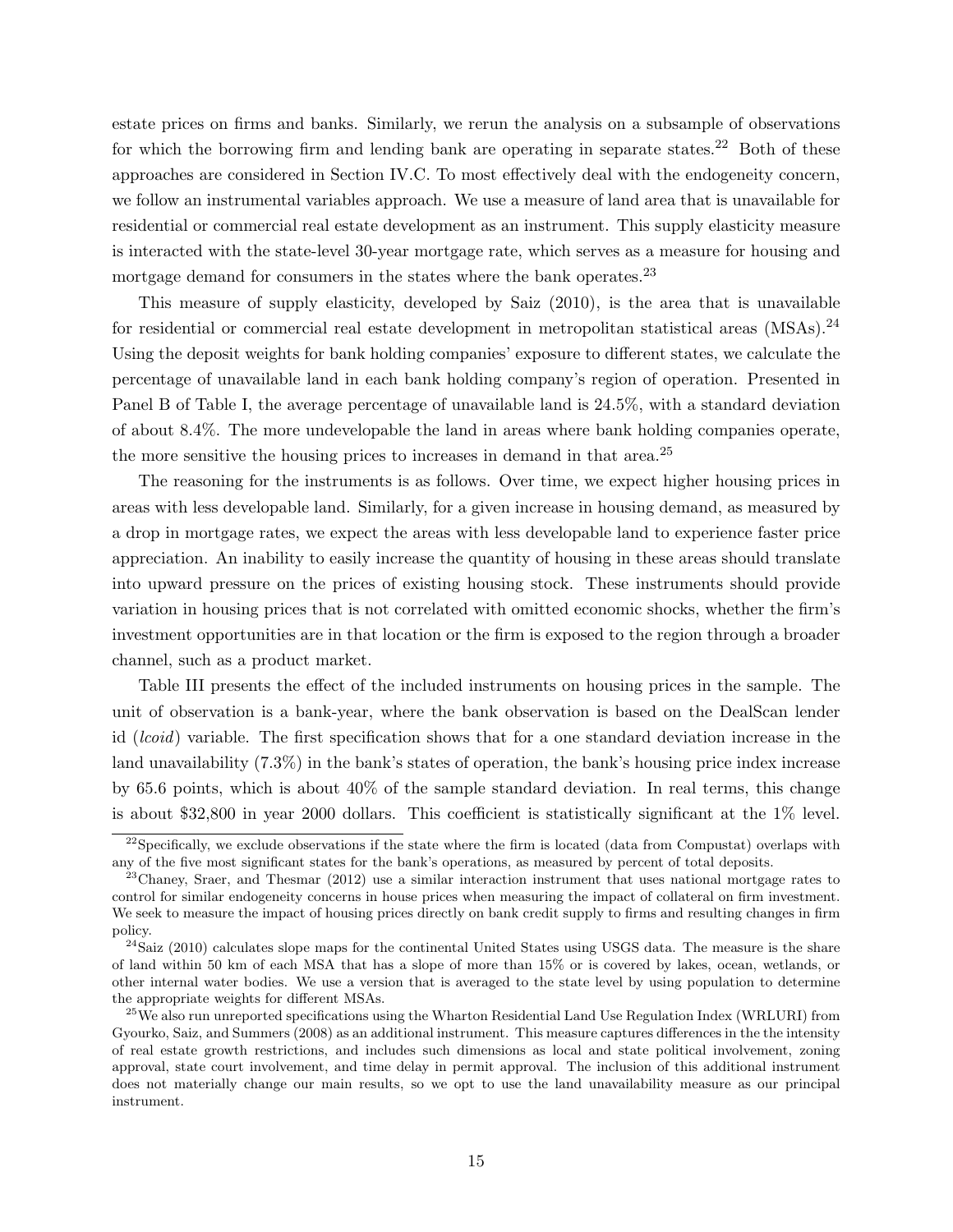The land unavailability measure for specific banks clearly is relevant for housing prices in the same areas.

Columns 2 and 3 introduce the state-level 30-year fixed mortgage rate and the interaction between the mortgage rate and land unavailability measure as additional instruments. In the presence of year fixed effects, which remove any aggregate changes in the mortgage rate, the dispersion in the cross-section of mortgage rates is positively associated with housing prices. In other words, in the cross-section of states, demand for housing is raising both the mortgage rate and housing prices.<sup>[26](#page-0-0)</sup> The interaction term, included in Column 3, is significantly negative at the 10% level. The intuition is that for a given decline in mortgage rates, which increases housing demand, prices should increase more in areas with more undevelopable land. Thus, a more negative interaction term is associated with a higher positive price increase, and hence the negative coefficient. The inclusion of this interaction term provides some additional dynamics for the instrumental variables in the panel.

Considering the behavior of housing prices over the sample period (Figure [1\)](#page-36-0), we allow our instruments to have differential effects on house prices in the two parts of our sample, 1988–1999 and 2000–2006. The idea being that a given change in our instruments in the early part of sample may have a smaller impact on housing prices than during the height of housing bubble. Our main results are robust to restricting the instruments to have the same effect on house prices over the entire sample period.

The instruments satisfy the exclusion restriction as long as the only way the availability of land on local housing development, the 30-year state-level mortgage rate, and their interaction affects firm investment is through impacting housing prices. Satisfying this restriction is helped by the fact that the included land unavailability and mortgage rate variables are in the bank's region of operation, and not the firm's home state. To the extent that the firm and bank can be in the same state, the topographical restrictions of the area are permanent and exogenous to any unobserved economic shocks that might simultaneously affect housing prices and firm investment. Our main investment results in Section [III.A](#page-16-1) are also robust to including the mortgage rate as a control variable and relying on the land unavailability measure and the interaction term as instruments, or simply using the land unavailability measure as the sole instrument.

# <span id="page-16-0"></span>III Empirical Results

# <span id="page-16-1"></span>III.A Firm Investment

As discussed in Section [I,](#page-4-0) rising asset-prices have largely been hypothesized to increase firm investment through the Balance Sheet Channel and the Bank Lending Channel. However, as modeled in Farhi and Tirole (2012), it is also possible that the bank lending channel may have a dampening,

 $^{26}$ Without year fixed effects, the state-level mortgage rate has a strong negative association with housing prices, which suggests that the effect of a decline in mortgage rates increasing housing demand and prices tends to occur at a national level.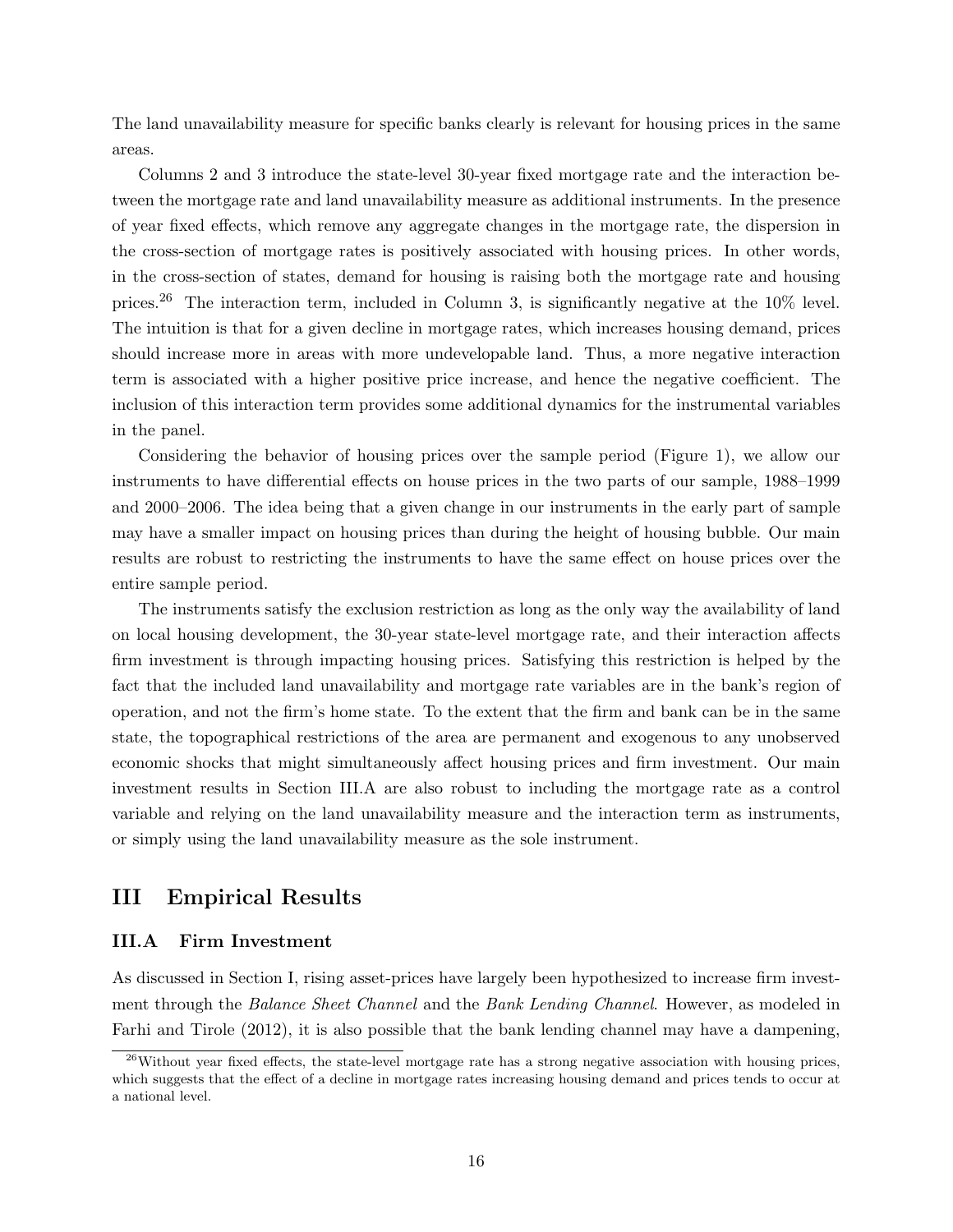rather than amplifying, effect. To see which case is dominant in practice, we consider the effect of housing price increases on firm investment.

Table [IV](#page-43-0) reports results for investment regressions for firms with bank debt. The regression specification estimates the impact of various characteristics on the investment at time  $t$  of firm  $i$ that borrows from bank  $i$ :

Investment<sub>ijt</sub> = 
$$
\alpha_{ij} + \gamma_t + \beta_1
$$
Houseing Prices<sub>*jt-1*</sub> +  $\beta_2$  Firm Variables<sub>*it-1*</sub>  
+  $\beta_3$ Bank Variables<sub>*jt-1*</sub> +  $\beta_4$ Macro Variables<sub>*ijt-1*</sub> +  $\varepsilon_{ijt}$ . (1)

The unit of observation is at the firm-bank-year level.<sup>[27](#page-0-0)</sup> In the construction of our panel, we include both years in which a loan has been originated and years in which no new loans have been originated with that specific lending bank (see Section [II.A](#page-8-1) for more details). We believe this panel structure allows us to capture both firm investment rates that are affected by specific bank loans (an intensive margin) but also allow the possibility that investment rates are affected by firms not originating additional loans with these banks for the purpose of investment (an extensive margin). These requirements, along with observations having non-missing data, gives 38,608 observations across 4,806 distinct firms and 436 different DealScan lenders.

We are interested in estimating the impact of a specific bank's housing exposure on a borrowing firm's investment. Following the investment literature, we include lagged market-to-book ratio, contemporaneous cash flow, lagged firm size, and lagged investment as firm-level control variables.[28](#page-0-0) We include additional controls to capture differences in banks over time—these variables include the bank's size, equity ratio, net income, and cost of deposits. Any persistent differences among firms, and more specifically a firm's relation with a particular bank, are captured by firm-bank fixed effects,  $\alpha_{ij}$ .

Over the course of our sample period, the upward trend in house prices may pick up other, unrelated macroeconomic changes. Another concern is that the majority of the effect is occurring in the time-series and not in the cross-section of firms. In other words, it is the difference between banks' exposure to housing prices in the early and later parts of our sample rather than the difference between banks' exposure to housing prices in any given period that drives the observed effect. To address these concerns, we include year fixed effects  $(\gamma_t)$  for the remaining specifications of Table [IV.](#page-43-0) By removing any year-level variation in the sample, it allows the remaining effects to be interpreted as coming purely from differences in the cross-section of firms and banks.

For any more localized economic effects, the change the state unemployment rate in both the firm's state and bank's states of operation are included at a one-year lag to capture aggregate changes that affect investment but are not related to the lending bank's housing exposure. In later

 $^{27}$ In this panel, we use the lender identifier from DealScan, rather than the bank-holding company identifier from the Call Report data, to organize the observations (and construct the fixed effects). There can be multiple lenders associated with a specific bank-holding company.

<sup>28</sup>See Fazzari, Hubbard, Petersen, Blinder, and Poterba (1988), Kaplan and Zingales (1997), Fazzari, Hubbard, and Petersen (2000) and Kaplan and Zingales (2000) among others.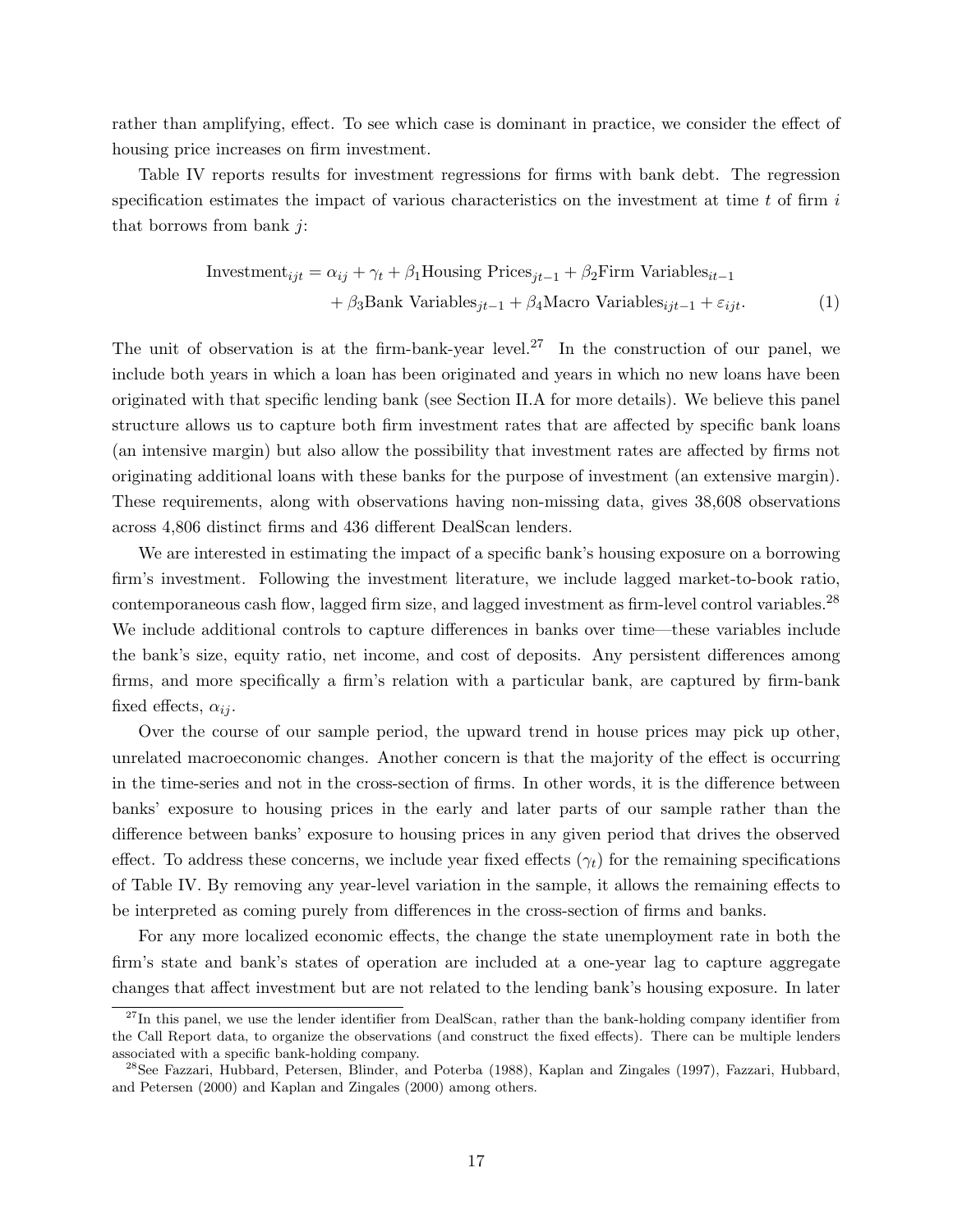specifications we include firm-state by year fixed effects to further address this concern.<sup>[29](#page-0-0)</sup>

To facilitate comparison of the economic importance of different variables, all independent variables are scaled by their sample standard deviations. The dependent variable, the ratio of investment to lagged PPE, is scaled by 100 to provide a percentage-like interpretation to the various coefficients.

Column 1 of Table [IV](#page-43-0) includes the bank's housing price index with these various controls. It appears for the entire sample of firms and banks that housing prices have a negligible effect on firm investment. The most important determinants of firm investment is the firm's market-to-book ratio, contemporaneous cash flow, and size. An increase in unemployment in the firm's headquarter state also has a negative relation to firm investment. It does not appear that the characteristics of the lending bank matter significantly, at least when the time-invariant characteristics of the firm-bank relationship and any macroeconomic effects are removed using fixed effects.

As discussed in Section [II.E,](#page-14-0) it is plausible that housing prices may be endogenous to the firm's investment decision. Specifically, if the bank's regional housing prices are correlated with any omitted variables related to the investment opportunities of the borrowing firm, the estimate of the effect of the bank's housing exposure may be biased. As mentioned, we believe the source of the bias is likely positive, as housing prices are generally positively correlated with economic growth. Although the included macroeconomic variables help capture changes in economic conditions, it is possible that some regional effects are still omitted, especially if the bank and firm are in the same state or region. To address this issue, Column 2 of Table [IV](#page-43-0) undertakes an instrumental variables approach.

We use the following instruments: the measure of land unavailability in the bank's region, the prevailing average state-level 30-year fixed mortgage rate in the bank's region, and the interaction of the two variables.[30](#page-0-0) As discussed in Section [II.E,](#page-14-0) there is a sharp increase in housing prices during the second half of our sample. To help capture this change in the instrumented results, we allow the instruments to have separate effects on housing prices in the two halves of our sample. When instrumented, the effect of the housing prices in a bank's region but becomes significantly negative. Column 2 shows a one standard deviation increase in housing prices (about \$74,800 in year 2000 dollars) is associated with a 4.3 percentage point decrease in investment. This effect is statistically significant at the 5% level and corresponds to 9.4% of a standard deviation in investment. This finding also gives credence to our assertion that the non-instrumented results are likely understating the true effect of housing prices on investment.

The evidence in Column 2 of Table [IV](#page-43-0) suggest that firms are on average negatively impacted by the housing price appreciation in the depository branch locations of banks. This effect suggests that for many banks, capital constraints are such that some credit rationing occurs for the borrowing firms. If this rationing is the case, we should expect this effect to be significantly weaker for banks

 $^{29}$ We have included GDP growth rates in the firm's and bank's states, but it does not have any significant effect in the presence of year fixed effects, so we omit them.

<sup>&</sup>lt;sup>30</sup>The share of the bank's deposits from the prior year are used to determine a weighted average mortgage rate for the bank.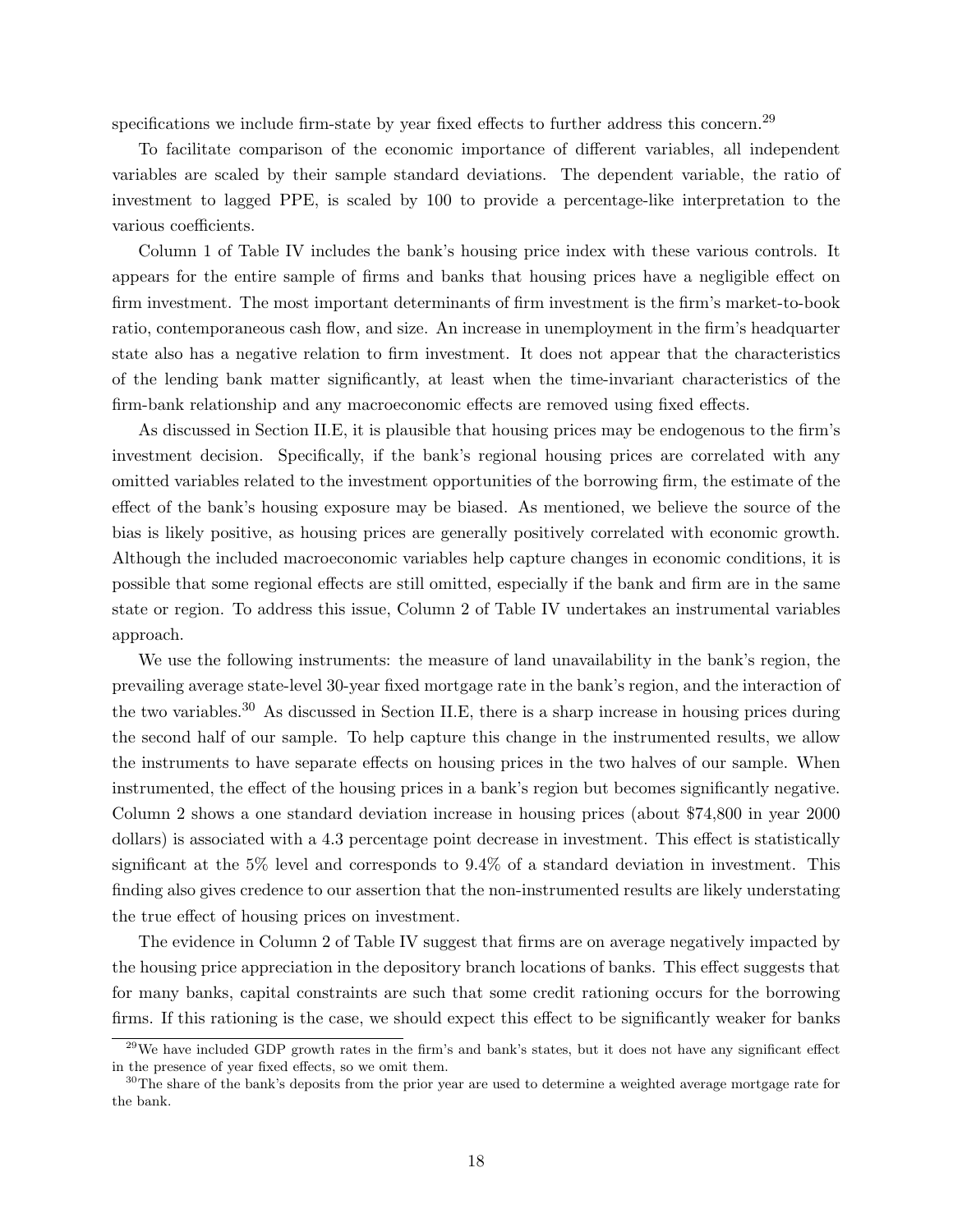that are not significantly constrained. Table [II](#page-41-0) lists the bank holding companies in decreasing order of size (as measured by total deposits) at the end of our sample period in 2006. The three largest bank holding companies—Citigroup, Bank of America, and JPMorgan Chase—each have over \$695 billion in deposits and have branches in as many as 30 states by this time. These three banks account for about 40% of the firm-bank-year observations in our panel. For these largest, most national banks, it is less likely that they face the kind of capital constraints that give rise to the observed effect. As such, in Columns 3 and 4 of Table [IV,](#page-43-0) we allow for housing prices for these banks to have a differential effect on firm investment. The variable National Banks  $\times$  HPI, Bank's  $State(s)$  is the interaction of an indicator for the four largest bank holding companies with their respective housing price indices.[31](#page-0-0)

For the smaller, more regional banks, we indeed find a stronger effect. A one standard deviation increase in house prices corresponds to a 3.19 percentage point decrease in investment. At the same time, for the largest national banks, the difference in the housing effect is a positive and statistically significant 2.97 percentage points. Combining the housing price estimate and the interaction term, the net effect of house prices on firm investment is not significant for the largest banks  $(-3.19 + 2.97 = -0.22)$ . Because these estimates are non instrumenting for the endogeneity of housing prices on investment, it may understate the true effect. The instrumented version in Column 4 yields stronger results: for a one standard deviation increase in housing prices, firms that borrow from smaller banks decrease investment by 11.52 percentage points while firms that borrow from the largest banks decrease investment by 3.29 percentage points  $(-11.52 + 8.23 = -3.29)$ , although this total effect is not statistically significant from zero.<sup>[32](#page-0-0)</sup> Taken together, the effect is strongest outside of the largest banks, equating to 25% of a standard deviation using the results from Column 4. Firms which borrow from the large national banks are not strongly effected by changes in housing prices, and may still have a small negative effect on investment.

Although we believe that the three banks we treat separately are truly distinct both in terms of their size and their national presence, our results do not depend on this distinction. We can include the fourth and fifth largest bank holding companies from Table [II,](#page-41-0) Wachovia and Wells Fargo, and find results at similar levels of statistical and economic significance. In Section [III.E,](#page-27-0) we consider other approaches to splitting bank holding companies by the likelihood of being capital-constrained, and find similar differences. In Section [IV.C,](#page-31-0) we verify that our results are robust to dropping this top decile of banks entirely. Although we have some flexibility on how exactly we designate the largest banks, we find they consistently have a different effect on firm investment than those banks which are smaller and more regional.

Columns 5 and 6 go one step further and introduces firm-state by year fixed effects, which should control for any local macroeconomic conditions in the firm's headquartered state. Without

<sup>&</sup>lt;sup>31</sup>Although the indicator variable is included in the specifications as well, it is absorbed by the firm-bank fixed effects.

<sup>&</sup>lt;sup>32</sup>Because we treat both the Housing Price Index, Bank's State(s) and the National Banks  $\times$  HPI, Banks State(s) variables as endogenous, we include the interaction of the Large National Banks indicator and our instrumental variables as additional instruments for these specifications.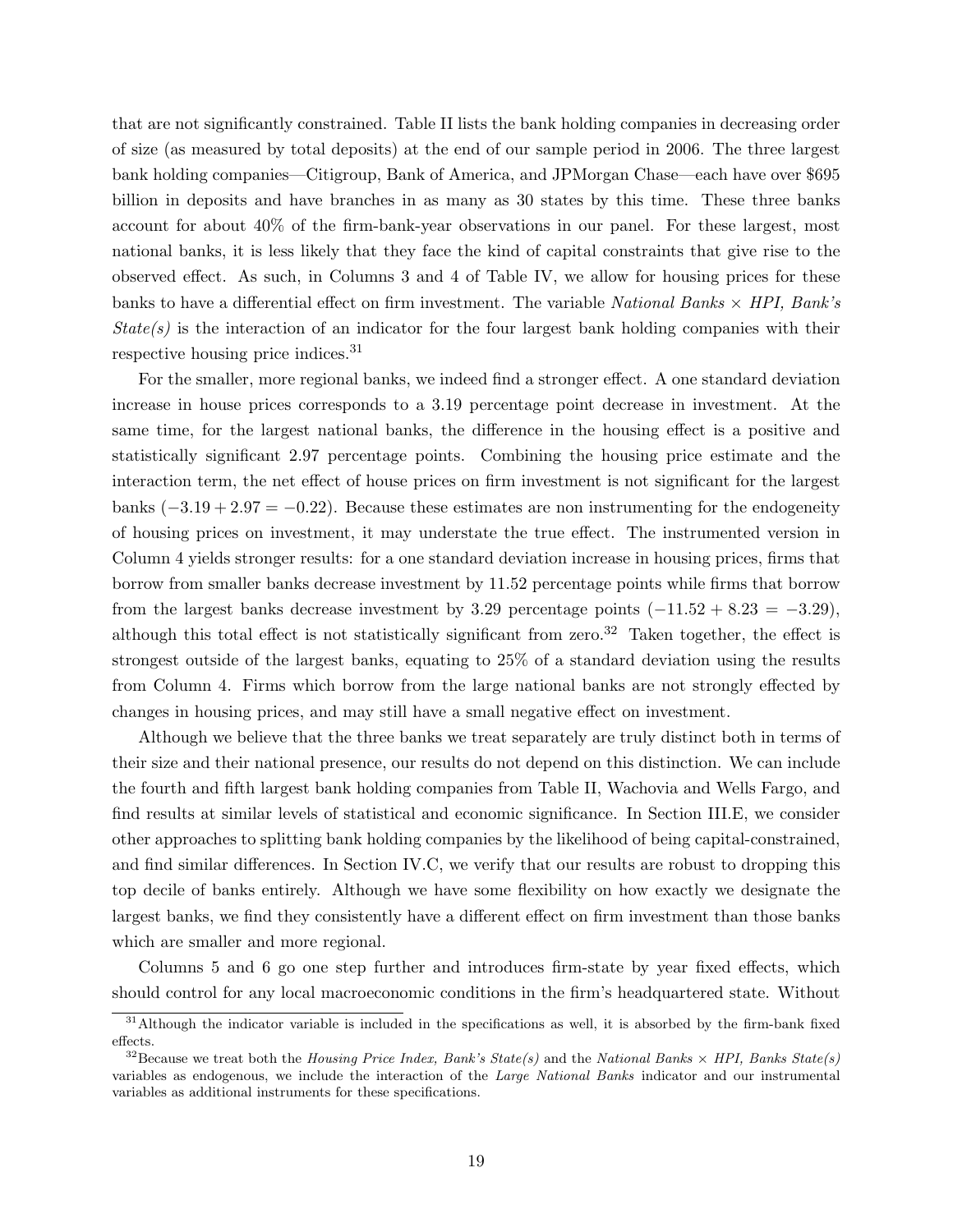instrumentation, firms borrowing from the smaller banks are associated with a 3.5 percentage point decrease, which is significant at the 5% level. In Column 6, where the housing price variables are instrumented by the land unavailability measure, state-level mortgage rates, and their interaction, the effect more than doubles in magnitude. Among the smaller banks, the increase in housing prices is associated with a 9.76 percentage point decrease in investment, which equates to about 21% of the sample standard deviation for investment and about as large as the specification in Column 4 that does not include state-year fixed-effects. In the instrumented specification (Column 6), the effect of housing prices on investment is negative for even the three largest banks at 4.0 percentage points  $(-9.76 + 5.76 = -4.0)$ . This effect is statistically significantly at the 1% level.

In sum, the bank lending channel is not only working in a significantly negative direction for all but the largest banks in this housing boom, but carries substantial economic significance for the borrowing firms. Even for those firms which borrow from the largest, least constrained banks, there is no positive effect associated with the housing bubble. Although it is difficult to directly quantify and compare the impacts of the balance sheet and bank lending channels, the 21% of a standard deviation effect of housing prices on investment is sizeable. Any measure of the balance sheet channel effect would have to increase firm investment by more than a couple standard deviations to render the negative bank lending channel result insignificant.

# <span id="page-20-0"></span>III.B Loan Interest Rate

Under the theory of rational bubbles (e.g., Tirole (1985)), both prices and expected returns should increase until the bubble bursts. The increase in expected returns should increase interest rates for other asset sectors as well, such as a firm's cost of capital. Farhi and Tirole (2012) also predict that the increase in liquidity from an asset bubble will have a positive effect on interest rates, regardless of whether there is a positive or negative overall effect on investment. Further, when banks engage in credit rationing, we expect an increase in the price of credit, which is measured in part by interest spreads. However, it is important to remember that bank loans have both price and non-price contract terms. So when a firm and bank negotiate a new loan, it is possible to mitigate increases in price terms by accepting lower loan amounts, different maturities or loan structures, and more stringent covenant restrictions.

We investigate the effect of housing prices on loan interest rates using the "All In Drawn" spread from DealScan, which is a standardized spread over LIBOR, inclusive of annual fees. Observations in this sample are at the firm-bank-package level. If a firm originates multiple loans in the same deal or package with the bank, we average the individual loan spreads using the dollar loan amounts as weights. The average maturity of the loans in months is calculated analogously, and then is log-transformed. The Loan Amount to Assets variable is the loan size of the package, scaled by the firm's book assets. Table [V](#page-44-0) reports results for the effect of housing prices on the credit spread that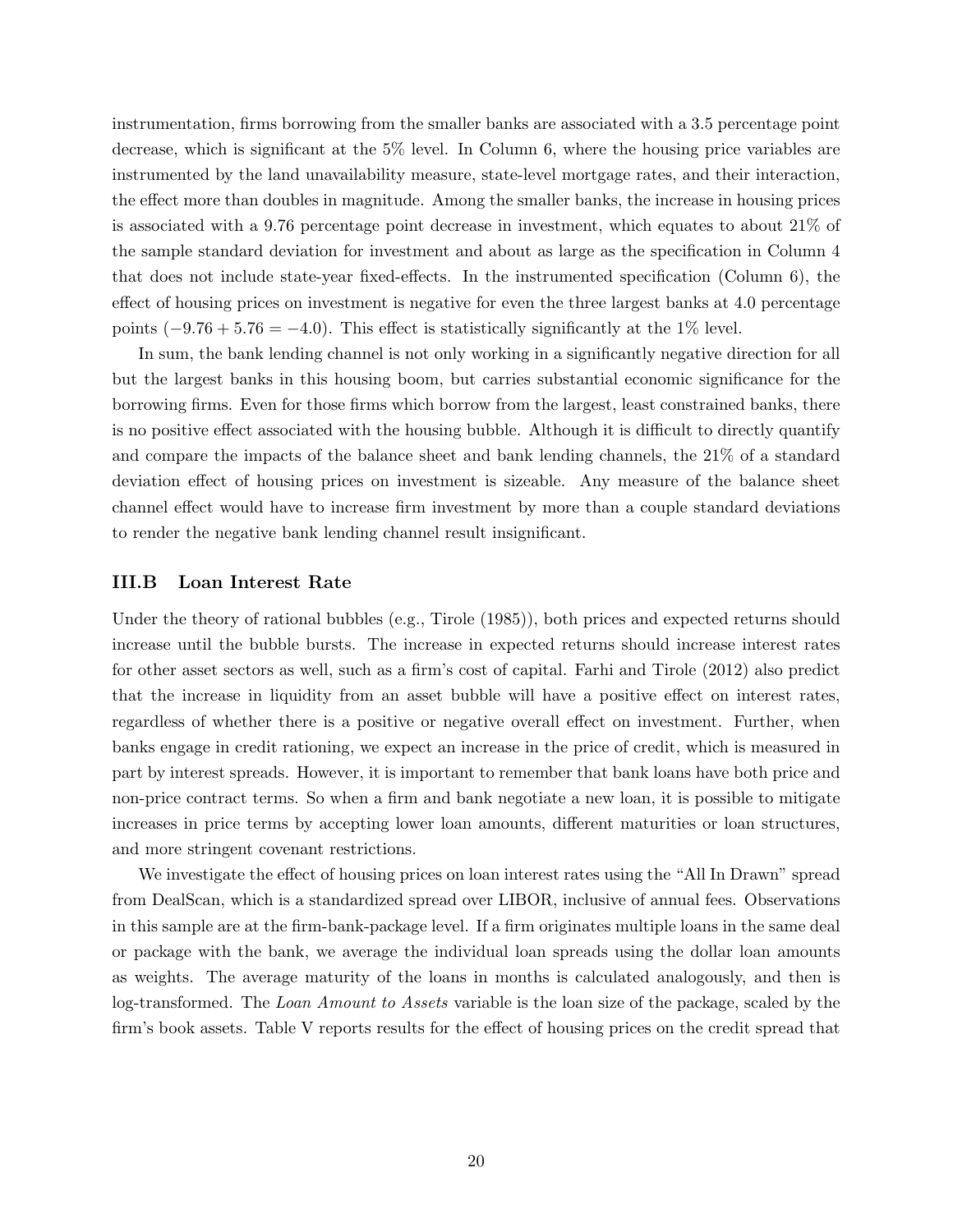firms pay on bank loans. The specification estimated is as follows:

All In Drawn 
$$
Speed_{ijt} = \alpha_i + \gamma_t + \delta_1
$$
 Housing Prices<sub>jt-1</sub> +  $\delta_2$  Firm Variables<sub>it-1</sub> +  $\delta_3$ Bank Variables<sub>jt-1</sub> +  $\delta_4$ Macro Variables<sub>ijt-1</sub> +  $\delta_5$  Loan Characteristics<sub>ijt</sub> +  $\varepsilon_{ijt}$ . (2)

Only firm-bank-package observations are included in this panel if firms originate a new loan package with the specific bank, as opposed to having an outstanding relationship as in Section [III.A.](#page-16-1) Because of the reduction in sample size, fixed effects are calculated at the firm, rather than firm-bank, level  $(\alpha_i)$ . The specific firm variables included in this regression are lagged book leverage, lagged market-to-book ratio, and lagged Altman's Z-Score. Bank size, equity ratio, net income, and cost of deposits are included as bank control variables. Changes in the firm's state and bank's state(s) unemployment rate are included at a one-year lag as macroeconomic variables. Finally, measures of the loan amount and maturity of the newly originated loans are included, in part to help control for the substitution between price and non-price contract terms discussed above.

Columns 1 and 2 of Table [V](#page-44-0) represent the specifications that include housing price variables with year fixed effects  $(\gamma_t)$ . A one standard deviation increase in housing prices is associated with a 5.8 basis point increase in interest spreads for the borrowing firm. This amount is statistically significant at the 5% level. Column 2 of Table [V](#page-44-0) re-performs the analysis but includes the Large National Banks indicator variable for loans originated with the three largest national banks. Although allowing for separate effects for the smaller and larger banks is important in Section [III.A,](#page-16-1) the same is not true for interest rate spreads. There is not a significant difference between the largest banks and the rest of the banks in the sample in terms of the level of interest rates. In Column 2, a one standard deviation increase in housing prices is associated with a 5.6 basis point increase in loan spreads. Combined with the negative but insignificant estimate of the intercept for the largest banks, it is unlikely that the largest banks differentiate themselves from their potentially more capital-constrained peers on loan price. This result is consistent with Farhi and Tirole (2012) to the extent that the increase in interest rates is a necessary, but not sufficient, mechanism for a negative effect on investment. In practical terms, it may be advantageous for smaller banks to ration more on quantity than on price.

Column 3 runs a similar specification to Column 1 but includes firm-state by year fixed effects to further control for any national or local economic shocks that may affect loan pricing. In this specification, the effect is similar in magnitude at about 4.6 basis points, and is significant at the 10% level. Column 4 runs the same specification as Column 2 with the addition of the state-year fixed effects. The result is similar to Column 3 in economic magnitude and statistical significance and again there is not clear effect of loan price differences for the large national banks. Column 5 allows the three large national banks to have a differential effect for housing prices on loan spreads. This differential effect is not statistically significant, and although it does not meaningfully reduce the economic magnitude of the *Housing Price Index, Bank's State(s)* estimate, it is no longer able to estimated with statistical significance. Similar results, although less statistically precise, are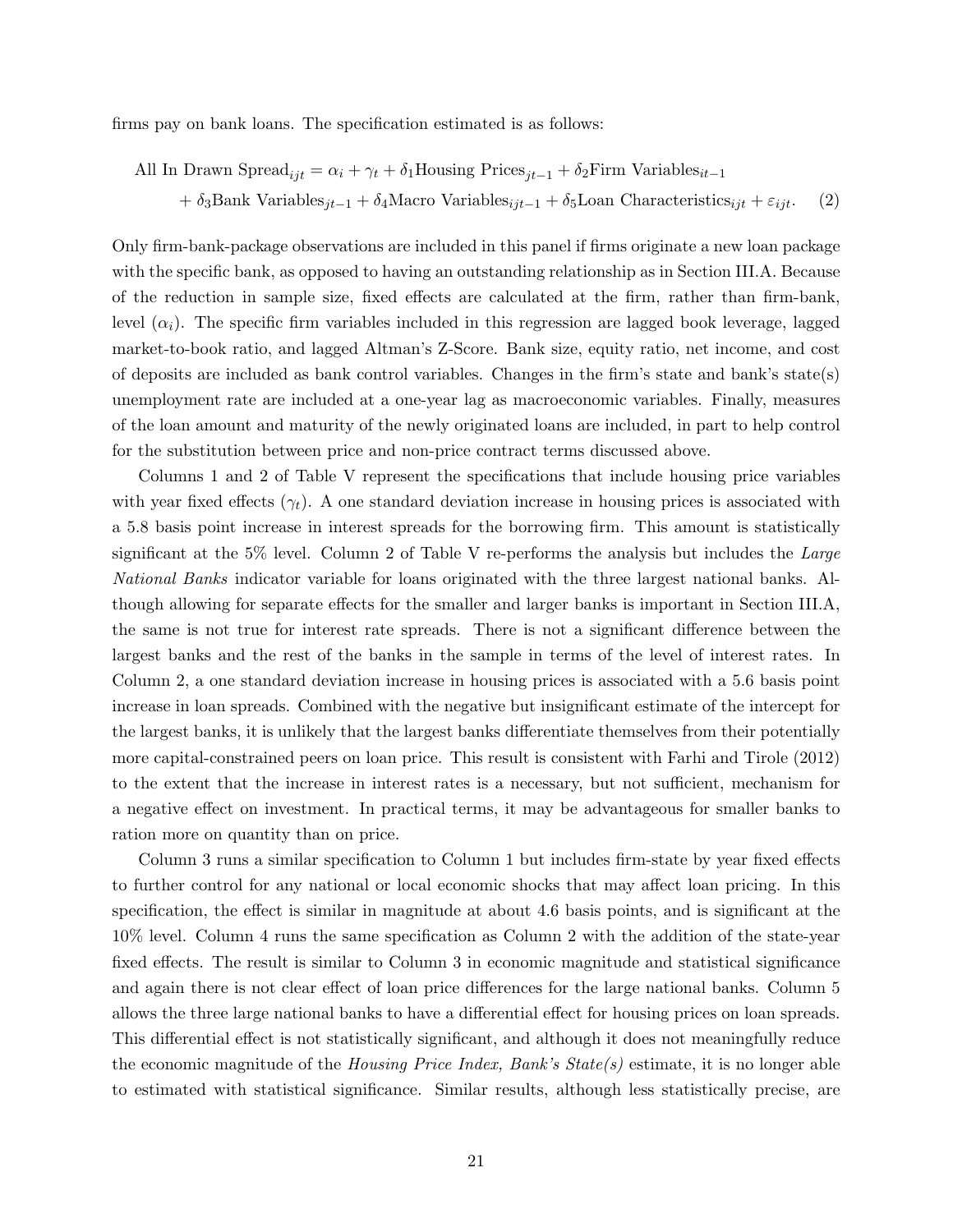obtained if the specifications in Table [V](#page-44-0) are run using the instrumental variables, so they are not included here.

An important difference between this panel and the panel constructed in Section [III.A](#page-16-1) is what criteria are used for observations to be included. Because we are only considering the prices for originated loans, firm-bank observations only appear in the year a specific loan package is originated. This distinction motivates us to use firm-level, rather than firm-bank level fixed effects for an important reason. In our sample, a significant portion of firms (793 firms, or 30% of firms included in Table [V\)](#page-44-0) only originate one loan package with a specific DealScan bank. To include firm-bank level fixed effects would exclude these firms and this exclusion is far from random. These firms that have only one loan package with a specific bank are on average 47% smaller (\$2.336 billion average book assets versus \$4.406 billion average book assets) and are less likely to have an investment-grade bond rating  $(15.6\%$  with investment-grade ratings versus  $(29.3\%)$  than those firms that originate multiple loan packages with the same bank. The holding companies of these banks are also smaller, with an average deposit base of \$183 billion versus \$215 billion, or about 15% smaller. The firm-bank observations that would be excluded by using firm-bank fixed effects are precisely those instances where we expect our effect to be strongest—indeed we are not able to find economically or statistically significant results for the remaining firms that have multiple packages with the same lender. Our panel in Section [III.A](#page-16-1) did not face this problem, as even these single-package firm-bank observations would often have outstanding lending relationships of more than one year.<sup>[33](#page-0-0)</sup>

Although there are many economic factors affecting loan prices in our sample period, we are able to identify a significant positive effect of housing prices on interest rates. And to the extent that loan selection issues are only partially controlled for in these specifications, these effects may be understating the true magnitude of interest rate increases. Consistent with the proposed crowding out of investment that might occur in an asset bubble, we find an increase in the cost of capital for borrowing firms, as measured by loan spreads.

# <span id="page-22-0"></span>III.C Loan Amount

If the housing boom is partially crowding out commercial borrowing and investment through the bank lending channel, we expect a decrease in the size of loans being given to firms. By considering the sizes of loans issued to firms in our panel, and also the change in the number of commercial loans being originated, we get some gauge of the effect of housing prices on the intensive and extensive margins of lending.

<sup>&</sup>lt;sup>33</sup>Even the use of firm-level fixed effects is not completely innocuous. It excludes any firms that do not have more than one observed loan package across all banks, which are even smaller (average asset size of \$1.807 billion) and less likely to have an investment grade rating (6% of these firms). This restriction excludes 1939 firms and 54 DealScan banks from the sample. Consistent with these observations being where our effects should be stronger, we find a marginal effect for house prices on loan spreads of 9.66 basis points (with only year fixed effects) or 9.43 basis points (with only state-year fixed effects), if firm-level fixed effects are omitted and these 1939 firms are included. Both estimates are significant at the 1% level.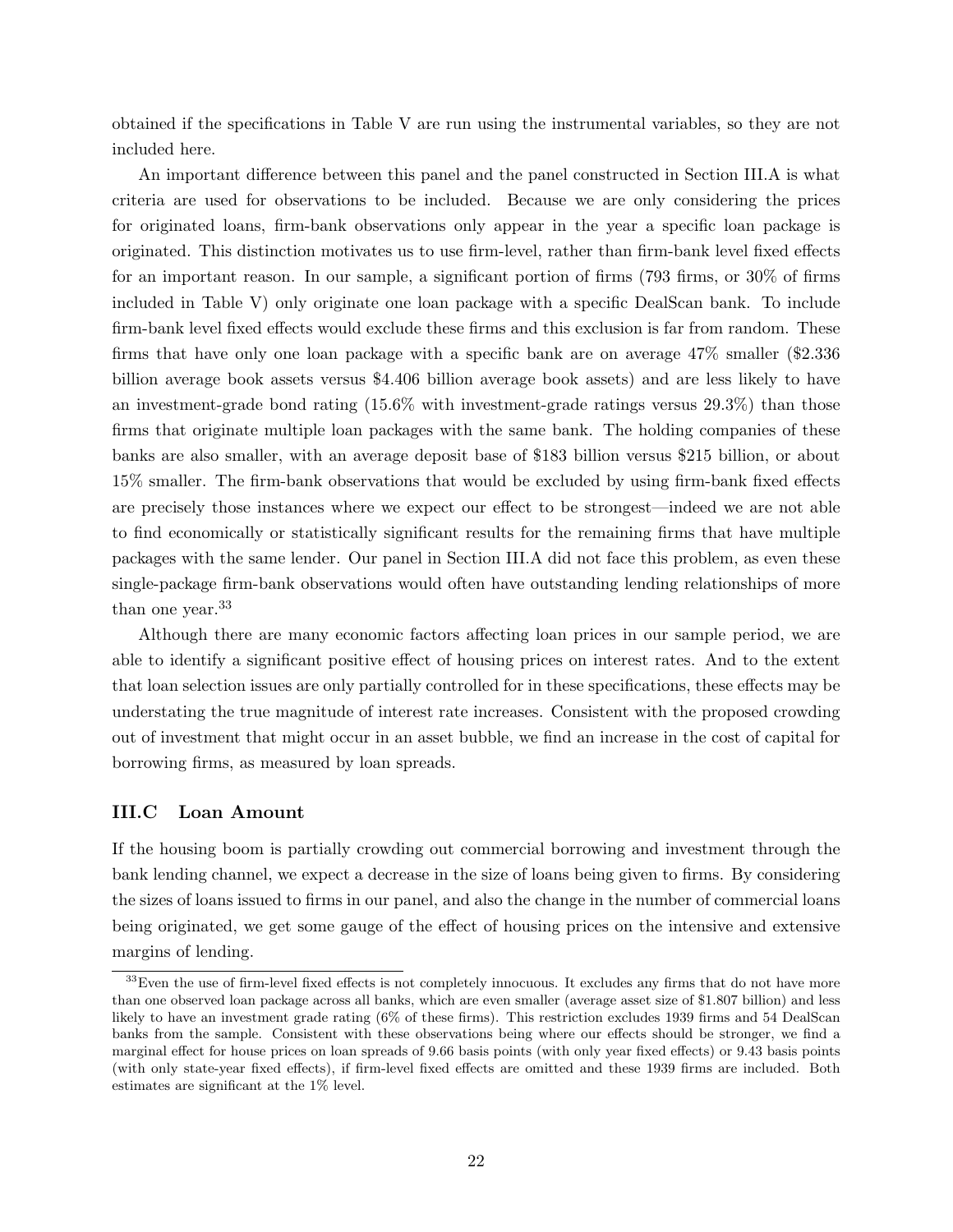### Extensive Margin

For the extensive margin, we construct the variable  $Log(Outstanding Loans)$ , which is the logtransform of the number of loan packages in a given year that are outstanding with each bank. As this panel does not require borrower-specific information, we consider all commercial loan packages in DealScan for our matched lenders and not just those loans which are linked to a Compustat borrower. This measures, while simple, captures reductions along the extensive margin of credit that occur due to fewer new loans being initiated and outstanding loans being retired and not extended. Since we use the DealScan database for this measure, it is not comprehensive of the entire universe of borrowers. However, to the extent that DealScan borrowers are larger firms, it may be understating the true reduction in lending if these firms have more options and bargaining power than smaller firms. In addition, DealScan increases in data coverage over our sample, so we think it unlikely that observed results could be an artifact of the sample and variable construction.

Specifically, we estimate:

Log(Outstanding Loans)<sub>jt</sub> = 
$$
\alpha_j + \gamma_t + \zeta_1
$$
House<sub>jt-1</sub> +  $\zeta_2$ Bank Variables<sub>jt-1</sub>  
+  $\zeta_3$ Macro Variables<sub>jt-1</sub> +  $\varepsilon_{jt}$ , (3)

where the housing price, bank, and macroeconomic variables are the same as in the previous regressions. Year-level ( $\gamma_t$ ) and bank-level fixed effects ( $\alpha_j$ ) are included to control for macroeconomic shocks and persistent differences in lenders, respectively. Because there are no firm-specific observations in this specification, we do not use firm-state by year fixed effects.

Column 1 of Table [VI](#page-45-0) presents a non-instrumented specification for the Log(Outstanding Loans). A one standard deviation increase in housing prices is associated with a 20.1% decrease in the number of outstanding loan packages at each bank. When the housing price variable is instrumented (Column 2), the effect changes to a 42.6% decrease in the number of outstanding loan packages. With a sample standard deviation for  $Log(Outstanding Loans)$  of 1.684, these marginal effects correspond to 12% and 25% of a sample standard deviation and are significant at the 10% and 5% levels, respectively. It appears there is an economically significant effect of housing prices on the extensive margin of commercial lending, as measured by the number of outstanding loan packages from the banks in our panel.

Because this panel is constructed at the DealScan lender level rather than bank holding company level, multiple lenders are associated with the same bank holding company. This structure allows us to use the interaction term, *National Banks*  $\times$  *HPI*, *Bank's State(s)*, to see if there is a differential effect for lenders associated with the three largest BHCs—Bank of America, JPMorgan Chase, and Citigroup. These three bank holding companies account for 65 of the 567 DealScan lenders in this panel. Columns 3 and 4 include this additional variable and we find that similar to the results in [III.A,](#page-16-1) these large bank holding companies do not cut back on commercial lending in response to housing prices as strongly as the other banks. In the non-instrumented specification (Column 3), the more regional banks decrease lending by 26.7%, whereas the large national banks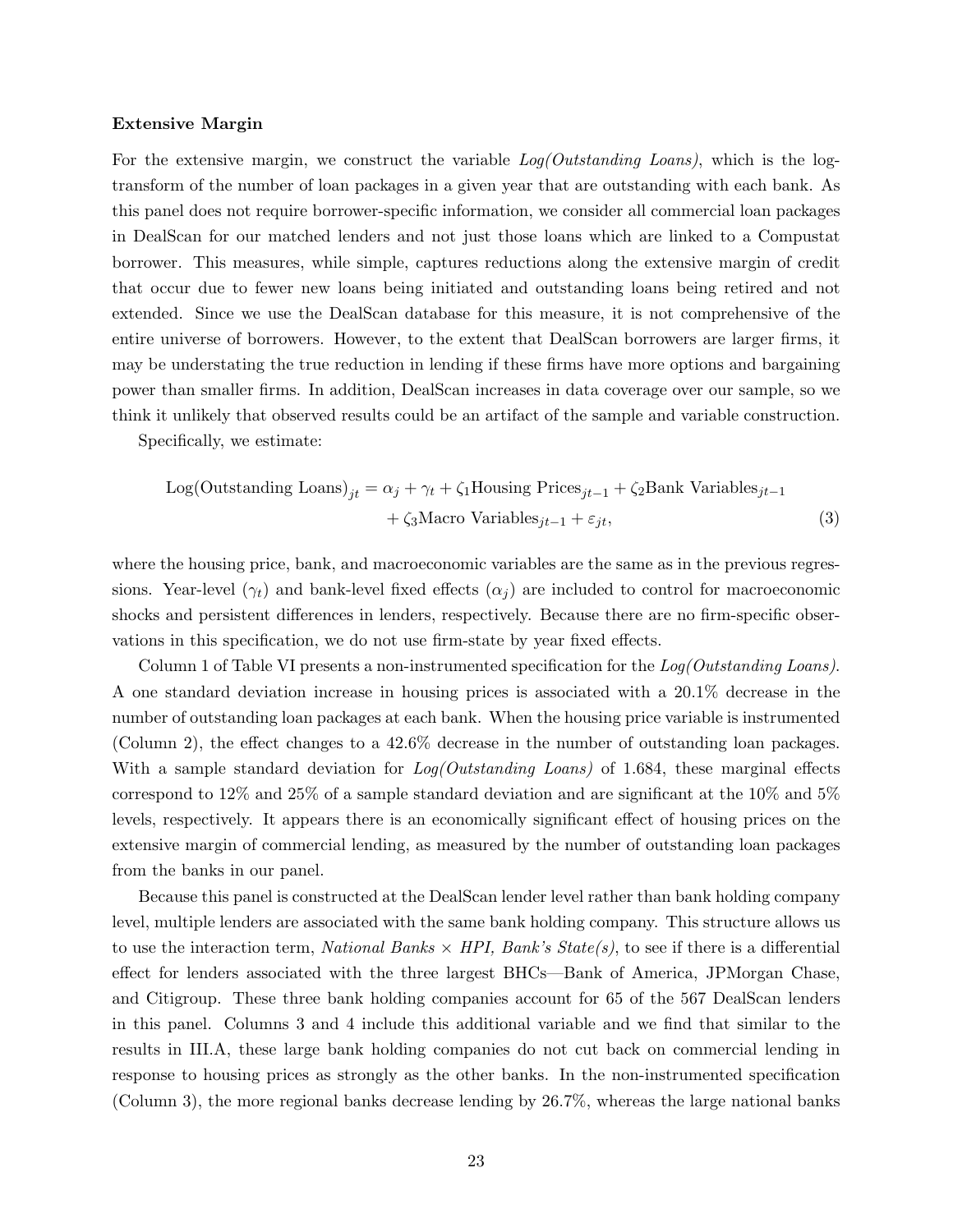decrease lending by a statistically insignificant 4.5% ( $-0.267 + 0.222 = -0.045$ ). Addressing the endogeneity of housing prices in Column 4, the large national banks decrease the number of firms with loans outstanding by  $24.2\%$  ( $-0.552 + 0.31 = -0.242$ ) for a one standard deviation increase in housing prices, compared to a decrease of 55.2% for the other banks. While the estimate for the regional banks is statistically and economically significant at 33% of a sample standard deviation for Log(Outstanding Loans), the effect for the three national banks is not statistically different than zero at conventional levels.

The results in Table [VI](#page-45-0) suggest that the extensive margin of commercial lending is highly sensitive to housing prices, especially for the regional banks which are more likely to face constraints on capital. Because Log(Outstanding Loans) measures the number of outstanding loan packages, decreases represent both firms which do not take out additional loans with their lender and firms which do not begin new relationships with commercial lenders. These results provide support that the decrease in firm investment results are likely coming from banks reducing the amount of capital available to these firms.

### Intensive Margin

To investigate the rationing channel further, we look at the relative size of new loans, measured as a percentage of the borrower's assets. Constructing the panel in a manner analogous to the interest rate analysis in Section [III.B,](#page-20-0) we estimate the following equation:

$$
\text{Loan Amount}_{ijt} = \alpha_i + \gamma_t + \theta_1 \text{Housing Prices}_{jt-1} + \theta_2 \text{Firm Variables}_{it-1} + \theta_3 \text{Bank Variables}_{jt-1} + \theta_4 \text{Macco Variables}_{ijt-1} + \varepsilon_{jt}. \tag{4}
$$

Although this specification only captures the size of loans made to firms in our sample, it allows us to control for possible confounding effects at the borrower level. The results are presented in Table [VII.](#page-46-0) Our dependent variable, Loan Amount, is scaled by lagged net PPE and multiplied by 100 to aid in comparison with our investment results in Section [III.A.](#page-16-1) To control for other macroeconomic effects that may confound our estimates, Columns 1 and 2 use year fixed effects  $(\gamma_t)$  and Columns 3 and 4 use firm-state by year fixed effects. For the same sample selection reasons as discussed in Section [III.B,](#page-20-0) we choose to use firm level fixed effects  $(\alpha_i)$  rather than firm-bank level fixed effects in these specifications.

In Column 1, which does not control for the endogeneity of housing prices, there is no statistically significant effect of housing prices on loan amounts. Column 2 runs the same specification with the instrumental variables, and instead finds a significant negative effect of 39.7 percentage points, which is about 5% of the sample standard deviation. Because the bias in the housing price variable matters significantly for loan amounts, we use the instrumental variables approach for the remaining specifications.

For Column 3, which uses firm-state by year fixed effects, the effect is stronger at negative -57.24 percentage points. This effect corresponds to about 7.6% of a sample standard deviation for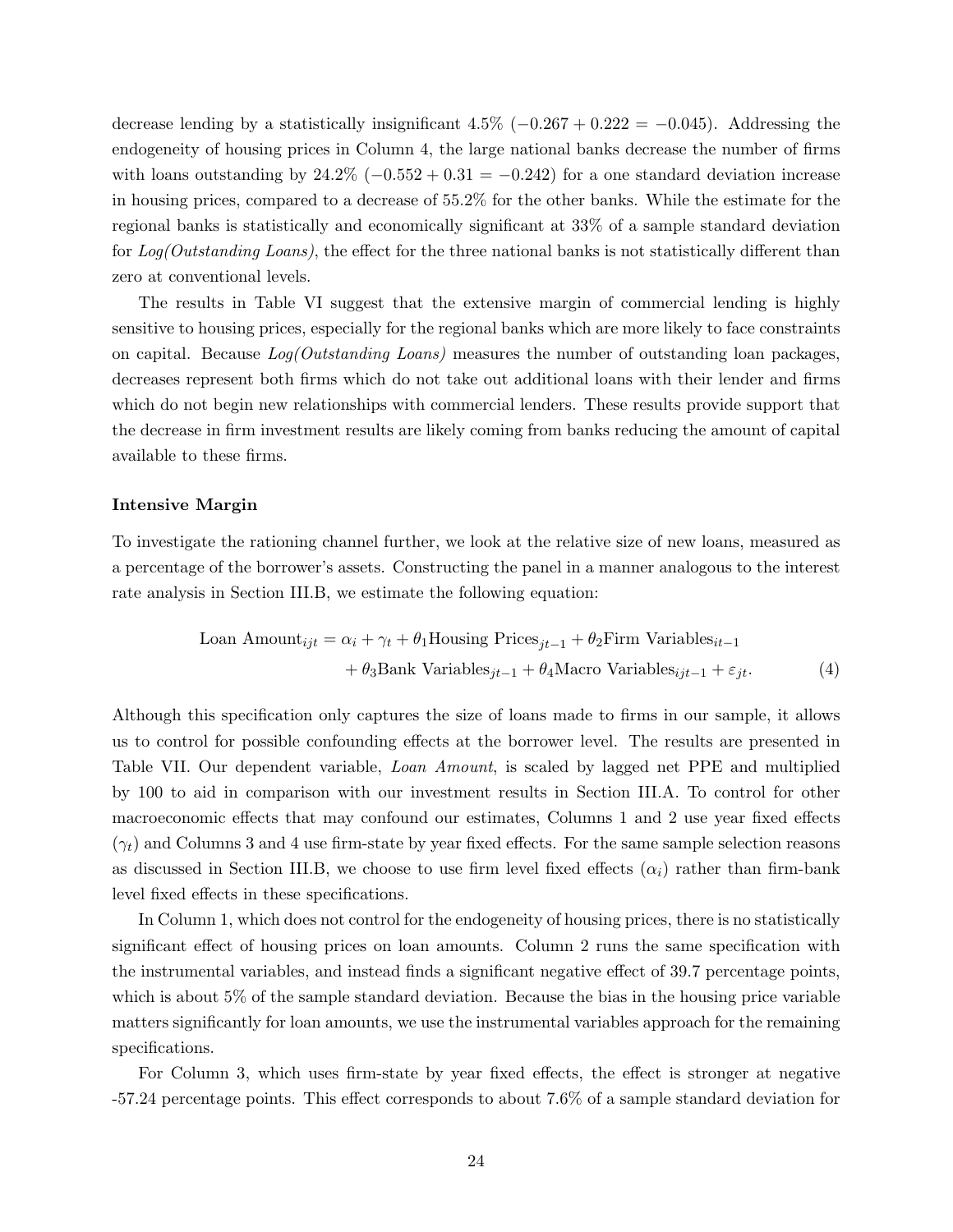Loan Amount and is significant at the 1% level. This effect compares to an effect of -9.6 percentage points for firm investment (Table [IV,](#page-43-0) Column 6), as both dependent variables are scaled by lagged net PPE. The magnitude of the lending and investment effects are therefore comparable but larger for lending. This difference in magnitudes is expected if firms are able to substitute different sources of capital for investment or if investment reductions are spread out over several years rather than concentrated entirely in the year the loan is taken.

Column 4 includes an indicator to see if the three largest bank-holding companies have larger average loan sizes, but it is not significant. Likewise, Column 5 allows the banks that are owned by the three large national bank-holding companies to have a differential effect for housing prices. The coefficient for the remaining banks is similar to Columns 3 and 4 and statistically significant at the 5% level. The differential coefficient for the large national banks, while positive, is not statistically different from zero. These results suggest that the main difference between the reaction of the large national banks and the more regional banks to housing prices is in the number of outstanding loans, rather than the size or price of the individual loan packages.

# <span id="page-25-0"></span>III.D Bank Activity

Figure [2](#page-37-0) provides suggestive evidence that banks increased real-estate lending and decreased commercial lending in response to increasing housing prices. To more formally investigate how housing prices affect banks' balance sheets, we use the following regression specification for bank  $j$  in year t:

Bank Asset<sub>jt</sub> = 
$$
\alpha_j + \gamma_t + \lambda_1
$$
House<sub>jt-1</sub> +  $\lambda_2$ Bank Variables<sub>jt-1</sub> +  $\lambda_3$ Macro Variables<sub>jt-1</sub> +  $\varepsilon_{ijt}$ .  
(5)

Unlike Sections [III.B](#page-20-0) and [III.C,](#page-22-0) bank observations in this panel are grouped at the bank-holding company level (rssdhcr from Call Report), rather than at the DealScan lender level. This difference is because the balance sheet items are organized at the bank-holding company level. Because this panel does not require DealScan or Compustat data, we use a larger panel of 8242 bank holding companies based on Call Report, Summary of Deposits, and housing price data. Across these specifications, we include BHC fixed effects  $(\alpha_i)$ , year fixed effects  $(\gamma_t)$ , and the change in unemployment rate in the bank's states as a macroeconomic control. The bank holding company's size, equity ratio, net income, and cost of deposits are used as additional controls, Table [VIII](#page-47-0) focuses on the following classes of bank assets: real estate assets (both MBS and traditional), commercial and industrial loans, and non-mortgage consumer loans.<sup>[34](#page-0-0)</sup> Given the evidence in the previous sections that there may differences in lending for the less-constrained bank holding companies, we present two panels: Panel A uses the entire sample of bank holding companies, whereas Panel B excludes the largest quintile of BHCs by deposits for each year. Panel B is thus designed to focus

<sup>&</sup>lt;sup>34</sup>Because this panel is constructed from a larger sample of bank holding companies than the main investment regressions, its summary statistics are slightly different than those presented in Table [I.](#page-38-0) The sample standard deviations are as follows: housing prices (128.2), real estate loans (15.57), MBS (7.54), C&I loans (6.94), and consumer loans (5.67).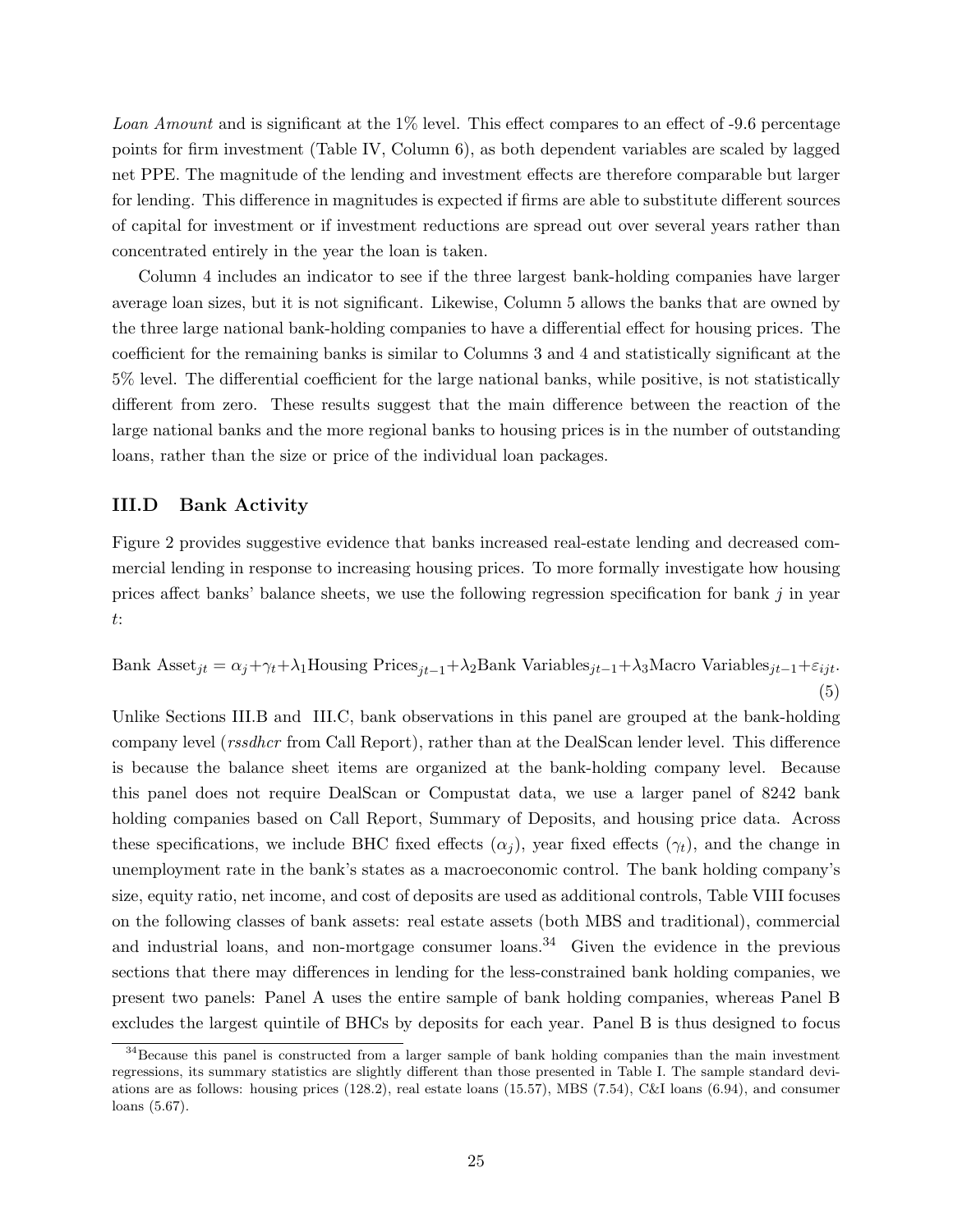on the banks that are more likely to be capital constrained.

Columns 1 and 2 of Table [VIII](#page-47-0) presents the marginal effect of housing prices on the amount of real estate loans as a percentage of total bank assets and MBS as a percentage of total bank assets, respectively. We find that for all-BHC sample in Panel A, the majority of the effect is concentrated in the securitized real estate lending. For a one standard deviation increase in housing prices in a bank's states, the amount of non-securitized real estate loans does not increase by a significant amount. The effect for MBS is 30 basis points, or about 4% of a sample standard deviation and significant at the 10% level. In Panel B, the opposite is true: an increase in housing prices increases non-securitized real estate loan by 1.06 percentage points, but does not significantly impact MBS holdings. Comparing the two panels, banks appear to be shifting their real estate related loan assets in response to housing prices. The largest BHCs are acquiring more securitized loans whereas the smaller BHCs are acquiring more traditional real estate loans. Together these estimates confirm a positive relation between housing prices and real estate lending, as suggested in Figure [2.](#page-37-0) The magnitude of the effect in Figure [2](#page-37-0) compared to Table [VIII](#page-47-0) suggests much of the economic magnitude of the effect is concentrated in the change in housing prices over time, and not from differences in prices in the cross-section of banks in each period.

Now there remains the possibility that the relation between real estate holdings and housing prices is partially mechanical. If banks were completely passive, the valuation of existing real estate holdings might still increase and appear as an increase in the share of total assets. We believe this concern is negligible for a few reasons. The non-securitized real estate loans, which are the majority of bank real estate holdings, are generally accounted for at book value using an amortized cost approach and do not have market-value adjustments. The subset of non-securitized loans that are designated as available-for-sale may be accounted for using a fair value approach, which accounts for market-price changes. However, for the real estate loans component, banks are required to report the lesser of the asset values as determined by the amortized cost and fair value approaches.[35](#page-0-0) This requirement would lead to downward adjustments of mortgage asset values for this subset of loans.

For the real estate lending that is organized into securitized pools, the banks use amortized cost or fair value accounting depending on whether the securities are designated as held-to-maturity or as available-for-sale, respectively. Although the portion of MBS designated as available-for-sale will have some market-price adjustments, this is only a portion of the total MBS holdings. Although it does not appear on the main balance sheet, banks are required to report the available-for-sale securities at an amortized cost. Substituting these values for the usual fair value amounts does not change our results.

Given that MBS and real estate loans increase as a share of total assets, the bank must be decreasing holdings of other asset types. Column 4 of Table [VIII,](#page-47-0) Panel A considers the amount of commercial and industrial loans as a percentage of total bank assets. Here, consistent with Figure [2,](#page-37-0) we find a negative effect of housing prices on loan activity. Specifically, a one standard

<sup>35</sup>See the Instructions to FFEIC Form 031 for more details, available at <http://www.ffeic.gov/>.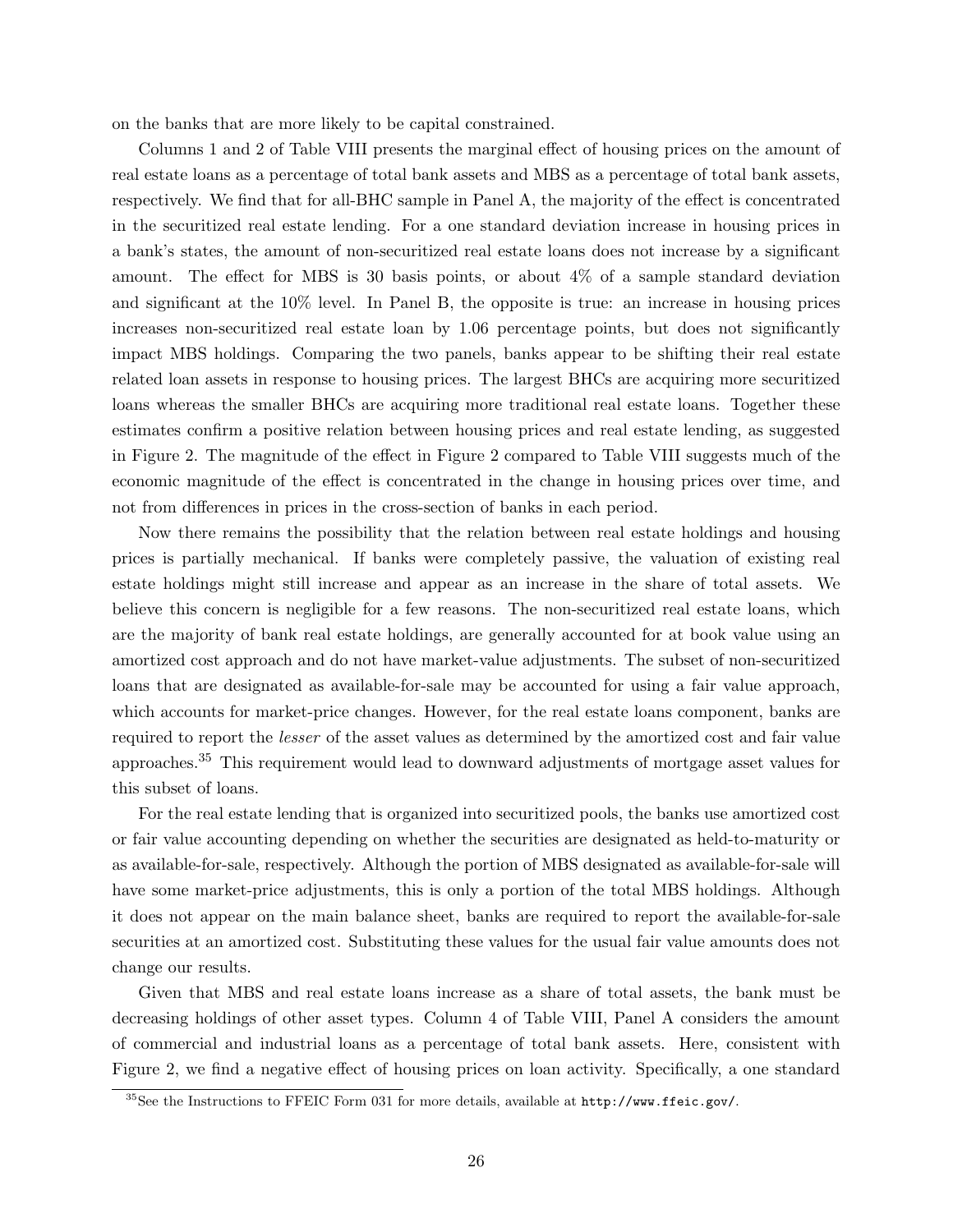deviation increase in housing prices is associated with a 58 basis point decrease in the amount of consumer loans that the bank holds as a percentage of total assets. For Panel B, which focuses on the smaller BHCs, the effect is very similar in magnitude and significance, at -65 basis points. Although there is some heterogeneity among banks in how real estate assets change, there is a clear reduction in C&I loans.

Due to the endogeneity concerns discussed in Section [II.E,](#page-14-0) estimates of the effect of housing prices on commercial loan activity are likely biased. Namely, an omitted regional positive economic shock will both increase housing prices and firm investment activity. For firms that borrow from banks in the same region, this omitted shock will bias the estimate of the housing price effect in a positive direction. To control for this possibility, Column 4 instruments housing prices with the land unavailability measure, the average state-level 30-year mortgage rate where the bank operates, and their interaction.<sup>[36](#page-0-0)</sup> We find in Panel A that the marginal effect of housing prices on commercial lending is a decrease of 2.35 percentage points, as a percentage of the bank's total assets. This change equates to 34% of the sample standard deviation for commercial and industrial loans. This estimate is statistically significant at the 1% level. Panel B has a similar effect of negative 2.8 percentage points, again significant at the 1% level.

Finally, in Columns 5 and 6 we consider the effect of housing prices on the fraction of non-realestate consumer lending. This asset category includes auto loans, student loans, credit card debt, and other forms of personal loans. Because any positive omitted economic shocks likely increase other forms of consumer loan demand, we expect a similar positive bias. As such, we instrument housing prices in Column 6. In Column 5, we find weakly positive (Panel A) or insignificant (Panel B) estimates for the effect of housing prices on consumer loan holdings. With instrumentation, a one standard deviation increase in housing prices decreases non-mortgage consumer loan activity by 1.62 percentage points (Panel A), which is about 29% of the sample standard deviation for consumer loans. Panel B finds an even stronger effect of -2.8 percentage points. Rather than increasing all types of consumer loan activity with higher housing prices, banks appear to shift into mortgage lending at the expense of other forms of consumer debt. Taken together, banks respond to higher prices in housing markets by increasing real estate loans and decreasing other consumer and C&I loans in terms of their overall asset portfolio.

# <span id="page-27-0"></span>III.E Constraints at the Firm and Bank Level

In the cross-section of firms, we expect our results to differ depending on the capital constraints of firms. In particular, for those firms which have ready access to alternative external capital, such as public debt or equity financing, we would expect weaker results. Firms that have larger internal capital reserves should be less affected by the negative aspects of the housing bubble as well. In Table [IX,](#page-49-0) we consider subsamples of data depending on the firm's likelihood of being capital constrained. We use two different variables to capture differences in constraints: firm size and

 $36\text{As}$  with our main investment regressions, we find economically and statistically similar results if we treat the state-level 30-year mortgage rate as an additional control, rather than as an instrument.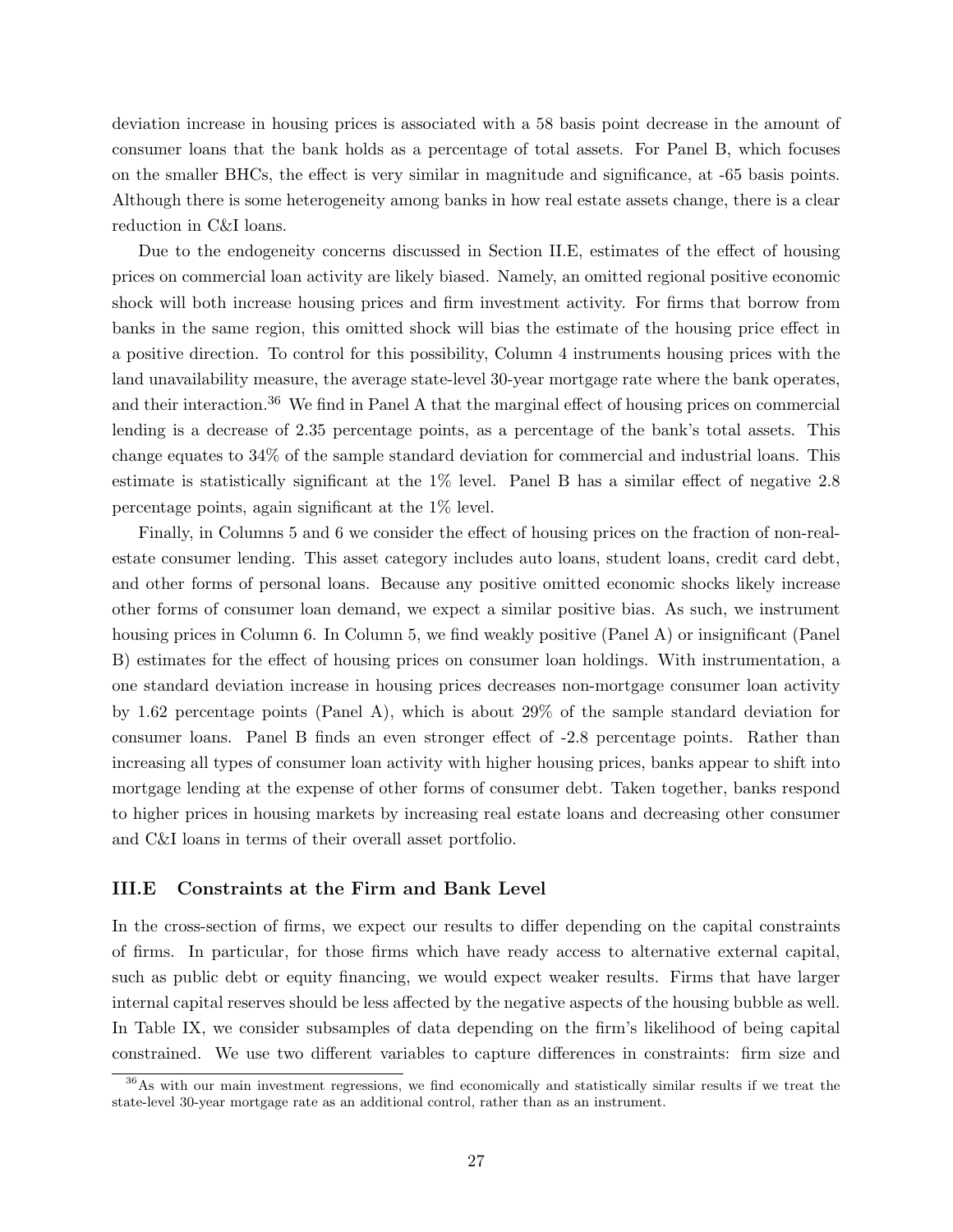investment-grade public debt credit ratings. For the sake of focusing on investment of borrowing firms by ability to access capital, we focus on the instrumental variables specification with firm-state by year fixed effects. The coefficients from Columns 1 and 2 of Table [IX](#page-49-0) come from running our main investment specification (with housing prices instrumented) on each subsample. The constrained subsample (no investment-grade rating) in Column 1 has a large negative coefficient associated with housing prices in the bank's states (-7.6 percentage points), where the unconstrained subsample (investment-grade rating present) in Column 2 (0.30 percentage points) is not significant. The difference is statistically significant at the 5% level, and suggests that firms which have access to the investment-grade public debt markets are on average not negatively impacted by rising housing prices where their bank is located.

If firms that are in the lowest tercile by firm size (as measured by book assets) are classified as constrained and compared to firms in the highest size tercile that are designated as unconstrained, there are again statistically and economically significant differences in the effect of housing price increases on investment. Comparing Columns 3 and 4 of Table [IX,](#page-49-0) the marginal effect of an increase in housing prices on investment is again concentrated in the constrained firms. For constrained firms, the marginal effect is a 17.4 percentage point decrease in investment, compared to an insignificant 0.88 percentage point increase for unconstrained firms. For small firms that are more constrained due to lack of access to internal and external capital, the negative bank lending channel effect is significant.

Another assumption of our channel is that capital constraints need to apply in some form to banks. The national/regional bank split in Section [III.A](#page-16-1) goes in this direction, but further investigation is warranted. In Table [X,](#page-50-0) we consider two additional measures to try and capture differences in the capital available to banks: bank size and bank leverage. The assumptions are that larger bank holding companies should have more ready access to capital than smaller bank holding companies, and bank holding companies with more equity capital (less leverage) should be able to engage in more commercial lending than highly levered bank holding companies, since capital requirements will be less of a binding constraint.

Table [X](#page-50-0) splits the sample into constrained and unconstrained groups, and again uses the instrumented specification with the full set of controls, firm-bank, and firm-state–year fixed effects as described in Section [III.A.](#page-16-1) Treating BHCs in the largest quintile by deposits as unconstrained and the remaining BHCs as constrained, we see significant differences in the effect on firm investment. Firms borrowing from the constrained banks have a marginal effect of -18.8 percentage points for housing prices on investment, compared to -4.5 percentage points for the unconstrained banks. Both estimates are statistically significant as is the difference between them.

Using bank leverage as a different measure of constraints, we again find significant differences between bank holding companies. We consider BHCs in the lowest two quintiles of equity ratios (highest leverage) constrained and the remaining BHCs as unconstrained. Firms that borrow from constrained banks have a marginal effect of housing prices on investment of -33.5 percentage points, compared to a still significant -5.2 percentage points for unconstrained banks. The difference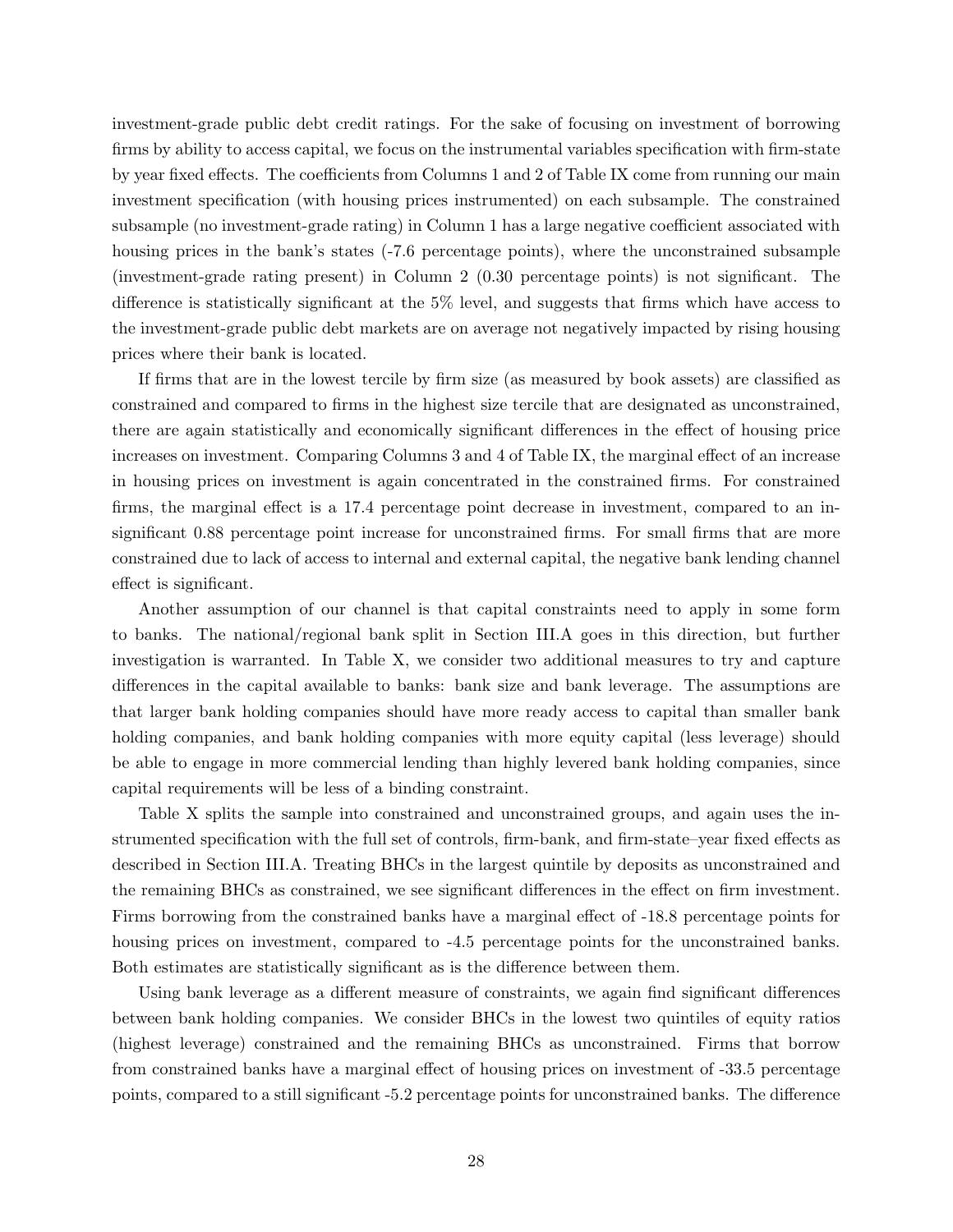between the coefficients for the two samples is significant at the 5% level. Besides separating the three largest national BHCs, we find evidence that the negative investment effect for firms is concentrated in smaller and more levered bank holding companies in general.

# <span id="page-29-0"></span>IV Robustness

The results in Section [III](#page-16-0) strongly suggest that banks move capital away from commercial lending and towards mortgage lending when situated in states with strongly increasing housing prices. Further, this effect has a negative impact on firm's investment levels, especially compared to peers that borrow from less constrained banks. A few points warrant further investigation. First, we consider a couple of alternative housing variables. Second, we consider the role of the Collateral Channel as documented in Chaney, Sraer, and Thesmar (2012). Third, Lastly, we check the robustness of our results to including housing prices in the firm's state as an additional control, excluding firms and banks that operate in the same state, and excluding the largest banks from our sample.

# IV.A Alternative Housing Variables

Depending on the motivation of banks when they are allocating capital, a housing price level or a housing price growth variable may be more appropriate. A focus on collateral values would suggest a price level variable whereas an expectation of strong appreciation in the housing sector would suggest a growth or return variable. In Table [XI,](#page-51-0) we present the main specification but use the return on the bank's housing price index instead of the level of the bank's housing price index as our variable of interest. We find results similar to Table [IV—](#page-43-0)firms that borrow from banks with deposits in areas of high housing price growth invest significantly less than other firms. This effect is strongest for firms that borrow from the more regional banks.

An additional concern with our principal housing variable is that state-level housing prices are too coarse to identify the appropriate housing price effects. Given that summary of deposits data is available at a finer level, it is possible to use housing prices at the MSA (metropolitan statistical area), rather than state, level.<sup>[37](#page-0-0)</sup> While potentially giving more precision to our measure of housing prices in places where the bank has depository branches, it has some drawbacks. For one, large regions of many states are not covered by a specific MSA. As a result, bank branches in these areas will be left out of the housing price calculation.<sup>[38](#page-0-0)</sup> Second, in order to make different MSA housing price index levels comparable and thus able to be aggregated, sufficiently precise estimates of median house prices for MSA at the same point in time need to be found.[39](#page-0-0) Although the same

<sup>&</sup>lt;sup>37</sup>During the course of our sample, the geographical classification system changes from MSA (Metropolitan Statistical Area) to CBSA (Central Business Statistical Area). We convert between the two systems by matching on zip codes.

<sup>38</sup>About 20% of branch-level deposits from the summary of deposits data cannot be matched to a MSA/CBSA level housing price index.

<sup>&</sup>lt;sup>39</sup>Here we use estimates of median house prices at the MSA level from the FHFA. The adjusted MSA level index value of 100 corresponds to \$72,571.50.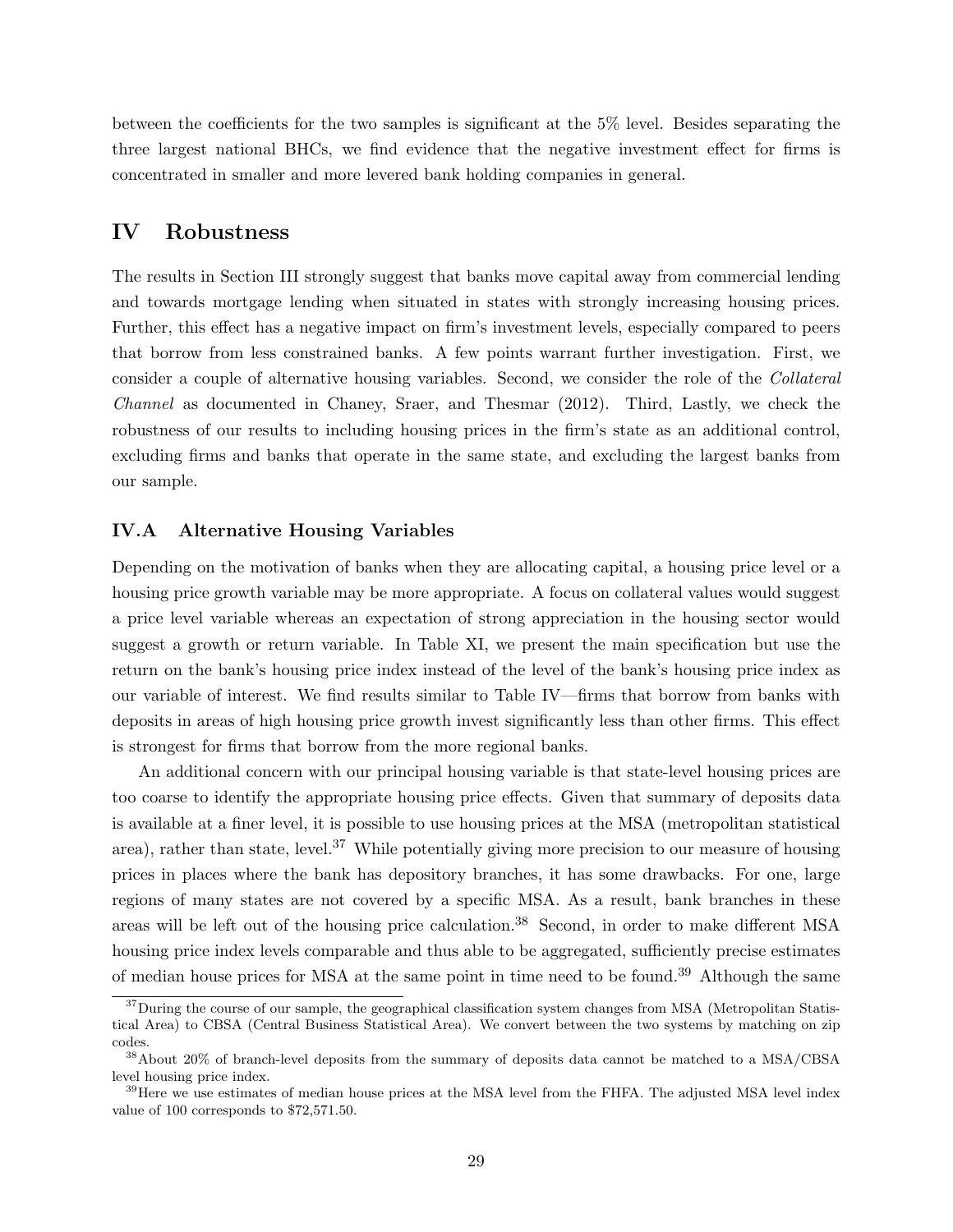adjustment needs to be made at for price indices at the state level, the estimate of median house prices at the state level is likely less noisy.

Despite the potential drawbacks of MSA-level prices, in Table [XII,](#page-52-0) we reproduce our main investment results, although this time using housing prices that are matched at the MSA level and aggregated using the bank's deposits from the prior year as weights. Despite these concerns, the results are strikingly similar in both economic and statistical terms. The similarity between our MSA-level and state-level housing price results suggests that we are not generating erroneous results by focusing on prices at the state level.

# IV.B Firm Collateral

A recent paper by Chaney, Sraer, and Thesmar (2012) finds that increased real estate values for companies are related to increases in firm borrowing and investment. Using specific accounting variables available only to 1993, they calculate the market value of a firm's buildings for their sample of Compustat firms as of 1993. They proceed to use housing price changes in the state where the firm is headquartered to get an estimate of the market value of these building from 1993-2007. They find a one standard deviation increase in the market value of a firm's buildings is associated with a 10.5 percentage point increase in firm investment.<sup>[40](#page-0-0)</sup> They argue that this result is evidence of a positive collateral channel associated with the housing bubble. When firms have more valuable collateral they are able to borrow and invest more. In this period the general real estate bubble increased the value of firms' collateral and so benefited the economy with increases in real investment.

In Table [XIII,](#page-53-0) we include the Chaney, Sraer, and Thesmar (2012) collateral variable, Market Value of Buildings, in our main investment regression specifications. As with our other specifications, we scale all independent variables by their sample standard deviations to aid in comparison of economic significance. Because of the limited availability of this new variable, our sample size shrinks from 38,608 observations of 4,806 firms to only 13,815 observations of 1,421 firms. Because of the age requirement to construct this market value of buildings variable (firm is present in 1993), this sample will be on average larger and less constrained than our full sample, so we do not expect as strong results. Indeed, for the first three specifications, we are able to find our result at a smaller magnitude, but not with sufficient statistical precision. In the final specification, which uses firmstate by year fixed effects and our instrumental variables, we are able to recover the effect. A one standard deviation increase in housing prices in the bank's region is related to a 4.28 percentage point decrease in investment. This result is significant at the 5% level.

In our sample, we find a one standard deviation increase in the market value of a firm's buildings is associated with between a 5.11 and 5.33 percentage point increase in investment, depending on the specification. Even though we run a somewhat different specification on a different sample of firms, we find a statistically significant result only somewhat smaller in terms of economic magnitude to

<sup>&</sup>lt;sup>40</sup>This amount is derived using the sample standard deviations available in Table 1 of the paper combined with the first specification in Table 4.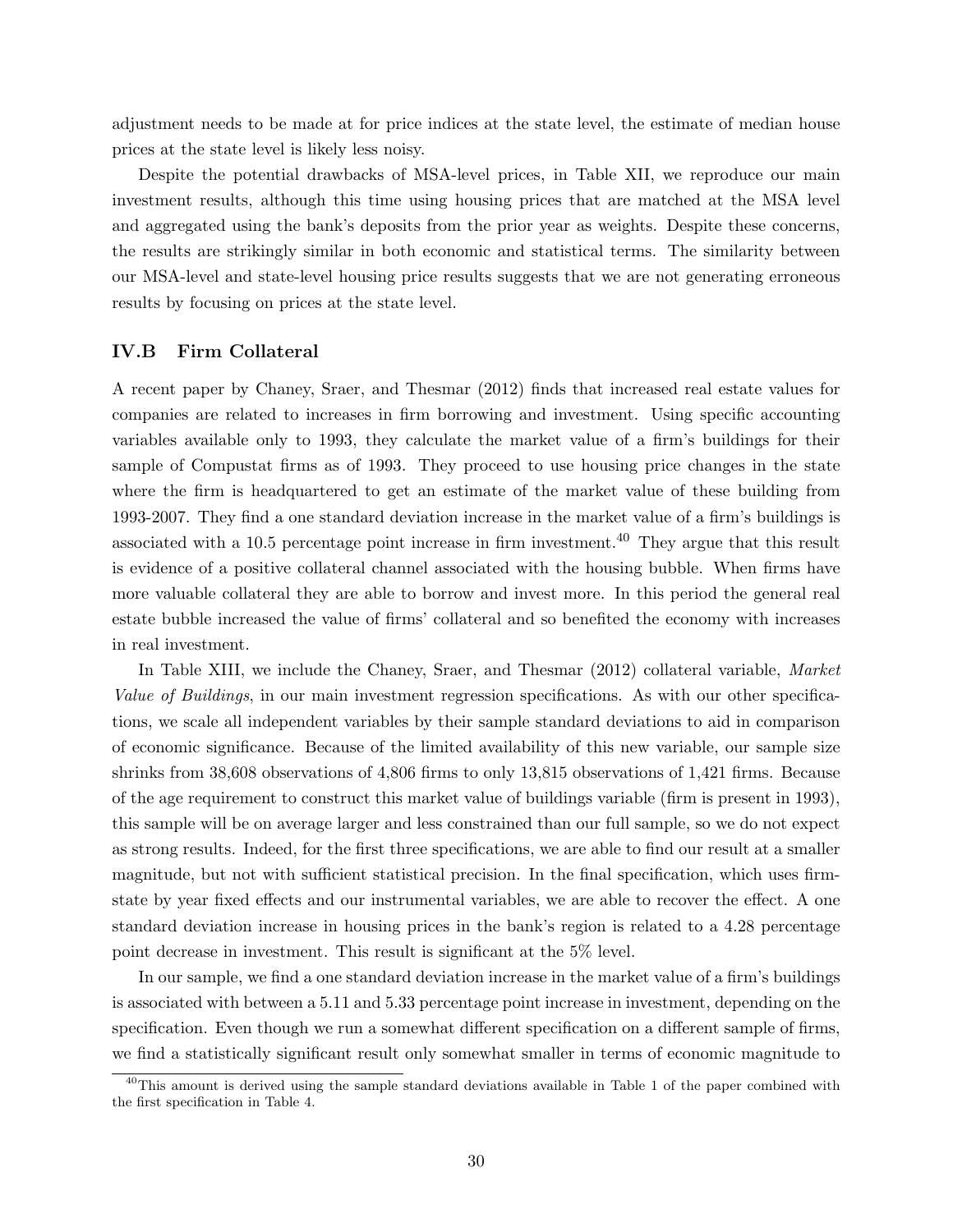Chaney, Sraer, and Thesmar (2012).

Both the negative bank lending channel and positive collateral channel are at work during the housing boom. For firms with sufficient real estate in areas with high price appreciation and that borrowed from the largest banks, the positive collateral channel probably offset or dominated the negative effects of the housing boom we document. However, for many firms, especially those that borrowed from more regional banks and do not have significant real estate collateral, the negative bank lending channel is dominant.

# <span id="page-31-0"></span>IV.C Large Banks, Overlap in States, and Firm's State HPI

As discussed in Section [II,](#page-8-0) we use the geographical deposit base of a bank as a measure of the geographical distribution of its real estate lending. Large banks may not necessarily satisfy this assumption if their lending patterns are weakly related to the geography of their deposit base. Berger, Miller, Petersen, Rajan, and Stein (2005) find that large banks lend at a greater distance, interact more impersonally with their borrowers, have shorter and less exclusive relationships, and do not alleviate credit constraints as effectively. Given the potential difference in strength of borrower-lender relationships depending on bank size, as an additional robustness test we exclude the largest quintile of banks based on their total deposits. Columns 1 and 2 Table [XIV](#page-54-0) show noninstrumented and instrumented versions of this specification, respectively.[41](#page-0-0) Despite a significant reduction in sample size, our coefficient estimates of the effect of housing prices on investment are statistically significant and are similar in magnitude to our main results where the national banks are allowed a differential effect. This subsample analysis suggests that the obtained results cannot be attributed to possibly distinct lending behavior of extremely large banks.

We further check the robustness of our results to the potential issue of overlap in housing markets between borrowers and lenders and the potential biases that may arise from common omitted economic shocks. We consider a subsample where the state location of the borrowing firm does not overlap with any of the top five states for the bank-holding company, as measured by the concentration of its deposits. The results of this exercise are presented in Columns 3 and 4 of Table [XIV.](#page-54-0) Again the results are largely similar to those of the main sample. Given the efficacy of our instruments in this subsample, it appears that the omitted economic shock is a concern, but not one that is entirely avoided by subsampling on location alone. With the multi-state if not multinational presence of many of firms in our sample, this finding is perhaps not surprising.

As an alternative measure to control for the potential endogeneity between loan supply and firm demand, Columns 5 and 6 include the housing price index in the state where the firm operates as an additional control.[42](#page-0-0) The estimated effect of housing prices in the bank's states on firm investment remains significantly negative and similar in magnitude to the results in Table [IV.](#page-43-0) The effect of housing prices in the firm's state on investment not statistically significant in either specification.

<sup>&</sup>lt;sup>41</sup>Here the specifications are analogous to those in Table [IV](#page-43-0) with the use of firm-bank and firm-state by year fixed effects.

 $42$ Because the index varies at the firm-state level, we use year rather than state-year fixed effects for these specifications.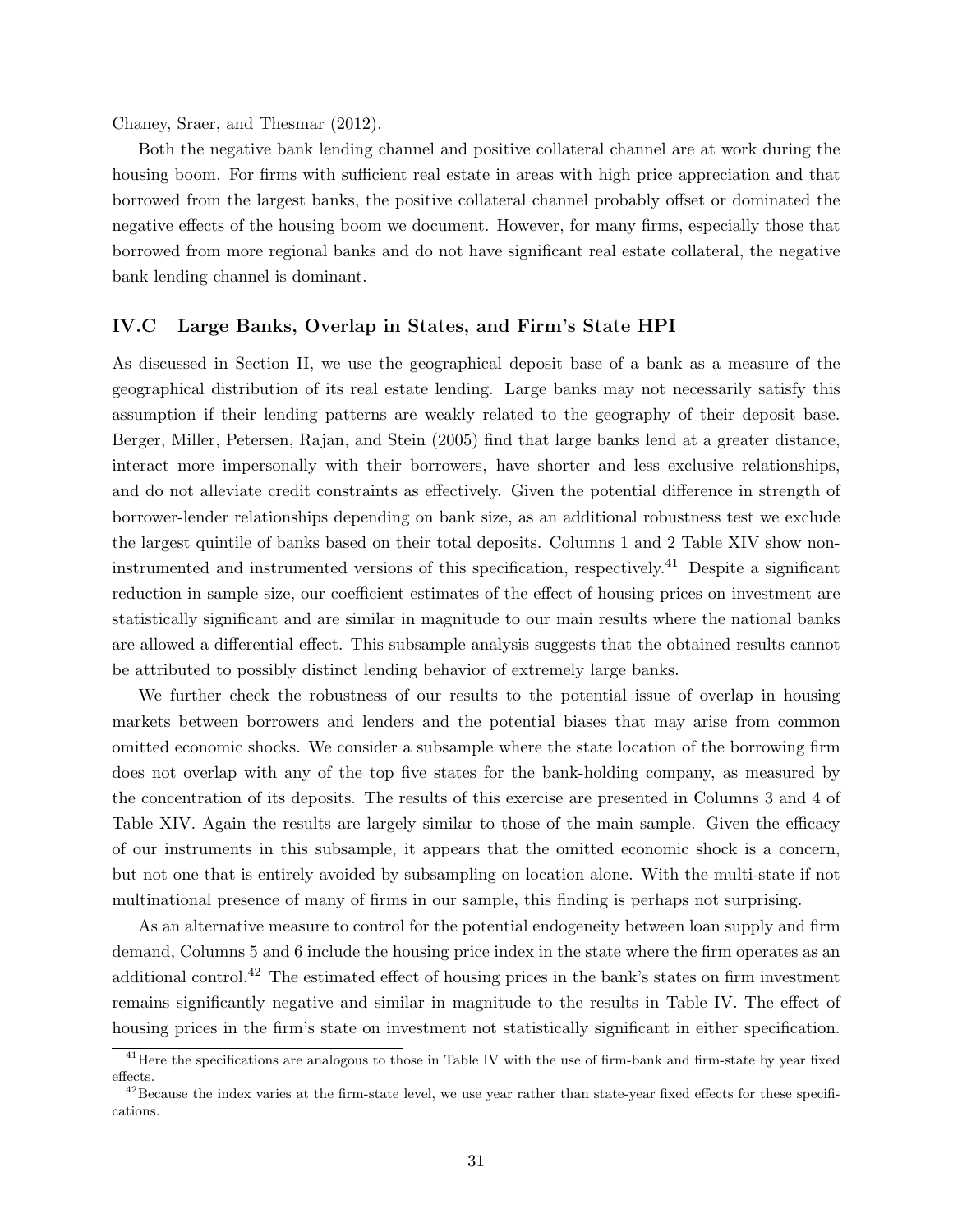This result suggests that house price effect is indeed operating through the lending bank and not where the firm's local real estate conditions.

# <span id="page-32-0"></span>V Conclusion

Much research focuses on the effect of crashes or burst bubbles for specific asset classes on real activity. Further, research on rising asset bubbles largely points to positive spillover effects for investment and real activity. Although theoretically considered in Tirole (1985), Farhi and Tirole (2012), and Bleck and Liu (2013), evidence of negative consequences from rising price bubbles have not been empirically documented to the best of our knowledge.

In this paper, we consider the impact of housing prices on firm investment. We find that from 1988–2006, a period of strong appreciation and booms in many housing markets, rising housing prices have some negative effect on firm investment. The channel at work is the bank's choice of capital allocation. We find in areas with high housing appreciation, banks increase the amount of mortgage lending and decrease the amount of commercial lending as a fraction of their total assets. This allocation results in firms receiving reduced loan amounts, paying higher interest rates, and reducing investment. If anything, firms should have more, instead of fewer, investment opportunities in the face strong housing returns and economic growth. The strong negative effect of housing prices on investment suggests that reduced debt capital supply from banks is the primary reason for lower investment, and not a reduction in the firm's demand for capital.

Policymakers have argued for the need to support important asset markets with the intention of increasing consumer wealth, consumer demand, and real economic activity. When considering intervention in certain asset markets, such as the housing and treasury markets, it is important to consider the potential negative effects on real activity. Such intervention may very well increase consumer wealth and consumer demand; however, if the banks are interested in capitalizing on these supported markets at the expense of commercial lending, firms may be unable to increase investment and real activity in response to that demand. As such, the magnitude and direction of the bank lending channel as compared to the balance sheet channel should be considered when implementing such policies.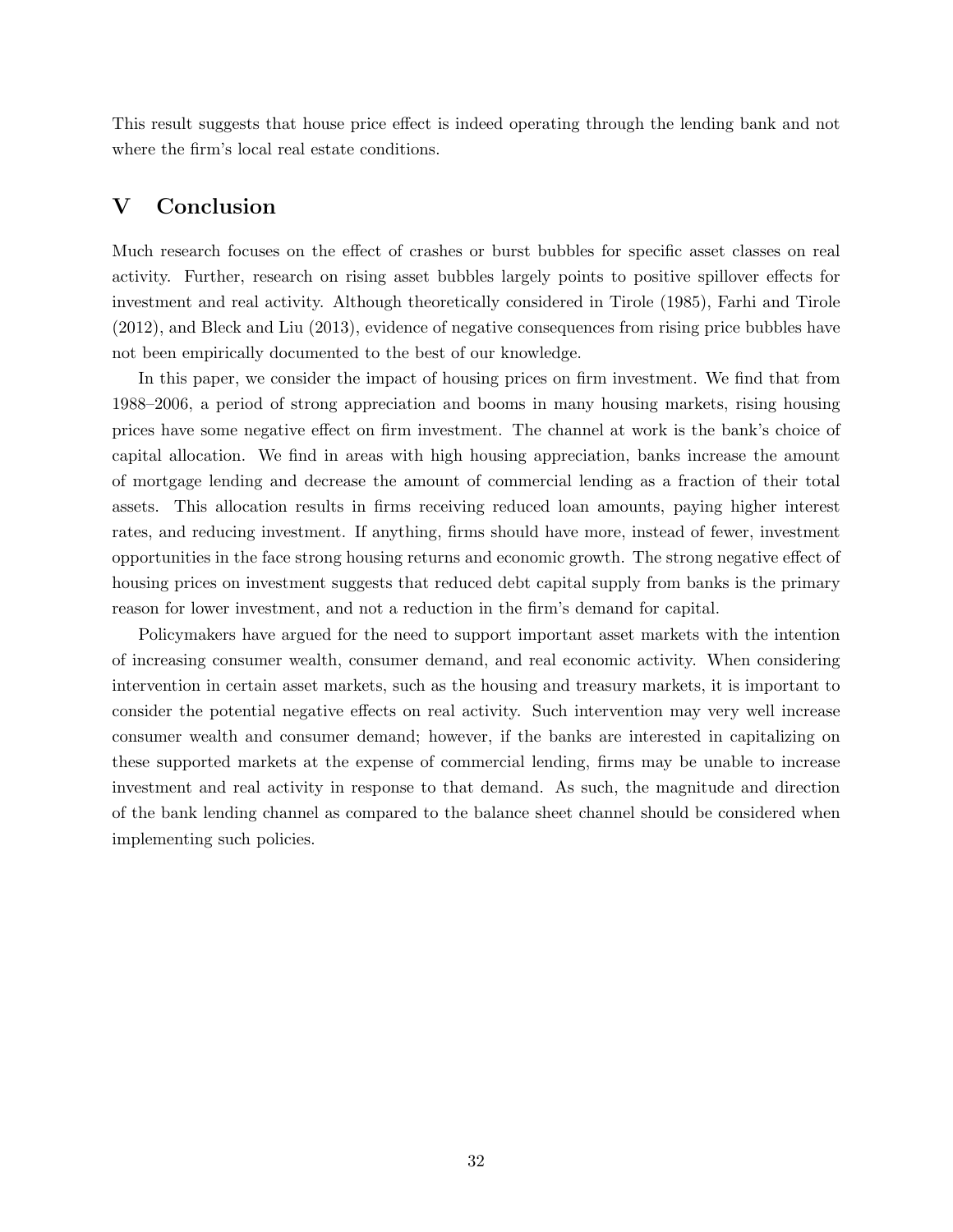# References

- Adelino, Manuel, Antoinette Schoar, and Felipe Severino, 2013, House Prices, Collateral and Self-Employment, NBER Working Paper No. 18868.
- Ashcraft, Adam B., 2005, Are Banks Really Special? New Evidence from the FDIC-Induced Failure of Healthy Banks, American Economic Review 95, 1712–1730.
- Berger, Allen N., Nathan H. Miller, Mitchell A. Petersen, Raghuram G. Rajan, and Jeremy C. Stein, 2005, Does Function Follow Organizational Form? Evidence from the Lending Practices of Large and Small Banks, Journal of Financial Economics 76, 237–269.
- Bernanke, Ben S., 1983, Nonmonetary Effects of the Financial Crisis in the Propagation of the Great Depression, American Economic Review 73, 257–276.
- Bernanke, Ben S., 2012, Chairman Bernanke's Press Conference, September 13, 2012. [http://www.](http://www.federalreserve.gov/mediacenter/files/FOMCpresconf20120913.pdf) [federalreserve.gov/mediacenter/files/FOMCpresconf20120913.pdf](http://www.federalreserve.gov/mediacenter/files/FOMCpresconf20120913.pdf).
- Bernanke, Ben S., and Mark Gertler, 1989, Agency Costs, Net Worth, and Business Fluctuations, American Economic Review 79, 14–31.
- Bharath, Sreedhar T., Sandeep Dahiya, Anthony Saunders, and Anand Srinivasan, 2011, Lending Relationships and Loan Contract Terms, Review of Financial Studies 24, 1141–1203.
- Bleck, Alexander, and Xuewen Liu, 2013, Liquidity Flooding, Asset Prices and the Real Economy, HKUST and UBC Working Paper.
- Chaney, Thomas, David Sraer, and David Thesmar, 2012, The Collateral Channel: How Real Estate Shocks Affect Corporate Investment, American Economic Review 102.
- Chava, Sudheer, and Amiyatosh Purnanandam, 2011, The Effect of Banking Crisis on Bank-Dependent Borrowers, Journal of Financial Economics 99, 116–135.
- Chava, Sudheer, and Michael R. Roberts, 2008, How Does Financing Impact Investment? The Role of Debt Covenants, Journal of Finance 63, 2085–2121.
- Cuñat, Vicente, Dragana Cvijanović, and Kathy Yuan, 2013, How Did US Banks React to Capital Losses Induced by Real Estate Prices?, UNC and LSE Working Paper.
- Cvijanović, Dragana, 2014, Real Estate Prices and Firm Capital Structure\*, Review of Financial Studies Forthcoming.
- Demiroglu, Cem, and Christopher James, 2012, How Important is Having Skin in the Game? Originator-Sponsor Affiliation and Losses on Mortgage-backed Securities, Review of Financial Studies 25, 3217–3258.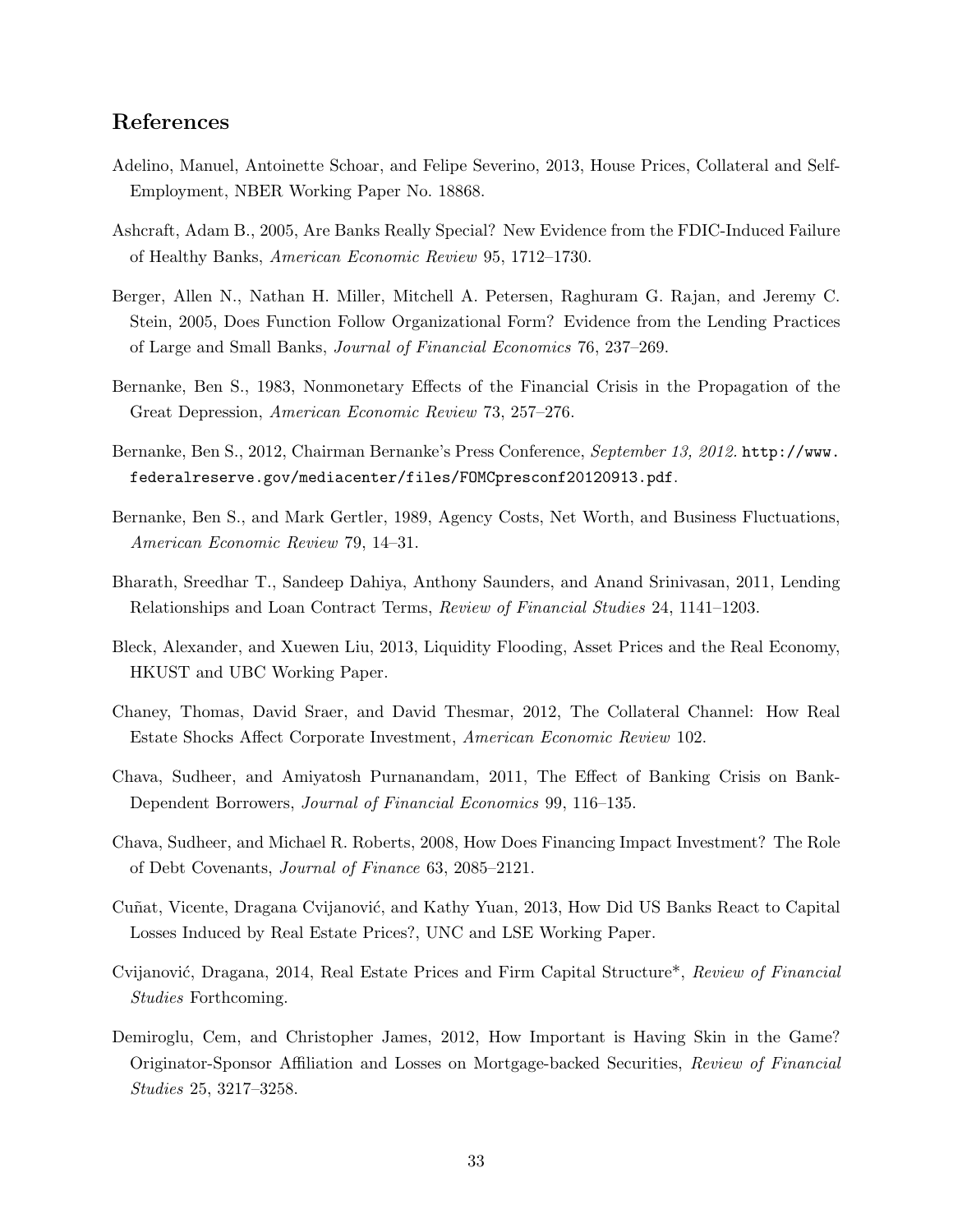- Farhi, Emmanuel, and Jean Tirole, 2012, Bubbly Liquidity, Review of Economic Studies 79, 678– 706.
- Faulkender, Michael, and Mitchell A. Petersen, 2006, Does the Source of Capital Affect Capital Structure?, Review of Financial Studies 19, 45–79.
- Fazzari, Steven M., R. Glenn Hubbard, and Bruce C. Petersen, 2000, Investment-Cash Flow Sensitivities are Useful: A Comment on Kaplan and Zingales, *Quarterly Journal of Economics* 115, 695–705.
- Fazzari, Steven M., R. Glenn Hubbard, Bruce C. Petersen, Alan S. Blinder, and James M. Poterba, 1988, Financing Constraints and Corporate Investment, Brookings Papers on Economic Activity 1988, 141–206.
- Gan, Jie, 2007a, Collateral, debt capacity, and corporate investment: Evidence from a natural experiment, Journal of Financial Economics 85, 709 – 734.
- Gan, Jie, 2007b, The Real Effects of Asset Market Bubbles: Loan- and Firm-Level Evidence of a Lending Channel, Review of Financial Studies 20, 1941–1973.
- Gertler, Mark, and Nobuhiro Kiyotaki, 2010, Financial Intermediation and Credit Policy in Business Cycle Analysis, in Benjamin M. Friedman, and Michael Woodford, eds.: *Handbook of Monetary* Economics (Elsevier, Amsterdam ).
- Gyourko, Joseph, Albert Saiz, and Anita Summers, 2008, A New Measure of the Local Regulatory Environment for Housing Markets: The Wharton Residential Land Use Regulatory Index, Urban Studies 45, 693–729.
- Holmstrom, Bengt, and Jean Tirole, 1997, Financial Intermediation, Loanable Funds, and the Real Sector, *Quarterly Journal of Economics* 112, pp. 663–691.
- Kaplan, Steven N., and Luigi Zingales, 1997, Do Investment-Cash Flow Sensitivities Provide Useful Measures of Financing Constraints?, Quarterly Journal of Economics 112, 169–215.
- Kaplan, Steven N., and Luigi Zingales, 2000, Investment-Cash Flow Sensitivities are not Valid Measures of Financing Constraints, Quarterly Journal of Economics 115, 707–712.
- Kashyap, Anil K, and Jeremy C. Stein, 2000, What Do a Million Observations on Banks Say about the Transmission of Monetary Policy?, The American Economic Review 90, 407–428.
- Khwaja, Asim Ijaz, and Atif Mian, 2008, Tracing the Impact of Bank Liquidity Shocks: Evidence from an Emerging Market, American Economic Review 98, 1413–42.
- Kiyotaki, Nobuhiro, and John Moore, 1997, Credit Cycles, Journal of Political Economy 105, 211–48.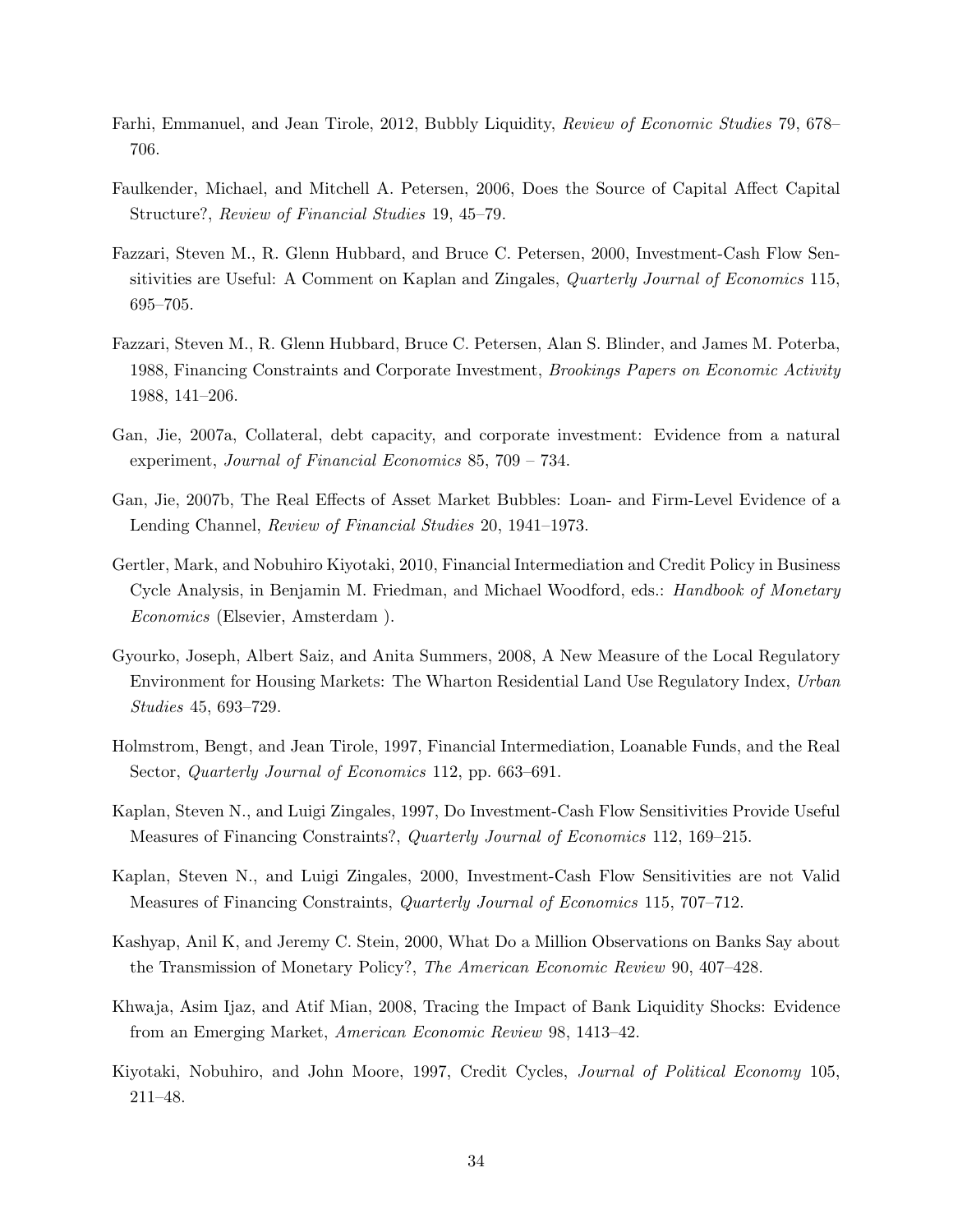- Leary, Mark T., 2009, Bank Loan Supply, Lender Choice, and Corporate Capital Structure, Journal of Finance 64, 1143–1185.
- Lemmon, Michael, and Michael R. Roberts, 2010, The Response of Corporate Financing and Investment to Changes in the Supply of Credit, Journal of Financial and Quantitative Analysis 45, 555–587.
- Loutskina, Elena, and Philip E. Strahan, 2013, Financial Integration, Housing and Economic Volatility, Boston College and UVA Working Paper.
- Mian, Atif, and Amir Sufi, 2011, House Prices, Home Equity-Based Borrowing, and the US Household Leverage Crisis, American Economic Review 101, 2132–56.
- Paravisini, Daniel, 2008, Local Bank Financial Constraints and Firm Access to External Finance, Journal of Finance 63, 2161–2193.
- Peek, Joe, and Eric S. Rosengren, 2000, Collateral Damage: Effects of the Japanese Bank Crisis on Real Activity in the United States, American Economic Review 90, 30–45.
- Rampini, Adriano A., and S. Viswanathan, 2010, Financial Intermediary Capital, Duke University Working Paper.
- Saiz, Albert, 2010, The Geographic Determinants of Housing Supply, *Quarterly Journal of Eco*nomics 125, 1253–1296.
- Scharfstein, David S., and Jeremy C. Stein, 2000, The Dark Side of Internal Capital Markets: Divisional Rent-Seeking and Inefficient Investment, Journal of Finance 55, 2537–2564.
- Schnabl, Philipp, 2012, The International Transmission of Bank Liquidity Shocks: Evidence from an Emerging Market, The Journal of Finance 67, 897–932.
- Stein, Jeremy C, 1997, Internal Capital Markets and the Competition for Corporate Resources, Journal of Finance 52, 111–33.
- Stein, Jeremy C., 1998, An Adverse-Selection Model of Bank Asset and Liability Management with Implications for the Transmission of Monetary Policy, RAND Journal of Economics 29, 466–486.
- Stiglitz, Joseph E., and Andrew Weiss, 1981, Credit Rationing in Markets with Imperfect Information, The American Economic Review 71, 393–410.
- Sufi, Amir, 2009, The Real Effects of Debt Certification: Evidence from the Introduction of Bank Loan Ratings, Review of Financial Studies 22, 1659–1691.
- Tirole, Jean, 1985, Asset Bubbles and Overlapping Generations, Econometrica 53, pp. 1499–1528.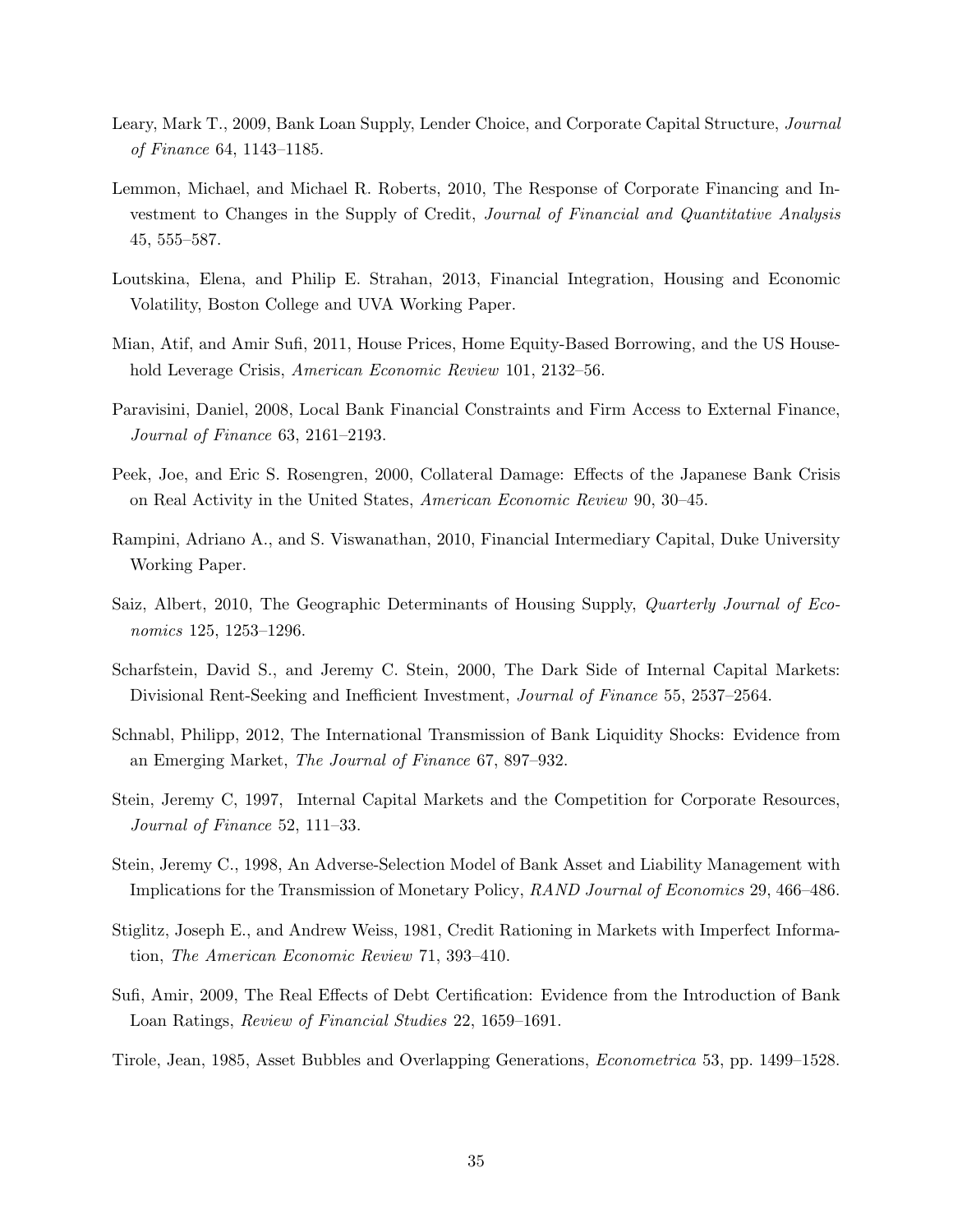<span id="page-36-0"></span>

Figure 1: Housing Prices in Banks' Deposit Areas. This figure plots the weighted housing prices (top) and return on housing (bottom) in the location where the bank has depository branches.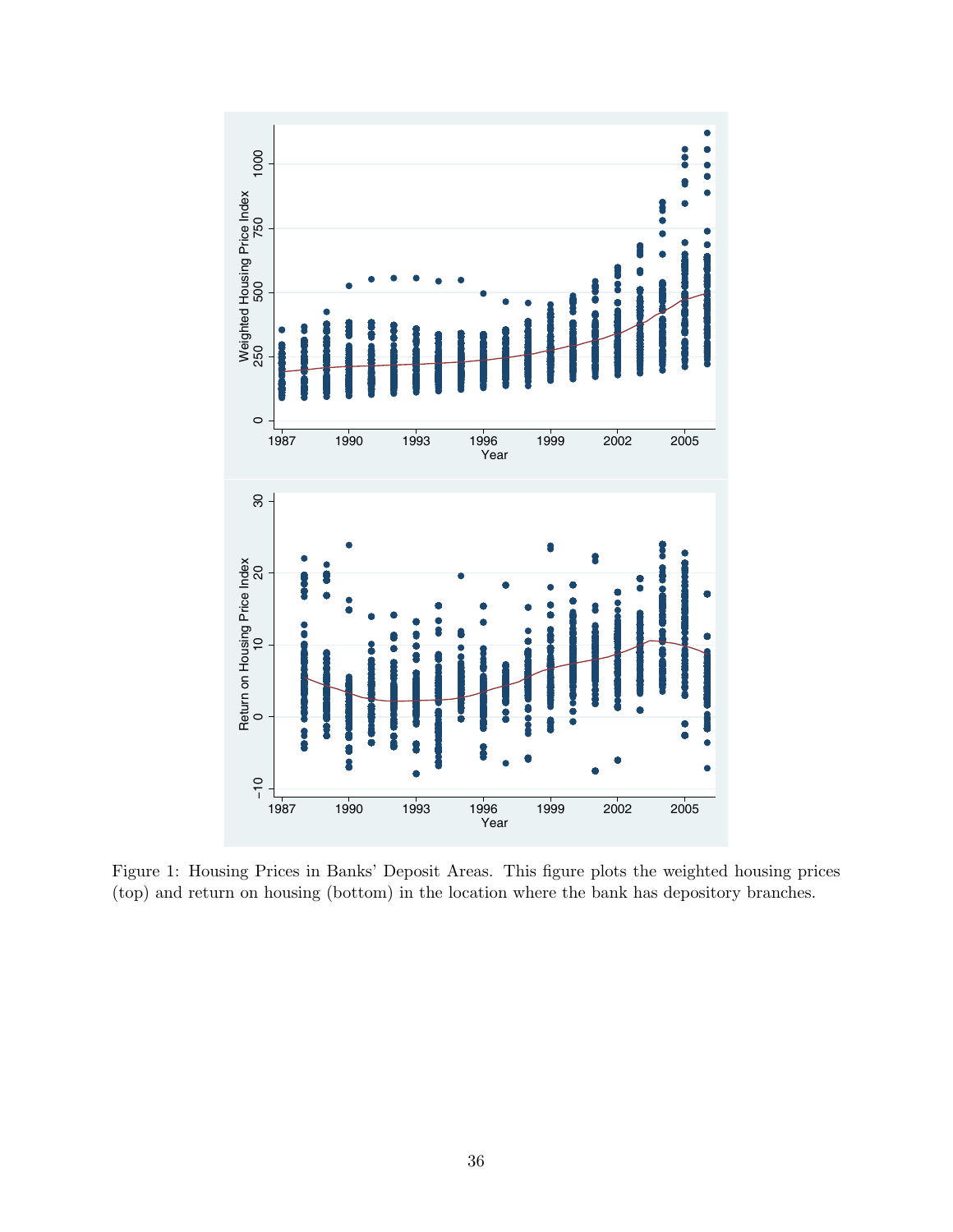<span id="page-37-0"></span>

Figure 2: Relation between the housing price index and either MBS and real estate loans or commercial and industrial loans, demeaning each variable at the bank level. The top figure plots the fraction of the bank's total assets that are mortgage-backed securities and real estate loans against the prior year's housing prices where the bank has depository branches, relative to the bank's average levels. The bottom figure plots the fraction of the bank's total assets that are commercial and industrial loans against the prior year's housing price index where the bank has depository branches, relative to the bank's average levels. Both loan variables are scaled by 100 and are winsorized at the 1 and 99 percentiles. 95% confidence intervals provided for the local polynomial regression estimates.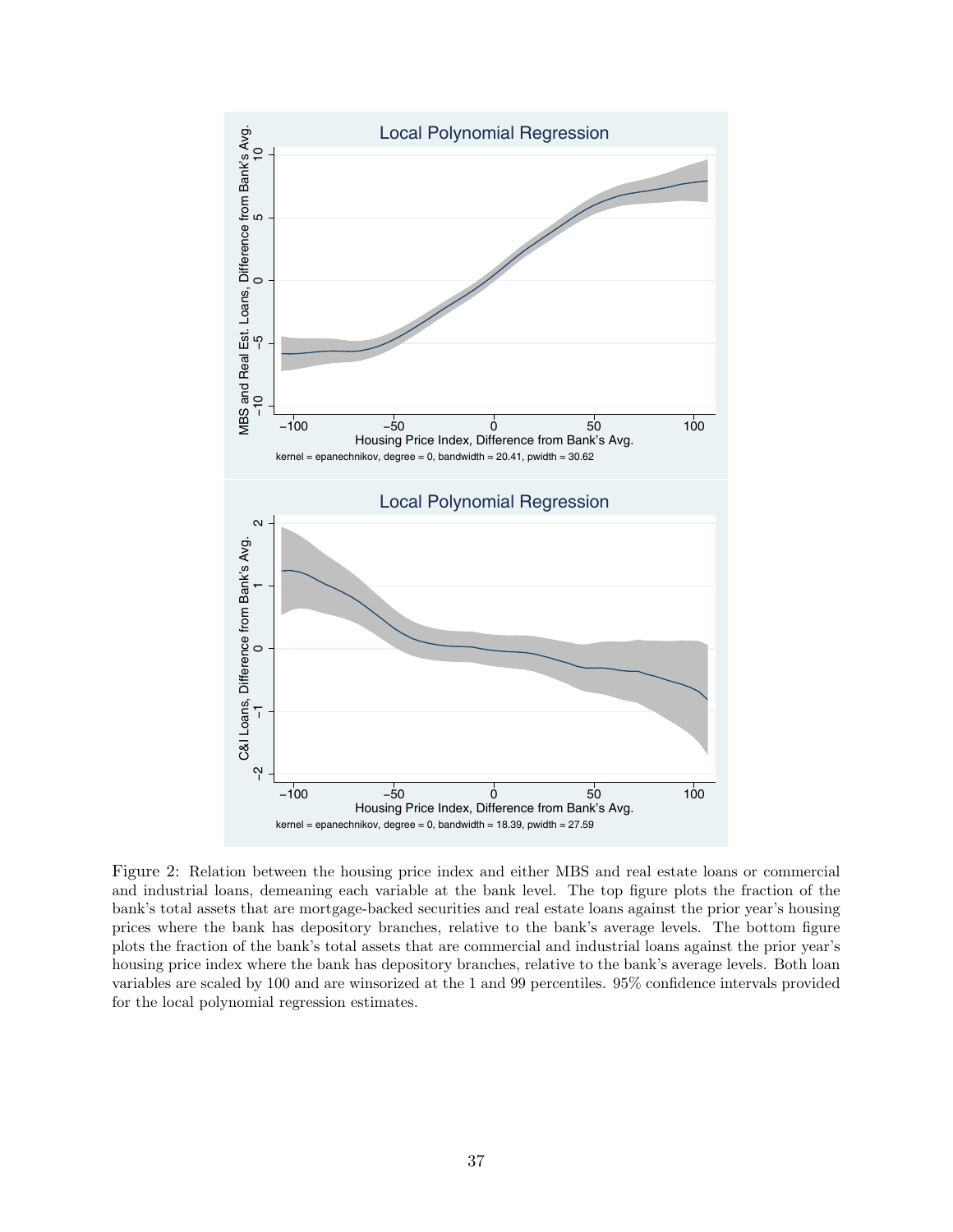# Table I: Summary Statistics

<span id="page-38-0"></span>This table presents summary statistics of the merged sample of bank holding companies and borrowing firms as obtained from Call Report, Dealscan, and Compustat databases. The sample consists of all firm-year observations from nonfinancial firms. Ratios are scaled by 100.

| Panel A: Relationship and Loan Statistics |       |         |                |                |                |          |
|-------------------------------------------|-------|---------|----------------|----------------|----------------|----------|
|                                           | Mean  | Std Dev | 25th Pctile    | Median         | 75th Pctile    | $#$ Obs. |
| Number of Relationships                   |       |         |                |                |                |          |
| DealScan Lenders per Borrower             | 2.87  | 1.82    | $\mathbf{1}$   | $\overline{2}$ | $\overline{4}$ | 14,363   |
| Bank Holding Companies per Borrower       | 2.45  | 1.53    | $\mathbf{1}$   | $\mathbf{2}$   | 3              | 12,881   |
| Borrowers per DealScan Lender             | 316.7 | 375.8   | 62             | 181            | 457            | 14,363   |
| Borrowers per Bank Holding Company        | 750.8 | 684.4   | 222            | 466            | 1800           | 12,881   |
| DealScan Lenders per Bank Holding Company | 21.9  | 18.3    | $\overline{7}$ | 15             | 33             | 654      |
| Length/Frequency of Relationships         |       |         |                |                |                |          |
| Length of Relationship                    | 5.17  | 3.66    | 3              | $\bf 5$        | 7              | 14,363   |
| Number of Loan Packages                   | 2.33  | 1.87    | $\mathbf{1}$   | $\mathbf{2}$   | 3              | 19,085   |
| Loan Facilities per Loan Package          | 1.40  | 0.75    | $\mathbf{1}$   | $\mathbf{1}$   | $\overline{2}$ | 19,085   |
| Loan Characteristics                      |       |         |                |                |                |          |
| All In Drawn Spread (bps)                 | 181.9 | 131.5   | 75             | 162.5          | 262.5          | 21,510   |
| Loan Amount                               | 280.8 | 757.5   | 26.0           | 78.9           | 211.9          | 19,826   |
| Maturity (months)                         | 41.7  | 27.1    | 18             | 36             | 60             | 21,510   |
|                                           |       |         |                |                |                |          |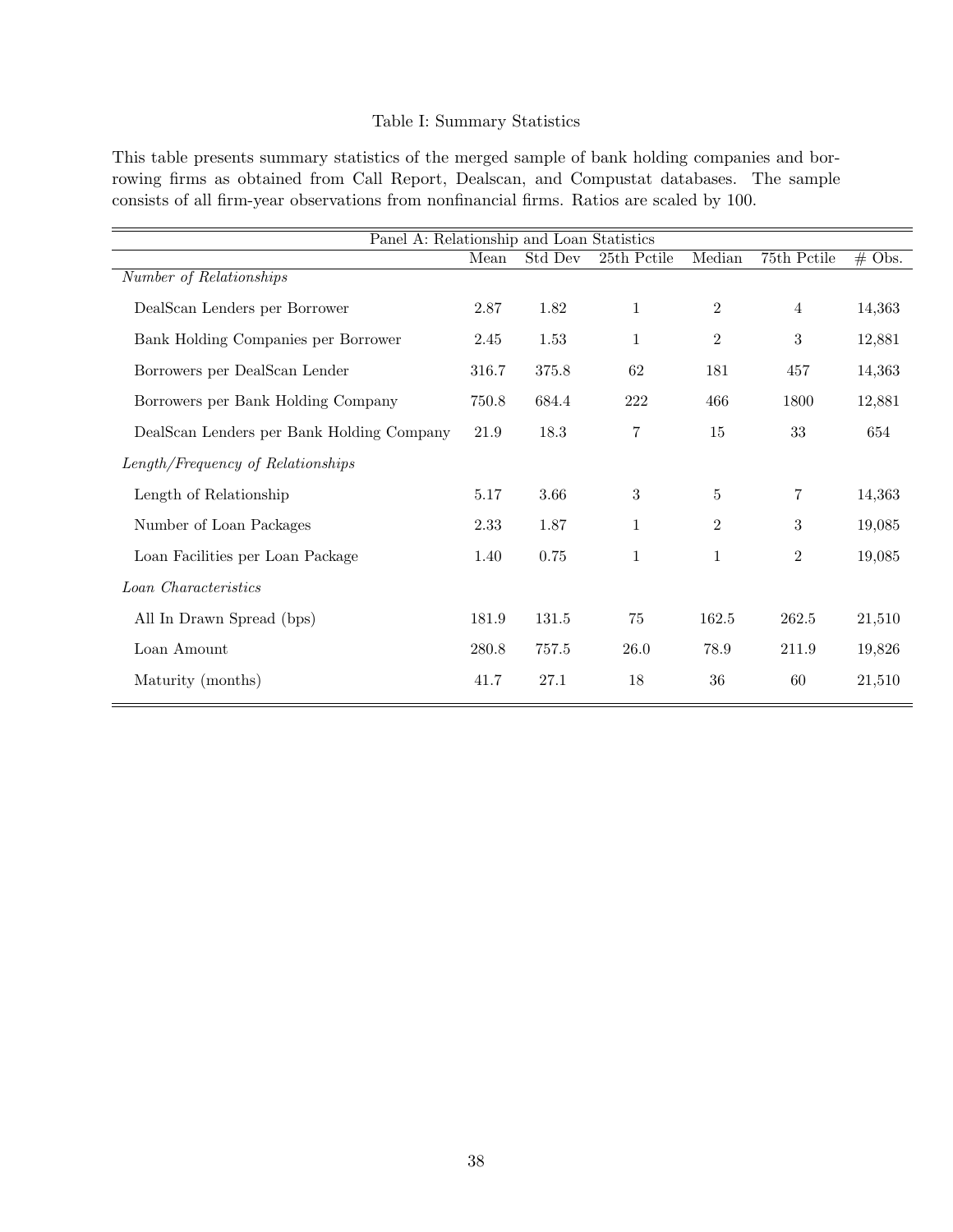| Panel B: Bank, Firm, and Other Variable Statistics |          |            |                     |          |             |          |
|----------------------------------------------------|----------|------------|---------------------|----------|-------------|----------|
|                                                    | Mean     | Std Dev    | 25th Pctile         | Median   | 75th Pctile | $#$ Obs. |
| <b>Bank</b> Variables                              |          |            |                     |          |             |          |
| <b>MBS</b>                                         | 8.59     | 7.78       | 2.38                | 6.86     | 12.3        | 1,498    |
| Real Estate Loans                                  | $28.9\,$ | 13.6       | $20.0\,$            | 28.9     | 38.4        | 1,498    |
| Consumer Loans                                     | $9.17\,$ | 5.90       | 4.33                | 8.97     | 13.1        | 1,498    |
| C&I Loans                                          | 16.4     | 7.56       | 11.3                | 15.7     | $20.2\,$    | 1,498    |
| Bank's Size                                        | 16.3     | 1.62       | 15.2                | 16.2     | 17.5        | 1,498    |
| Bank's Equity Ratio                                | $8.19\,$ | $2.10\,$   | 6.92                | 7.88     | 8.99        | 1,498    |
| Bank's Net Income                                  | 1.08     | 0.49       | 0.90                | 1.12     | 1.33        | 1,498    |
| Bank's Cost of Deposits                            | $3.29\,$ | 1.49       | $2.35\,$            | $3.13\,$ | 4.10        | 1,498    |
| $Firm\ Variables$                                  |          |            |                     |          |             |          |
| Investment                                         | 29.8     | 45.2       | $10.5\,$            | 18.5     | $32.8\,$    | 61,015   |
| Book Leverage                                      | 34.6     | 27.2       | 17.2                | 31.3     | 45.8        | 62,775   |
| Market to Book                                     | 1.68     | 1.46       | $1.05\,$            | 1.33     | 1.83        | 53,403   |
| Cash Flow                                          | $38.6\,$ | 99.4       | $\boldsymbol{9.84}$ | $24.9\,$ | $54.9\,$    | 61,521   |
| Tangibility                                        | $35.5\,$ | 24.5       | 15.0                | $30.0\,$ | $53.8\,$    | 62,770   |
| Altman's Z-Score                                   | 1.28     | 3.18       | 0.70                | $1.50\,$ | $2.35\,$    | 59,173   |
| Firm Size                                          | 6.51     | 2.03       | $5.11$              | 6.45     | 7.85        | 62,942   |
| Market Value of Buildings                          | $1.27\,$ | $2.24\,$   | 0.29                | 0.68     | 1.30        | 19,451   |
| Housing Variables                                  |          |            |                     |          |             |          |
| Housing Price Index, Bank's State(s)               | 371.4    | 149.6      | 266.3               | 350.4    | 449.2       | 66,428   |
| Return on Housing, Bank's State(s)                 | $6.36\,$ | $11.1\,$   | $1.27\,$            | 5.28     | $11.1\,$    | 65,462   |
| Land Unavailability, Bank's $State(s)$             | 24.5     | 8.43       | 19.8                | $23.0\,$ | $28.9\,$    | 66,410   |
| Macroeconomic Variables                            |          |            |                     |          |             |          |
| Change in Unemp. Rate, Firm's State                | $-0.049$ | $\rm 0.91$ | $-0.60$             | $-0.20$  | 0.40        | 6,367    |
| Change in Unemp. Rate, Bank's State(s)             | $-0.050$ | 0.84       | $-0.61$             | $-0.18$  | 0.29        | 6,597    |
| 30-Year Mortgage Rate, Bank's State(s)             | 8.16     | 1.41       | $7.10\,$            | $8.06\,$ | 9.29        | 6,502    |

| Table I— | $\emph{Continued}$ |
|----------|--------------------|
|----------|--------------------|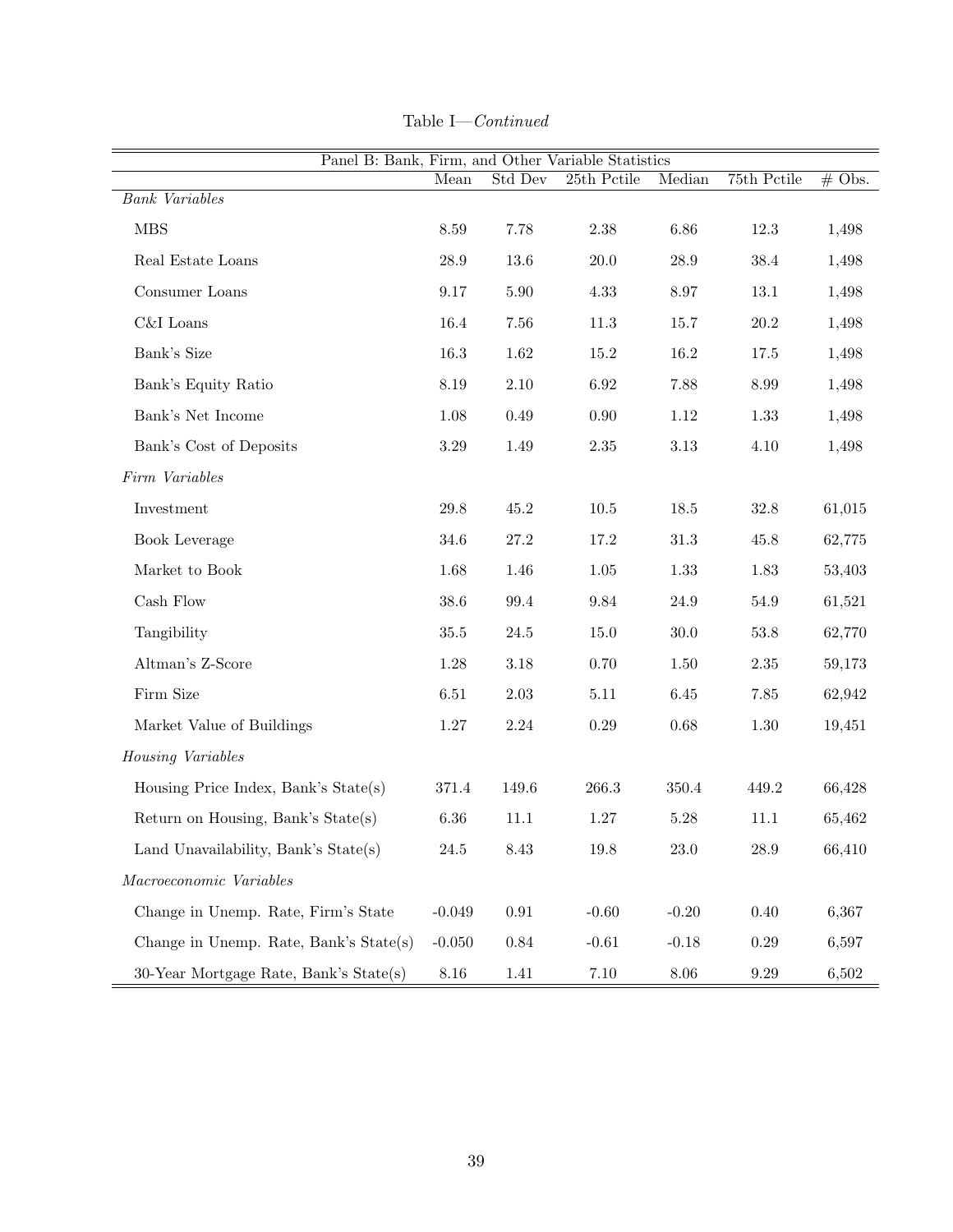| Table I- | $-Continued$ |
|----------|--------------|
|          |              |

|                                        | Panel C: Variable Definitions                                                                                                                                                                                                                                                                                                                                                                                                                                                                                               |                                                                   |
|----------------------------------------|-----------------------------------------------------------------------------------------------------------------------------------------------------------------------------------------------------------------------------------------------------------------------------------------------------------------------------------------------------------------------------------------------------------------------------------------------------------------------------------------------------------------------------|-------------------------------------------------------------------|
|                                        | Definition                                                                                                                                                                                                                                                                                                                                                                                                                                                                                                                  | Data sources                                                      |
| Loan Characteristics                   |                                                                                                                                                                                                                                                                                                                                                                                                                                                                                                                             |                                                                   |
| All In Drawn Spread (bps)              | Basis point spread paid over LIBOR for each dollar of loan drawn.<br>For loan packages with multiple facilities, a dollar-weighted aver-<br>age is used.                                                                                                                                                                                                                                                                                                                                                                    | DealScan                                                          |
| Loan Amount                            | Total amount available in a loan package divided by the borrowing<br>firm's lagged net PPE                                                                                                                                                                                                                                                                                                                                                                                                                                  | DealScan and<br>Compustat                                         |
| Maturity (months)                      | Loan package maturity (in months) at origination.<br>Dollar-<br>weighted average for packages with multiple facilities.                                                                                                                                                                                                                                                                                                                                                                                                     | DealScan                                                          |
| <b>Bank</b> Variables                  |                                                                                                                                                                                                                                                                                                                                                                                                                                                                                                                             |                                                                   |
| <b>MBS</b>                             | Mortgage-backed securities (RCFD8639) divided by total assets<br>(RCFD2170). RCFD8639 is unavailable before 1994, so we use<br>the sum of RCFD0408 and RCFD0602 instead.                                                                                                                                                                                                                                                                                                                                                    | Call Report                                                       |
| Real Estate Loans                      | Loans secured by real estate (RCFD1410) divided by total assets<br>(RCFD2170)                                                                                                                                                                                                                                                                                                                                                                                                                                               | Call Report                                                       |
| Consumer Loans                         | Consumer loans (RCFD1975) divided by total assets (RCFD2170)                                                                                                                                                                                                                                                                                                                                                                                                                                                                | Call Report                                                       |
| C&I Loans                              | Commercial and industrial loans (RCFD1766) divided by total<br>assets (RCFD2170)                                                                                                                                                                                                                                                                                                                                                                                                                                            | Call Report                                                       |
| Bank's Size                            | Log of total assets (RCFD2170)                                                                                                                                                                                                                                                                                                                                                                                                                                                                                              | Call Report                                                       |
| Bank's Equity Ratio                    | Total equity capital (RCFD3210) divided by total assets<br>(RCFD2170)                                                                                                                                                                                                                                                                                                                                                                                                                                                       | Call Report                                                       |
| Bank's Net Income                      | Net income (RIAD4340) divided by total assets (RCFD2170)                                                                                                                                                                                                                                                                                                                                                                                                                                                                    | Call Report                                                       |
| Bank's Cost of Deposits                | Interest on deposits (RIAD4170) divided by total deposits<br>(RCFD2200)                                                                                                                                                                                                                                                                                                                                                                                                                                                     | Call Report                                                       |
| Firm Variables                         |                                                                                                                                                                                                                                                                                                                                                                                                                                                                                                                             |                                                                   |
| Investment                             | Capital expenditures divided by lagged net PPE                                                                                                                                                                                                                                                                                                                                                                                                                                                                              | Compustat                                                         |
| Book Leverage                          | Total debt divided by book assets                                                                                                                                                                                                                                                                                                                                                                                                                                                                                           | Compustat                                                         |
| Market to Book                         | Book assets plus closing stock price times shares outstanding mi-<br>nus common equity minus deferred taxes, all divided by book<br>assets                                                                                                                                                                                                                                                                                                                                                                                  | Compustat                                                         |
| Cash Flow                              | Income before extraordinary items plus depreciation and amorti-<br>zation divided by lagged net PPE                                                                                                                                                                                                                                                                                                                                                                                                                         | Compustat                                                         |
| Tangibility                            | Net PPE divided by book assets                                                                                                                                                                                                                                                                                                                                                                                                                                                                                              | Compustat                                                         |
| Altman's Z-Score                       | Sum of 3.3 times pre-tax income, sales, 1.4 times retained earn-<br>ings, 1.2 times the difference between current assets and current<br>liabilities, all divided by book assets                                                                                                                                                                                                                                                                                                                                            | Compustat                                                         |
| Firm Size                              | Log of book assets                                                                                                                                                                                                                                                                                                                                                                                                                                                                                                          | Compustat                                                         |
| Market Value of Buildings              | Buildings at historical cost (as of 1993) times change in HPI in<br>firm's state divided by lagged net PPE. Change in housing price<br>index is the inflation in state-level housing prices since the year<br>the buildings are built, as estimated by the building age as of 1993.<br>Building age as of 1993 is determined by accumulated depreciation<br>for buildings in 1993 divided by buildings at historical cost in 1993<br>times 40. 1993-specific data replaced with current year for pre-<br>1993 observations. | Compustat and FHFA;<br>See Chaney, Sraer, and<br>Thesmar $(2012)$ |
| Housing Variables                      |                                                                                                                                                                                                                                                                                                                                                                                                                                                                                                                             |                                                                   |
| Housing Price Index, Bank's State(s)   | State-level housing price index, adjusted by state median housing<br>prices in 2000. Bank-specific weighting determined by prior year's<br>summary of deposits.                                                                                                                                                                                                                                                                                                                                                             | Summary of Deposits<br>and FHFA                                   |
| Return on Housing, Bank's State(s)     | Annual change in <i>Housing Price Index</i> , <i>Bank's State(s)</i>                                                                                                                                                                                                                                                                                                                                                                                                                                                        | Summary of Deposits<br>and FHFA                                   |
| Land Unavailability, Bank's State(s)   | Percent of land unavailable for development in specific MSAs, av-<br>eraged to state-level using population for weights. Bank-specific<br>weighting determined by prior year's summary of deposits.                                                                                                                                                                                                                                                                                                                         | Summary of Deposits,<br>Census $(2000)$ , and<br>Saiz $(2010)$    |
| Macroeconomic Variables                |                                                                                                                                                                                                                                                                                                                                                                                                                                                                                                                             |                                                                   |
| Change in Unemp. Rate, Firm's State    | Annual change in unemployment rate firm's headquarters state                                                                                                                                                                                                                                                                                                                                                                                                                                                                | Compustat and FRED                                                |
| Change in Unemp. Rate, Bank's State(s) | Annual change in unemployment rate where bank has deposits,<br>weighted by prior year's deposit amounts.                                                                                                                                                                                                                                                                                                                                                                                                                    | Summary of Deposits<br>and FRED                                   |
| 30-Year Mortgage Rate, Bank's State(s) | Average 30-year fixed mortgage rate in states where bank has<br>deposits, weighted by prior year's deposit amounts.                                                                                                                                                                                                                                                                                                                                                                                                         | Summary of Deposits<br>and HSH Associates                         |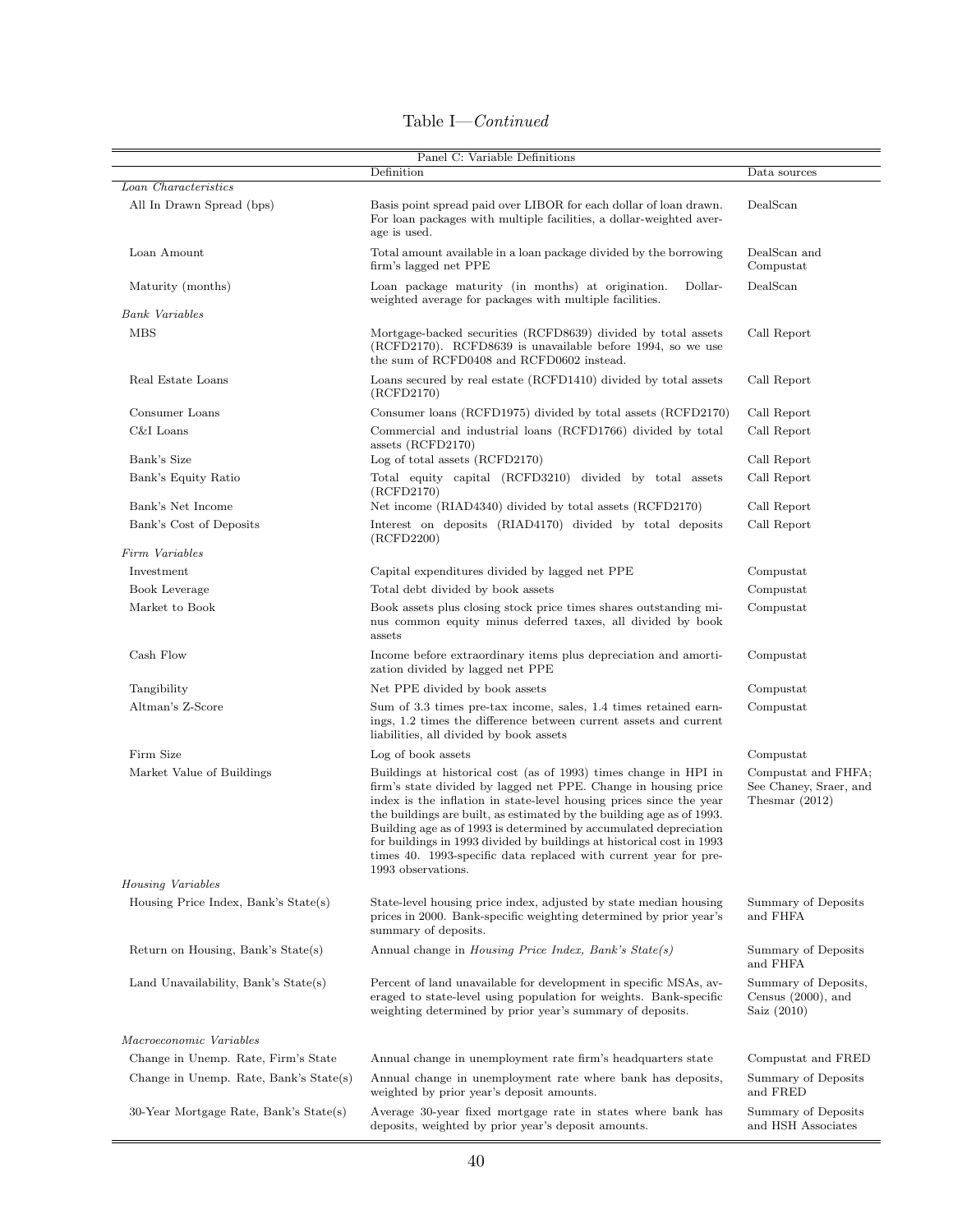# Table II: Bank Size and States of Operation

<span id="page-41-0"></span>The table reports statistics on bank holding companies that operate between 1988 and 2006. Total Deposits are in billions USD for the year 2006. Number of States is the number of states the bank holding company has branches with deposits in 2006. The top 30 bank holding companies reported below are in decreasing order of total deposits in the year 2006.

| <b>Bank Holding Company</b>             |        | Total Deposits Number of States |
|-----------------------------------------|--------|---------------------------------|
| CITIGROUP INC.                          | 841.36 | 14                              |
| BANK OF AMERICA CORPORATION             | 772.27 | 30                              |
| JPMORGAN CHASE & CO.                    | 695.15 | 26                              |
| WACHOVIA CORPORATION                    | 356.10 | 16                              |
| WELLS FARGO & COMPANY                   | 327.19 | 23                              |
| <b>U.S. BANCORP</b>                     | 135.94 | 26                              |
| SUNTRUST BANKS, INC.                    | 126.57 | 12                              |
| HSBC HOLDINGS PLC                       | 110.58 | 10                              |
| ROYAL BANK OF SCOTLAND GROUP PLC, THE   | 101.94 | 13                              |
| NATIONAL CITY CORPORATION               | 86.95  | $\overline{7}$                  |
| <b>BB&amp;T CORPORATION</b>             | 83.59  | 12                              |
| STATE STREET CORPORATION                | 78.25  | $\mathbf{1}$                    |
| FIFTH THIRD BANCORP                     | 72.08  | 10                              |
| ABN AMRO HOLDING N.V.                   | 69.23  | $\mathbf{3}$                    |
| PNC FINANCIAL SERVICES GROUP, INC., THE | 68.21  | 10                              |
| BANK OF NEW YORK COMPANY, INC., THE     | 67.54  | $8\,$                           |
| <b>KEYCORP</b>                          | 61.70  | 13                              |
| <b>BNP PARIBAS SA</b>                   | 46.35  | 17                              |
| COMERICA INCORPORATED                   | 45.88  | 6                               |
| NORTHERN TRUST CORPORATION              | 43.76  | 15                              |
| ALLIED IRISH BANKS, P.L.C.              | 40.34  | $\overline{7}$                  |
| MARSHALL & ILSLEY CORPORATION           | 34.43  | $\overline{7}$                  |
| BANK OF MONTREAL                        | 30.46  | $\overline{5}$                  |
| MELLON FINANCIAL CORPORATION            | 28.86  | $\overline{7}$                  |
| HUNTINGTON BANCSHARES INCORPORATED      | 25.55  | 6                               |
| COMPASS BANCSHARES, INC.                | 23.30  | $\,6$                           |
| DEUTSCHE BANK AKTIENGESELLSCHAFT        | 18.56  | $\overline{2}$                  |
| COLONIAL BANCGROUP, INC., THE           | 16.25  | $\overline{5}$                  |
| BOK FINANCIAL CORPORATION               | 12.46  | $\,6$                           |
| COMMERCE BANCSHARES, INC.               | 11.75  | $\overline{4}$                  |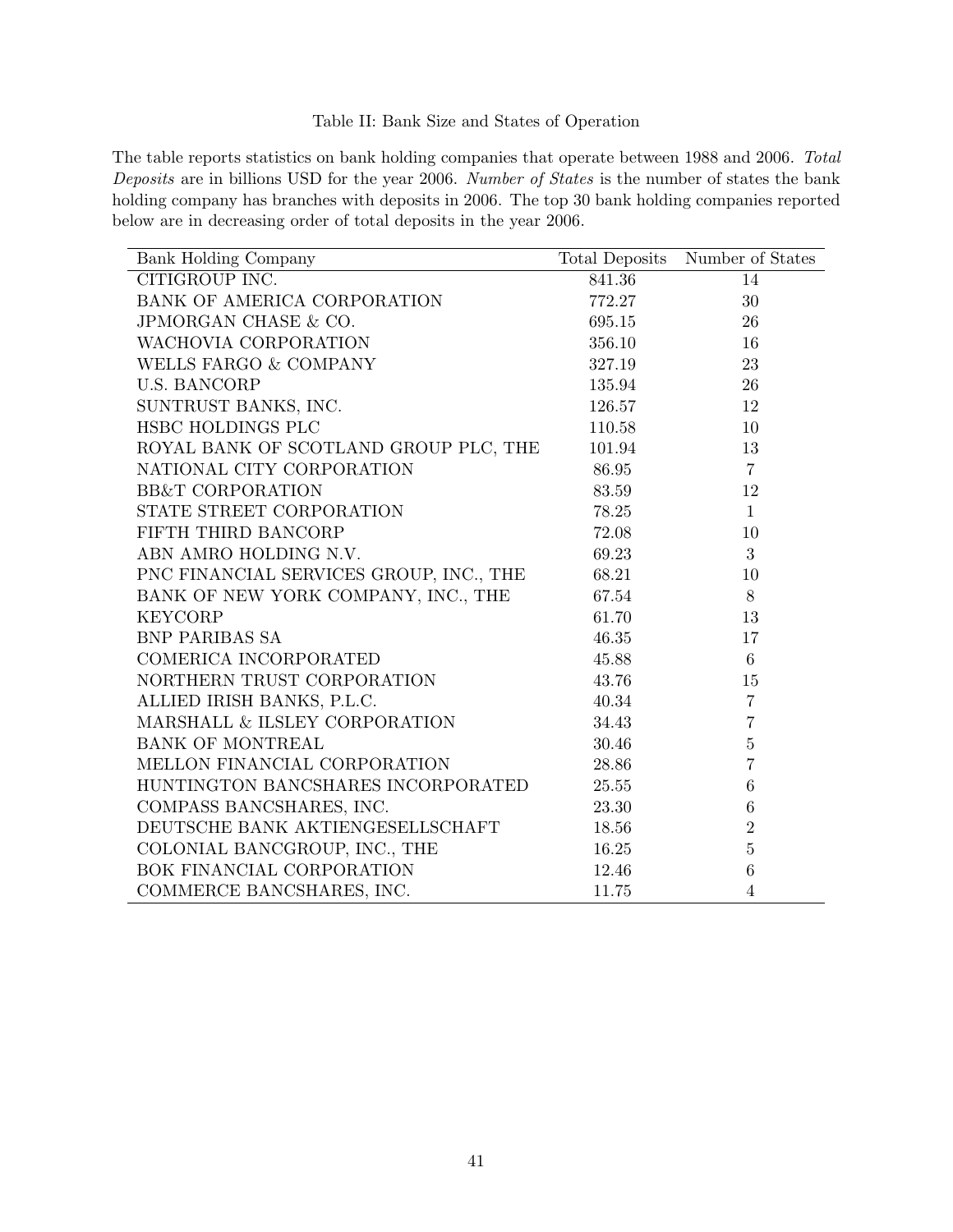# Table III: First-Stage Regression

<span id="page-42-0"></span>Columns (1) through (3) are the first-stage Panel Fixed Effect Regressions, with fixed effects at the bank (lcoid) level. Change in Unemp. Rate, Bank's  $State(s)$  is included as an additional control. All independent variables scaled by their respective standard deviations. Standard errors are clustered by bank (*lcoid*) and year.

|                                            | Housing Price Index, Bank's State(s) |            |            |
|--------------------------------------------|--------------------------------------|------------|------------|
|                                            | (1)                                  | $^{'}2)$   | 3)         |
| Land Unavailability, Bank's $State(s)$     | $65.64***$                           | $65.49***$ | $93.31***$ |
|                                            | (7.172)                              | (7.166)    | (20.54)    |
| 30-Year Mortgage Rate, Bank's State(s)     |                                      | $40.58*$   | 65.39***   |
|                                            |                                      | (21.26)    | (22.65)    |
| Land Unavailability $\times$ Mortgage Rate |                                      |            | $-35.68*$  |
|                                            |                                      |            | (21.36)    |
| Bank Fixed Effects                         | Yes                                  | Yes        | Yes        |
| Year Fixed Effects                         | Yes                                  | Yes        | <b>Yes</b> |
| Observations                               | 4585                                 | 4585       | 4585       |
| Banks                                      | 584                                  | 584        | 584        |
| Adjusted $R^2$                             | 0.934                                | 0.935      | 0.936      |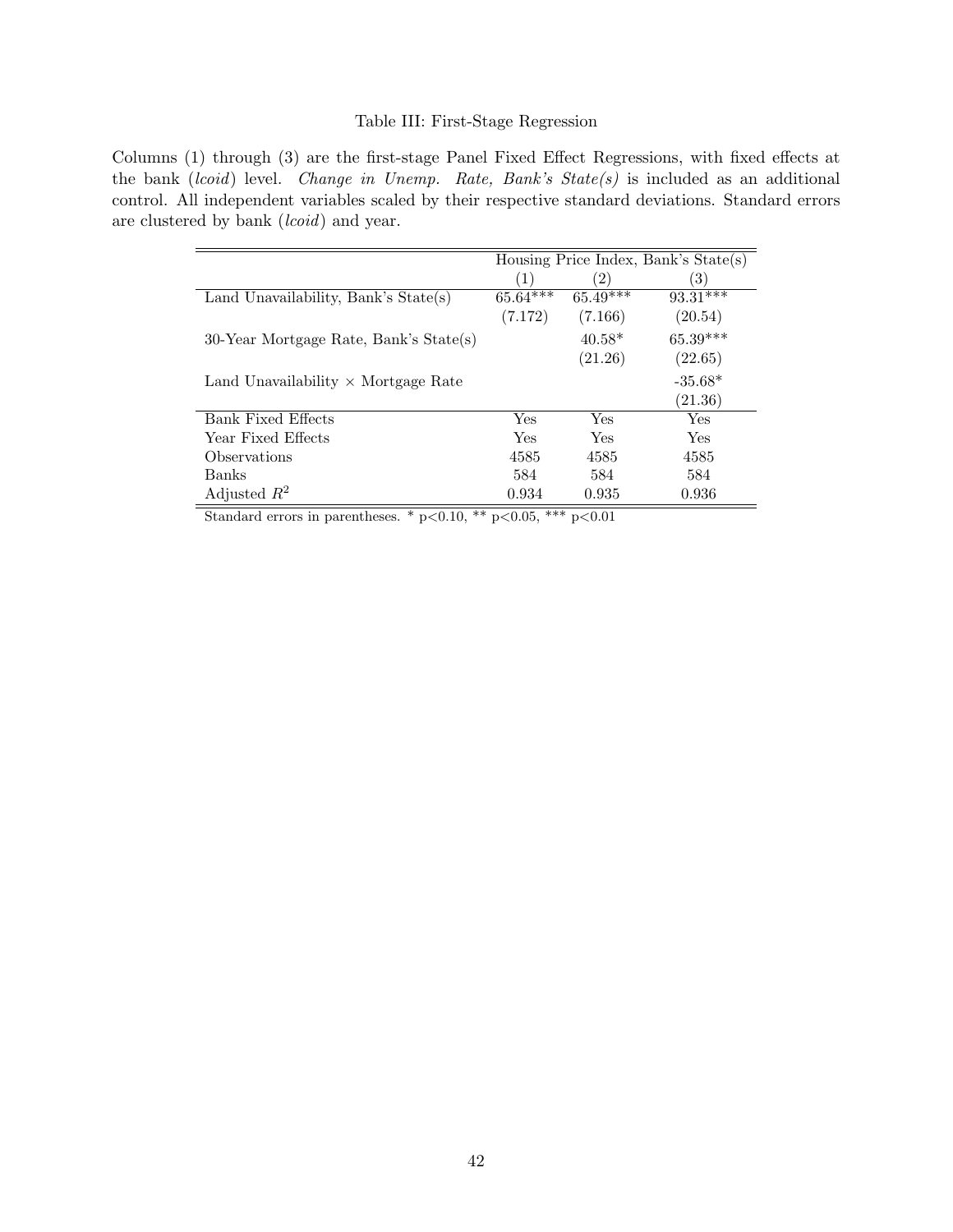# Table IV: Investment Regression Table IV: Investment Regression

<span id="page-43-0"></span>Columns (1) through (6) are Panel Fixed Effect Regressions. Columns (2), (4), and (6) use the unavailable land measure, the state-level 30-year mortgage rate, and their interaction as instruments. All independent variables are scaled by their respective standard deviations. Columns (1) through (6) are Panel Fixed Effect Regressions. Columns (2), (4), and (6) use the unavailable land measure, the state-level 30-year mortgage rate, and their interaction as instruments. All independent variables are scaled by their respective standard deviations. Standard errors are clustered by firm, bank, and year. Standard errors are clustered by firm, bank, and year.

|                                                              |             |                                   |               | Investment           |                           |                                     |
|--------------------------------------------------------------|-------------|-----------------------------------|---------------|----------------------|---------------------------|-------------------------------------|
|                                                              | (OLS)       | $\left(\sum_{i=1}^{n} a_i\right)$ | (OLS)         | (Y)                  | (OLS)                     | $\left( \sum_{i=1}^{n} a_i \right)$ |
|                                                              |             | $\widehat{c}$                     | $\widehat{S}$ | $\bigoplus$          | $\widetilde{5}$           | $\widehat{6}$                       |
| Lagged Market to Book                                        | $9.068***$  | $9.098***$                        | $9.067***$    | $9.218***$           | $8.970***$                | $8.821***$                          |
|                                                              | (0.700)     | (0.608)                           | (0.694)       | (0.649)              | (0.757)                   | (0.665)                             |
| Cash Flow                                                    | $8.561***$  | 8.895***                          | $3.559***$    | $8.987***$           | 8.496***                  | $9.194***$                          |
|                                                              | (1.167)     | (1.117)                           | (1.170)       | (1.106)              | (1.173)                   | (1.114)                             |
| Lagged Firm Size                                             | $-19.52***$ | $-18.54***$                       | $-19.48***$   | $-18.45***$          | $-19.35***$               | $-18.24***$                         |
|                                                              | (2.672)     | (2.592)                           | (2.665)       | (2.567)              | (2.778)                   | (2.522)                             |
| Lagged Investment                                            | 0.236       | 0.309                             | 0.214         | 0.00904              | 0.149                     | $-0.110$                            |
|                                                              | (0.866)     | (0.810)                           | (0.866)       | (0.831)              | (0.879)                   | (0.814)                             |
| Bank's Size                                                  | $-1.321$    | $-2.059$                          | $-1.979$      | $3.953**$            | $-2.266$                  | $-3.537**$                          |
|                                                              | (1.405)     | (1.350)                           | (1.394)       | (1.601)              | (1.465)                   | (1.554)                             |
| Bank's Equity Ratio                                          | 0.00211     | 0.0564                            | $0.108\,$     | 0.523                | 0.152                     | 0.397                               |
|                                                              | (0.429)     | (0.399)                           | (0.386)       | (0.385)              | (0.405)                   | (0.382)                             |
| Bank's Net Income                                            | 0.0893      | $-0.0266$                         | 0.0177        | $-0.314$             | 0.0293                    | $-0.313$                            |
|                                                              | (0.280)     | (0.292)                           | (0.274)       | (0.295)              | (0.265)                   | (0.231)                             |
| Bank's Cost of Deposits                                      | 0.00603     | $-0.156$                          | 0.0825        | $-0.0239$            | 0.184                     | 0.385                               |
|                                                              | (0.871)     | (0.893)                           | (0.778)       | (0.769)              | (0.611)                   | (0.607)                             |
| Change in Unemp. Rate, Firm's State                          | $-0.915***$ | $-0.895***$                       | $-0.893***$   | $-0.793***$          |                           |                                     |
|                                                              | (0.284)     | (0.270)                           | (0.284)       | (0.265)              |                           |                                     |
| Change in Unemp. Rate, Bank's State(s)                       | 0.845       | 0.793                             | 0.933         | $1.004*$             | 0.559                     | $(0.956$<br>$(0.623)$               |
|                                                              | (0.565)     | (0.551)                           | (0.575)       | $\left(0.553\right)$ | (0.664)                   |                                     |
| Housing Price Index, Bank's State(s)                         | $-0.722$    | $-4.345**$                        | $-3.189*$     | $-11.52***$          | $-3.490**$                | $-9.616***$                         |
|                                                              | (1.007)     | (1.761)                           | (1.638)       | (3.917)              | (1.600)                   | (3.075)                             |
| National Banks $\times$ HPI, Bank's State(s)                 |             |                                   | $2.971**$     | $8.228***$           | $3.253***$                | $5.987***$                          |
|                                                              |             |                                   | (1.198)       | (2.520)              | (1.132)                   | (1.941)                             |
| Firm-Bank Fixed Effects                                      | Yes         | Yes                               | Yes           | Yes                  | ${\rm Yes}$               | Yes                                 |
| Year Fixed Effects                                           | $Y$ es      | Yes                               | Yes           | ${\rm Yes}$          | $\rm \stackrel{\circ}{X}$ | $_{\rm N_o}$                        |
| State-Year Fixed Effects                                     | $_{\rm No}$ | $\rm \stackrel{\circ}{X}$         | $_{\rm N_o}$  | $_{\rm N_o}$         | $\mathbf{Yes}$            | $\mathbf{Yes}$                      |
| Observations                                                 | 38608       | 38608                             | 38608         | 38608                | 38565                     | 38565                               |
| Firms                                                        | 4806        | 4806                              | 4806          | 4806                 | 4802                      | 4802                                |
| <b>Banks</b>                                                 | 436         | 436                               | 436           | 436                  | 435                       | 435                                 |
| Adjusted $R^2$                                               | 0.472       | 0.472                             | 0.473         | 0.471                | 0.474                     | 0.473                               |
| Standard errors in parentheses. * p<.10, ** p<.05, *** p<.01 |             |                                   |               |                      |                           |                                     |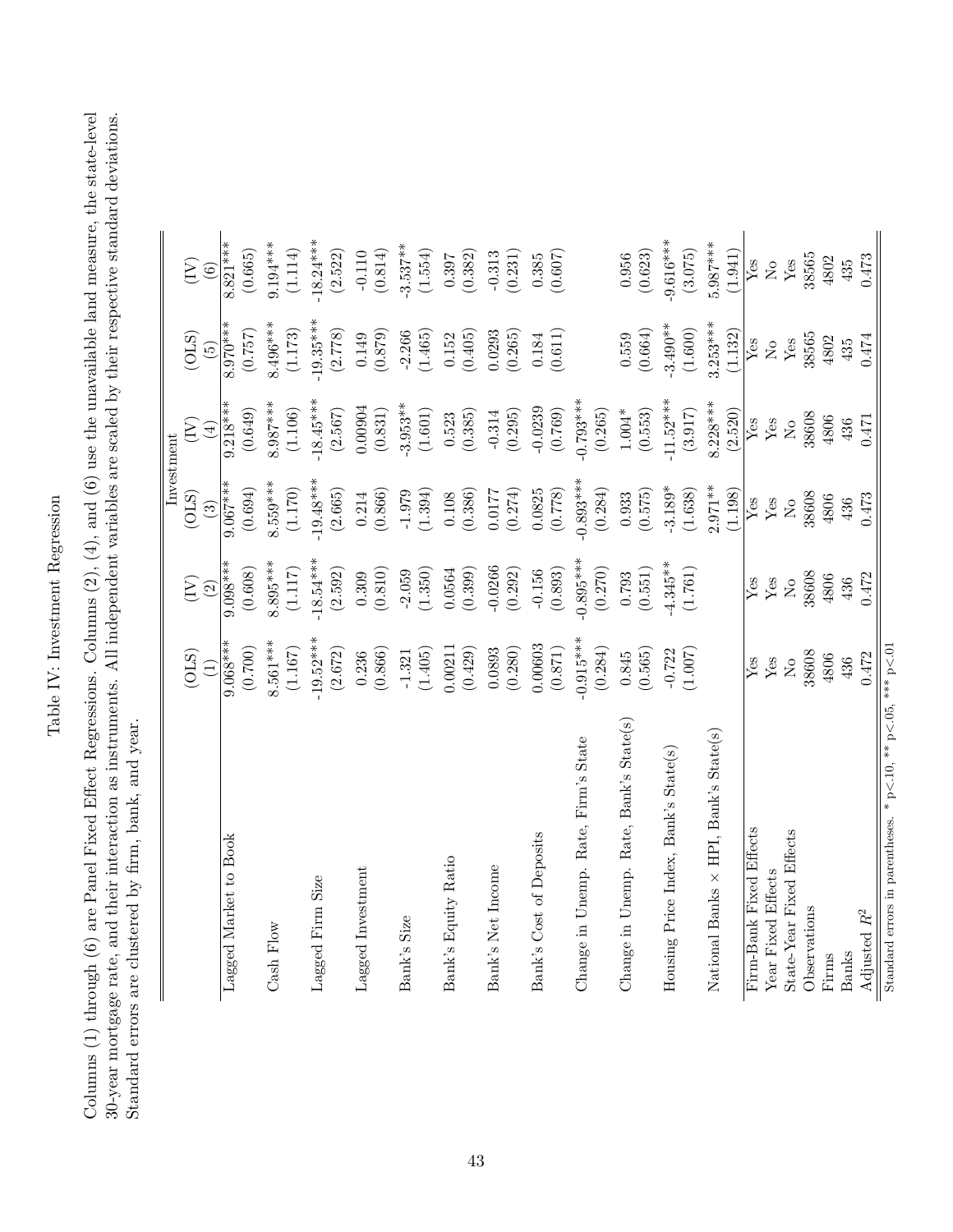# Table V: Interest Rate Regression

<span id="page-44-0"></span>Columns (1) through (5) are Panel Fixed Effect Regressions. The All In Drawn Spread is in terms of basis points. All independent variables are scaled by their respective standard deviations. Standard errors are clustered by firm, bank, and year.

|                                              |             |                | All In Drawn Spread |                |             |
|----------------------------------------------|-------------|----------------|---------------------|----------------|-------------|
|                                              | (OLS)       | (OLS)          | (OLS)               | (OLS)          | (OLS)       |
|                                              | (1)         | (2)            | (3)                 | (4)            | (5)         |
| Lagged Book Leverage                         | $13.11***$  | $13.12***$     | $12.52***$          | $12.52***$     | $12.52***$  |
|                                              | (3.374)     | (3.373)        | (3.057)             | (3.055)        | (3.062)     |
| Lagged Market to Book                        | $-10.65***$ | $-10.57***$    | $-10.94***$         | $-10.85***$    | $-10.86***$ |
|                                              | (2.486)     | (2.493)        | (2.448)             | (2.472)        | (2.466)     |
| Lagged Altman's Z-Score                      | $-20.38**$  | $-20.35**$     | $-17.88**$          | $-17.86**$     | $-17.86**$  |
|                                              | (9.347)     | (9.340)        | (8.653)             | (8.649)        | (8.644)     |
| Lagged Firm Size                             | $-40.99***$ | $-41.04***$    | $-42.34***$         | $-42.38***$    | $-42.37***$ |
|                                              | (5.716)     | (5.763)        | (5.444)             | (5.516)        | (5.530)     |
| Loan Amount to Assets                        | $10.87***$  | $10.87***$     | $10.31***$          | $10.34***$     | $10.38***$  |
|                                              | (2.125)     | (2.122)        | (1.922)             | (1.905)        | (1.890)     |
| Log(Maturity)                                | $-14.59***$ | $-14.66***$    | $-13.73***$         | $-13.83***$    | $-13.82***$ |
|                                              | (3.125)     | (3.133)        | (3.039)             | (3.038)        | (3.046)     |
| Bank's Size                                  | $-2.718$    | $-0.695$       | $-2.820$            | 0.125          | 0.127       |
|                                              | (2.507)     | (2.735)        | (2.390)             | (2.757)        | (2.761)     |
| Bank's Equity Ratio                          | $4.071**$   | $4.607***$     | $3.873**$           | $4.676***$     | $4.712***$  |
|                                              | (1.688)     | (1.753)        | (1.743)             | (1.759)        | (1.817)     |
| Bank's Net Income                            | $-0.662$    | $-0.575$       | $-0.154$            | 0.00874        | $-0.0416$   |
|                                              | (1.786)     | (1.801)        | (1.684)             | (1.728)        | (1.731)     |
| Bank's Cost of Deposits                      | 3.556       | 3.649          | 3.138               | 3.332          | 3.496       |
|                                              | (3.180)     | (3.197)        | (3.418)             | (3.444)        | (3.471)     |
| Change in Unemp. Rate, Firm's State          | $-1.549$    | $-1.496$       |                     |                |             |
|                                              | (1.550)     | (1.543)        |                     |                |             |
| Change in Unemp. Rate, Bank's State(s)       | $-1.999$    | $-2.178$       | $-1.259$            | $-1.559$       | $-1.482$    |
|                                              | (2.789)     | (2.801)        | (2.783)             | (2.790)        | (2.792)     |
| Housing Price Index, Bank's State(s)         | 5.780**     | $5.591**$      | $4.616*$            | $4.332*$       | 3.596       |
|                                              | (2.420)     | (2.469)        | (2.483)             | (2.518)        | (2.993)     |
| Large National Banks                         |             | $-5.101$       |                     | $-7.392$       | $-11.39$    |
|                                              |             | (4.640)        |                     | (4.824)        | (9.995)     |
|                                              |             |                |                     |                | 1.646       |
| National Banks $\times$ HPI, Bank's State(s) |             |                |                     |                | (3.508)     |
| Firm Fixed Effects                           | Yes         | Yes            | Yes                 | Yes            | Yes         |
| Year Fixed Effects                           | Yes         | Yes            | No                  | N <sub>o</sub> | No          |
| <b>State-Year Fixed Effects</b>              | No          | N <sub>o</sub> | Yes                 | Yes            | Yes         |
| Observations                                 | 9946        | 9946           | 9871                | 9871           | 9871        |
| Firms                                        | 2601        | 2601           | 2589                | 2589           | 2589        |
| <b>Banks</b>                                 | 350         | $350\,$        | 348                 | 348            | 348         |
| Adjusted $R^2$                               | 0.681       | 0.681          | 0.689               | 0.689          | 0.689       |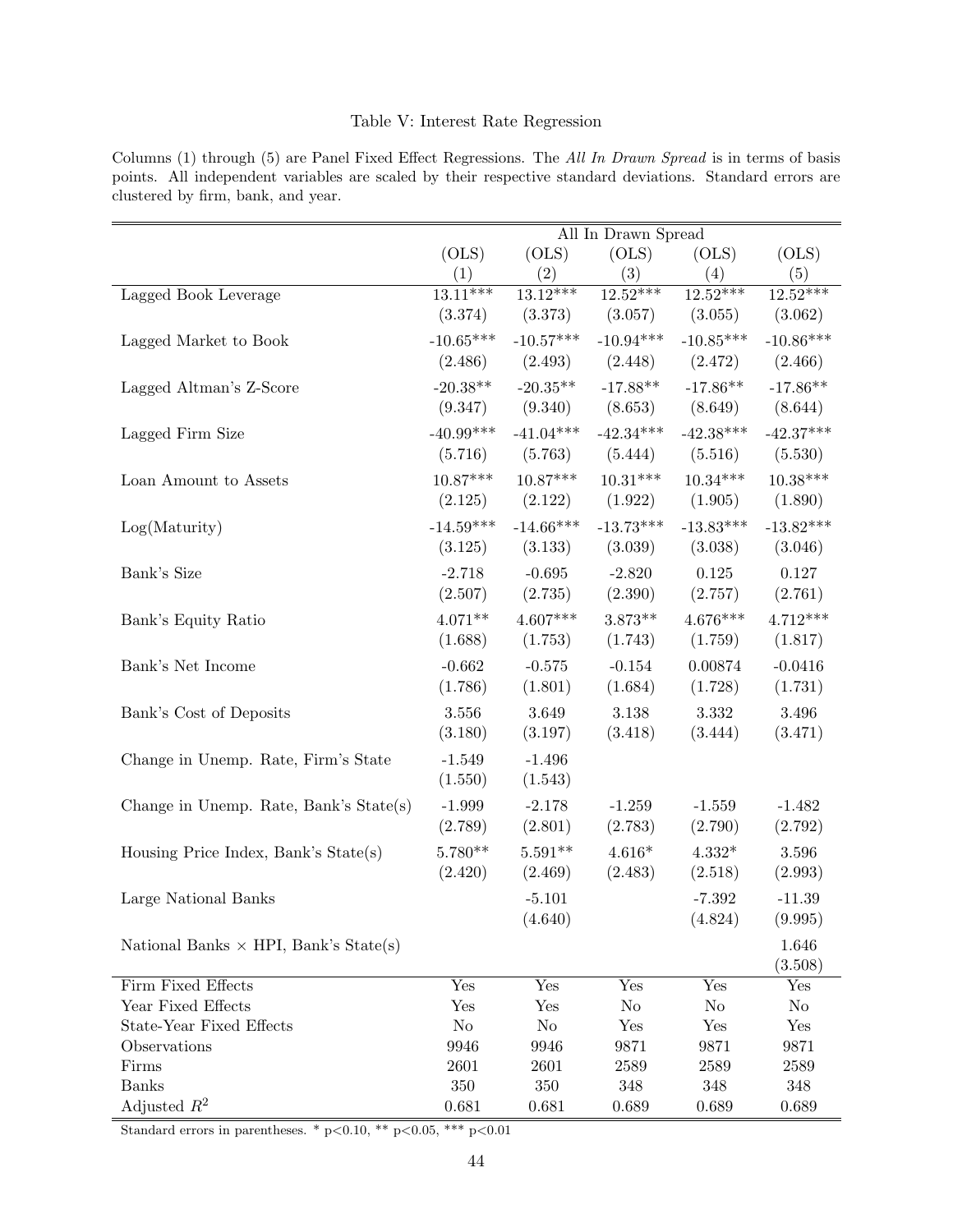# Table VI: Outstanding Loans Regression

<span id="page-45-0"></span>Columns (1) through (4) are Panel Fixed Effect Regressions, with fixed effects at the bank level. Log(Outstanding Loans) is calculated by taking the log-transform of the number of firms that have outstanding loans with each bank (lcoid-level). All independent variables are scaled by their sample standard deviations. Standard errors are clustered by bank and year.

|                                              |            | Log(Outstanding Loans) |            |             |
|----------------------------------------------|------------|------------------------|------------|-------------|
|                                              | (OLS)      | (IV)                   | (OLS)      | (IV)        |
|                                              | (1)        | (2)                    | (3)        | (4)         |
| Bank's Size                                  | $-0.110$   | $-0.0908$              | $-0.117$   | $-0.0822$   |
|                                              | (0.110)    | (0.107)                | (0.110)    | (0.103)     |
| Bank's Equity to Assets                      | $-0.0321$  | $-0.0223$              | $-0.0199$  | $-0.00638$  |
|                                              | (0.0209)   | (0.0217)               | (0.0189)   | (0.0207)    |
| Bank's Income to Assets                      | $-0.153*$  | $-0.161**$             | $-0.149*$  | $-0.174**$  |
|                                              | (0.0812)   | (0.0817)               | (0.0796)   | (0.0779)    |
| Bank's Cost of Deposits                      | $-0.0693$  | $-0.0730$              | $-0.0310$  | $-0.0333$   |
|                                              | (0.0677)   | (0.0629)               | (0.0690)   | (0.0614)    |
| Change in Unemp. Rate, Bank's State(s)       | $-0.00131$ | 0.00685                | 0.00172    | 0.0111      |
|                                              | (0.0352)   | (0.0299)               | (0.0361)   | (0.0288)    |
| Housing Price Index, Bank's State(s)         | $-0.201*$  | $-0.426**$             | $-0.267**$ | $-0.552***$ |
|                                              | (0.106)    | (0.193)                | (0.108)    | (0.203)     |
| National Banks $\times$ HPI, Bank's State(s) |            |                        | $0.222**$  | $0.310**$   |
|                                              |            |                        | (0.105)    | (0.133)     |
| <b>Bank Fixed Effects</b>                    | Yes        | Yes                    | Yes        | Yes         |
| Year Fixed Effects                           | Yes        | Yes                    | Yes        | Yes         |
| Observations                                 | 4469       | 4469                   | 4469       | 4469        |
| <b>Banks</b>                                 | 567        | 567                    | 567        | 567         |
| Adjusted $R^2$                               | 0.761      | 0.760                  | 0.762      | 0.760       |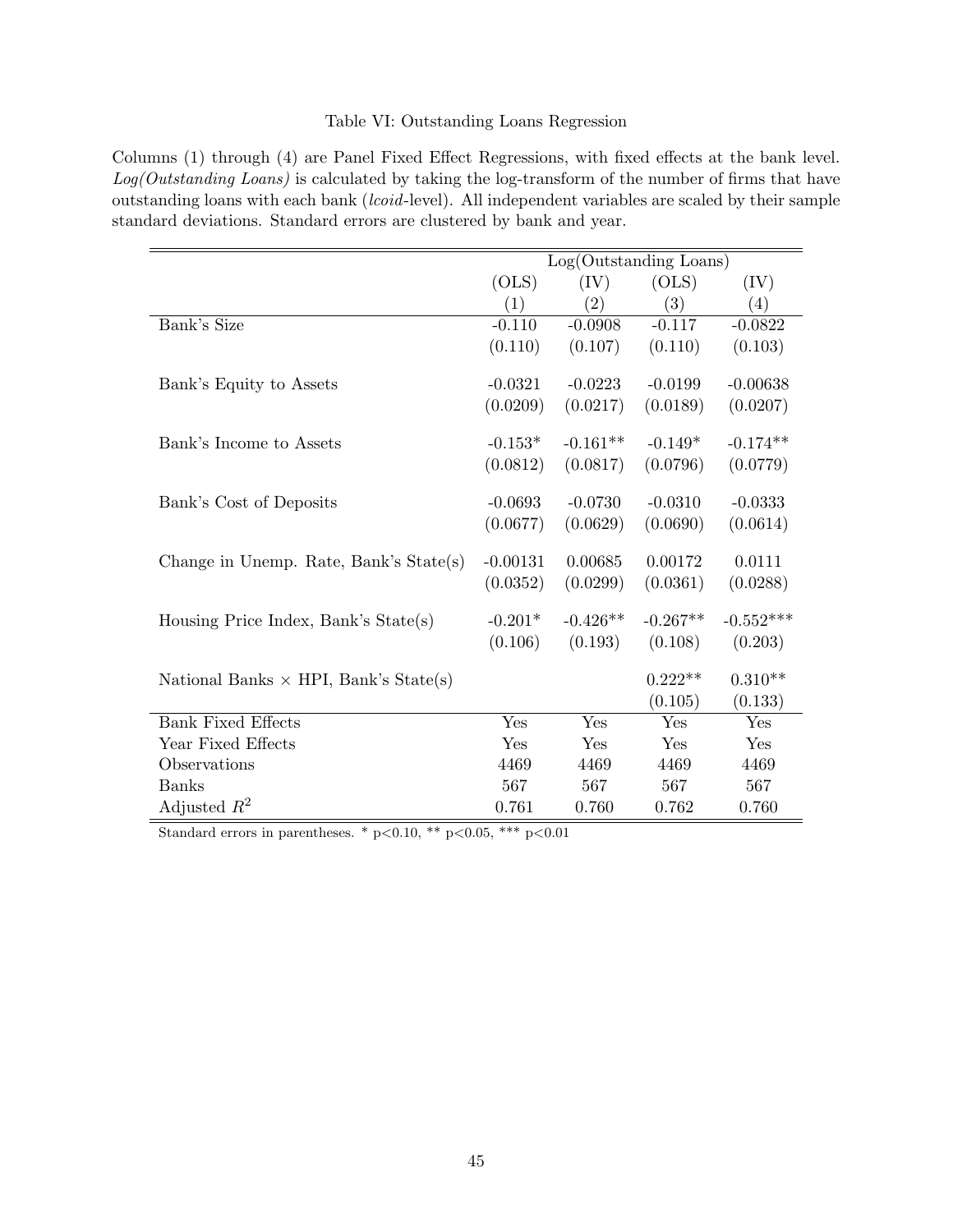# Table VII: Loan Amount Regression

|                                              |             |                        | Loan Amount |                |                        |
|----------------------------------------------|-------------|------------------------|-------------|----------------|------------------------|
|                                              | (OLS)       | (IV)                   | (IV)        | (IV)           | (IV)                   |
|                                              | (1)         | (2)                    | (3)         | (4)            | (5)                    |
| Lagged Book Leverage                         | $-47.11***$ | $-47.\overline{43***}$ | $-43.39***$ | $-44.52**$     | $-42.\overline{94***}$ |
|                                              | (17.28)     | (16.65)                | (16.16)     | (17.30)        | (15.95)                |
| Lagged Market to Book                        | $38.45***$  | $36.66***$             | $38.37***$  | $37.59***$     | $37.20***$             |
|                                              | (10.62)     | (10.55)                | (9.763)     | (10.08)        | (9.579)                |
|                                              |             |                        |             |                |                        |
| Lagged Altman's Z-Score                      | $-51.89$    | $-58.60$               | $-53.63$    | $-56.64$       | $-59.87$               |
|                                              | (44.06)     | (41.74)                | (40.04)     | (41.11)        | (39.02)                |
| Lagged Firm Size                             | $-265.4***$ | $-263.9***$            | $-254.6***$ | $-255.3***$    | $-251.4***$            |
|                                              | (53.43)     | (51.65)                | (53.67)     | (54.88)        | (52.89)                |
| Bank's Size                                  | $23.39**$   | $30.28***$             | $25.11**$   | $22.47*$       | $20.51*$               |
|                                              | (10.41)     | (8.959)                | (10.35)     | (12.03)        | (12.09)                |
|                                              |             |                        |             |                |                        |
| Bank's Equity Ratio                          | 0.829       | 8.804                  | 11.28       | 10.89          | 10.29                  |
|                                              | (6.503)     | (7.630)                | (8.792)     | (8.944)        | (8.621)                |
| Bank's Net Income                            | $-0.0278$   | $-2.337$               | $-9.784$    | $-9.963$       | $-9.022$               |
|                                              | (4.575)     | (4.492)                | (6.361)     | (6.724)        | (6.208)                |
| Bank's Cost of Deposits                      | 2.141       | 9.172                  | 15.18       | 14.82          | 9.719                  |
|                                              | (6.564)     | (6.381)                | (9.437)     | (9.671)        | (12.46)                |
|                                              |             |                        |             |                |                        |
| Change in Unemp. Rate, Firm's State          | 4.039       | 5.409                  |             |                |                        |
|                                              | (6.134)     | (5.862)                |             |                |                        |
| Change in Unemp. Rate, Bank's State(s)       | 4.895       | 0.991                  | $-4.940$    | $-3.926$       | 31.18                  |
|                                              | (7.092)     | (6.421)                | (9.041)     | (9.176)        | (70.54)                |
|                                              | 3.430       | $-39.72**$             | $-57.24***$ | $-56.66***$    | $-54.28**$             |
| Housing Price Index, Bank's $State(s)$       | (9.721)     | (16.99)                | (20.24)     | (20.80)        | (24.97)                |
|                                              |             |                        |             |                |                        |
| Large National Banks                         |             |                        |             | 6.829          | $-19.79$               |
|                                              |             |                        |             | (17.19)        | (66.91)                |
| National Banks $\times$ HPI, Bank's State(s) |             |                        |             |                | 10.09                  |
|                                              |             |                        |             |                | (26.51)                |
| Firm Fixed Effects                           | Yes         | Yes                    | Yes         | Yes            | Yes                    |
| Year Fixed Effects                           | Yes         | Yes                    | No          | N <sub>o</sub> | No                     |
| <b>State-Year Fixed Effects</b>              | No          | No                     | Yes         | Yes            | Yes                    |
| Observations                                 | 10805       | 10805                  | 10729       | 10729          | 10729                  |
| Firms                                        | 2804        | 2804                   | 2790        | 2790           | 2790                   |
| <b>Banks</b>                                 | 357         | 357                    | 355         | 355            | 355                    |
| Adjusted $R^2$                               | 0.767       | 0.767                  | 0.760       | 0.760          | 0.760                  |

<span id="page-46-0"></span>Columns (1) through (5) are Panel Fixed Effect Regressions. Columns (2) through (5) use the unavailable land measure, the state-level 30-year mortgage rate, and their interactions as instruments. Standard errors are clustered by firm, bank, and year.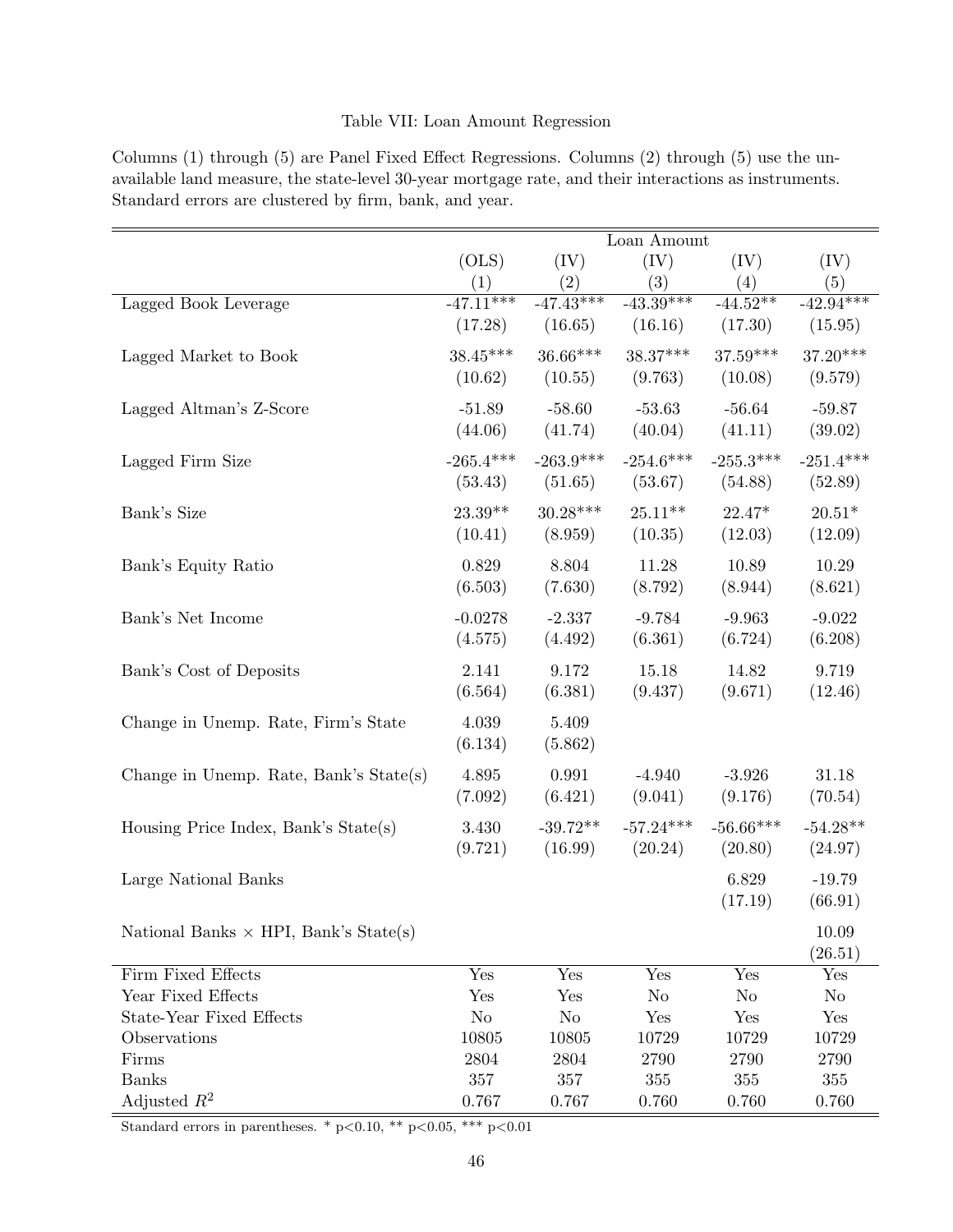| ה הייתרות הי                    |
|---------------------------------|
|                                 |
| ;<br>ג<br>č                     |
| 5a <sub>1</sub><br>$\mathsf{D}$ |
| тш                              |
| $\overline{\epsilon}$<br>ā      |

<span id="page-47-0"></span>Columns  $(1)$  through  $(6)$  are Panel Fixed Effect Regressions, with fixed effects at the bank holding company  $(rssdher)$  level. Panel A uses the entire sample of bank holding companies and Panel B excludes the largest quintile of bank holding companies by deposits for each Bank ratio variables are scaled by 100. All independent variables are scaled by their respective standard deviations. Standard errors are year. Columns  $(4)$  and  $(6)$  use the unavailable land measure, the state-level 30-year mortgage rate, and their interaction as instruments. Columns (1) through (6) are Panel Fixed Effect Regressions, with fixed effects at the bank holding company (rssdhcr ) level. Panel A uses the entire sample of bank holding companies and Panel B excludes the largest quintile of bank holding companies by deposits for each Bank ratio variables are scaled by 100. All independent variables are scaled by their respective standard deviations. Standard errors are year. Columns (4) and (6) use the unavailable land measure, the state-level 30-year mortgage rate, and their interaction as instruments. clustered by bank holding company (rssdhcr level) and year. clustered by bank holding company (rssdhcr level) and year.

|                                                                         | Panel A: Bank Assets, All Bank Holding Companies |             |             |             |                                   |                         |
|-------------------------------------------------------------------------|--------------------------------------------------|-------------|-------------|-------------|-----------------------------------|-------------------------|
|                                                                         | Real Estate Loans                                | NIBS        |             | C&I Loans   |                                   | Consumer Loans          |
|                                                                         | (01S)                                            | (OLS)       | (OLS)       | E           | (OLS)                             | $\sum\limits_{i=1}^{n}$ |
|                                                                         | $\left( \begin{matrix} 1 \end{matrix} \right)$   | $\boxed{2}$ | $\odot$     | $\tag{4}$   | $\begin{pmatrix} 5 \end{pmatrix}$ | $\odot$                 |
| Bank's Size                                                             | $3.942***$                                       | $0.628***$  | $-0.373$    | 0.00226     | $-1.590***$                       | $1.021***$              |
|                                                                         | (0.485)                                          | (0.237)     | (0.262)     | (0.255)     | (0.158)                           | (0.168)                 |
| Bank's Equity Ratio                                                     | $-0.557***$                                      | $-0.277***$ | $-0.0822$   | $-0.0413$   | $0.233***$                        | $0.163***$              |
|                                                                         | (0.122)                                          | (0.0766)    | (0.0742)    | (0.0735)    | (0.0453)                          | (0.0494)                |
| Bank's Net Income                                                       | $0.329***$                                       | $-0.129**$  | 0.00731     | 0.0317      | $0.155***$                        | $0.207***$              |
|                                                                         | (0.0902)                                         | (0.0532)    | (0.0375)    | (0.0390)    | (0.0368)                          | (0.0348)                |
| Bank's Cost of Deposits                                                 | $0.793***$                                       | $-0.0824$   | $-0.247***$ | $0.223**$   | $-0.150**$                        | $-0.0736$               |
|                                                                         | (0.306)                                          | (0.0870)    | (0.119)     | (0.105)     | (0.0629)                          | (0.0751)                |
| Change in Unemp. Rate, Bank's State(s)                                  | $0.350***$                                       | $0.137***$  | 0.0838      | 0.0910      | $-0.119**$                        | $-0.122**$              |
|                                                                         | (0.105)                                          | (0.0531)    | (0.0620)    | (0.0953)    | (0.0479)                          | (0.0610)                |
| Housing Price Index, Bank's State(s)                                    | $0.560*$                                         | 0.0601      | $-0.459***$ | $-2.191***$ | $0.240***$                        | $1.626***$              |
|                                                                         | (0.291)                                          | (0.144)     | (0.112)     | (0.520)     | (0.0842)                          | (0.488)                 |
| <b>Bank Fixed Effects</b>                                               | ${\rm Yes}$                                      | ${\rm Yes}$ | ${\rm Yes}$ | ${\rm Yes}$ | ${\rm Yes}$                       | ${\rm Yes}$             |
| Year Fixed Effects                                                      | ${\rm Yes}$                                      | ${\rm Yes}$ | ${\rm Yes}$ | ${\rm Yes}$ | ${\rm Yes}$                       | Yes                     |
| Observations                                                            | 82187                                            | 82187       | 82187       | 82187       | 82187                             | 82187                   |
| <b>Banks</b>                                                            | 8242                                             | 8242        | 8242        | 8242        | 8242                              | 8242                    |
| Adjusted $\mathbb{R}^2$                                                 | 0.850                                            | 0.650       | 0.745       | 0.739       | 0.777                             | 0.766                   |
| Standard errors in parentheses. * $p<0.10$ , ** $p<0.05$ , *** $p<0.01$ |                                                  |             |             |             |                                   |                         |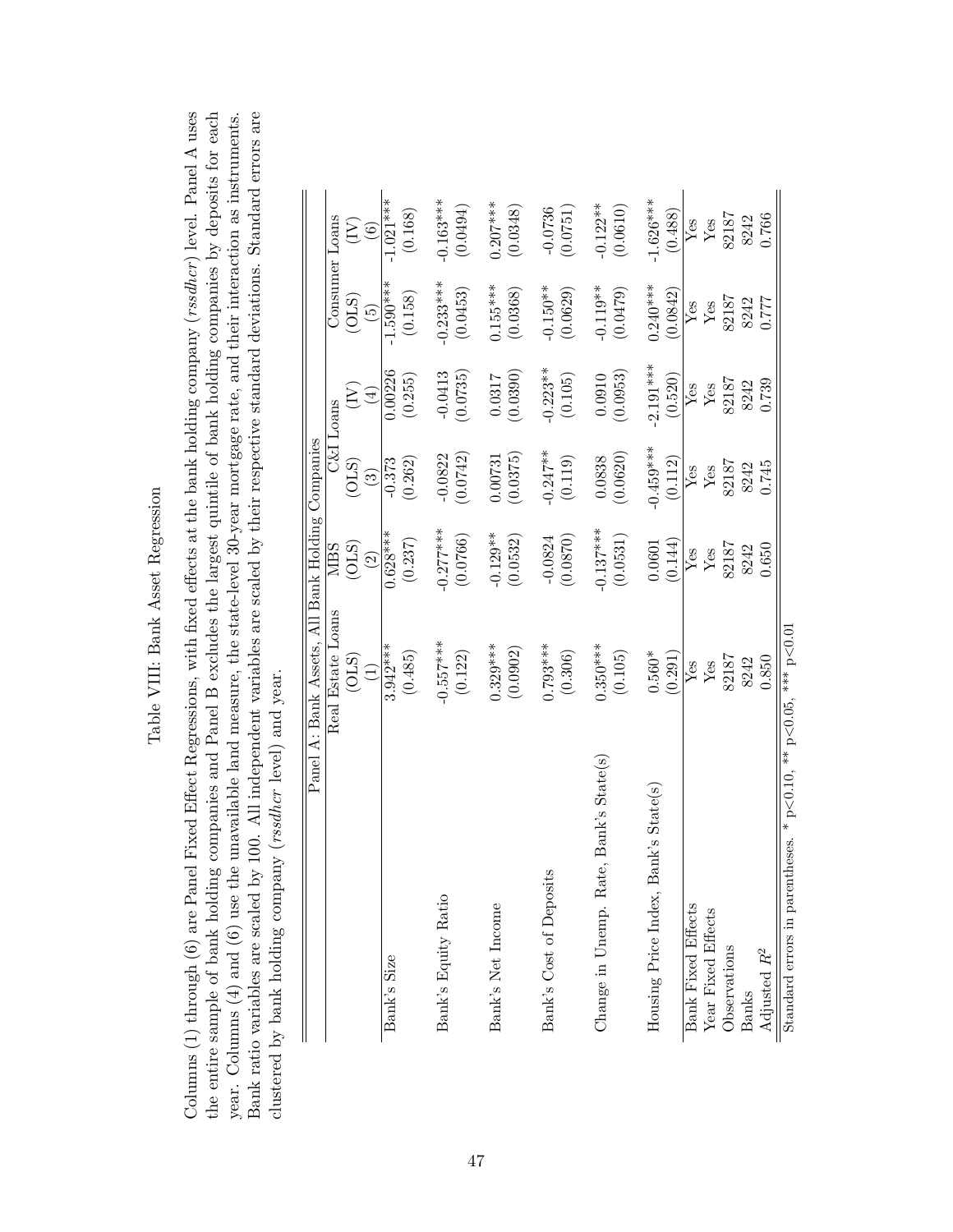|                                                                         | Panel B: Bank Assets, Small Bank Holding Companies |                      |             |                         |                                   |                                                        |
|-------------------------------------------------------------------------|----------------------------------------------------|----------------------|-------------|-------------------------|-----------------------------------|--------------------------------------------------------|
|                                                                         | Real Estate Loans                                  | NIBS                 |             | C&I Loans               |                                   | Consumer Loans                                         |
|                                                                         | (0LS)                                              | (0LS)                | (OLS)       | $\sum\limits_{i=1}^{N}$ | (01S)                             | È                                                      |
|                                                                         | $\widehat{\Xi}$                                    | $\odot$              | $\odot$     | $(\pm)$                 | $\begin{pmatrix} 5 \end{pmatrix}$ | $\begin{array}{c} \textcircled{\small{6}} \end{array}$ |
| Bank's Size                                                             | $5.373***$                                         | $0.722**$            | $0.605*$    | $0.788**$               | $-1.815***$                       | l.507****                                              |
|                                                                         | (0.578)                                            | (0.282)              | (0.337)     | (0.338)                 | (0.221)                           | (0.242)                                                |
| Bank's Equity Ratio                                                     | $0.390***$                                         | $0.378***$           | 0.00770     |                         | $0.239***$                        | $0.255***$                                             |
|                                                                         | (0.123)                                            | (0.0848)             | (0.0866)    | $-0.0245$<br>(0.0865)   | $\left(0.0541\right)$             | (0.0597)                                               |
| Bank's Net Income                                                       | $0.237***$                                         | $-0.0831$            | $-0.0139$   | 0.00824                 | $0.161***$                        | $0.226***$                                             |
|                                                                         | (0.0829)                                           | (0.0528)             | (0.0365)    | (0.0404)                | (0.0363)                          | (0.0360)                                               |
| Bank's Cost of Deposits                                                 | $0.636**$                                          | $-0.0425$            | $-0.242*$   | $-0.209$                | $-0.126*$                         | $-0.0763$                                              |
|                                                                         | (0.251)                                            | (0.0904)             | (0.147)     | (0.145)                 | (0.0661)                          | (0.0686)                                               |
| Change in Unemp. Rate, Bank's State(s)                                  | $0.227*$                                           | $-0.106*$            | 0.0958      | $0.160\,$               | $0.0832*$                         | $-0.0220$                                              |
|                                                                         | (0.119)                                            | (0.0633)             | (0.0750)    | (0.0979)                | (0.0427)                          | (0.0560)                                               |
| Bank's State(s)<br>Housing Price Index,                                 | $.325***$                                          | $-0.173$             | $-0.465***$ | $2.493***$              | 0.0609                            | $2.537***$                                             |
|                                                                         | (0.367)                                            | (0.187)              | (0.148)     | (0.559)                 | (0.109)                           | (0.665)                                                |
| <b>Bank Fixed Effects</b>                                               | ${\rm Yes}$                                        | $\operatorname{Yes}$ | ${\rm Yes}$ | $Y_{CS}$                | ${\rm Yes}$                       | Yes                                                    |
| Year Fixed Effects                                                      | ${\rm Yes}$                                        | ${\rm Yes}$          | ${\rm Yes}$ |                         | ${\rm Yes}$                       | ${\rm Yes}$                                            |
| Observations                                                            | 65598                                              | 65598                | 65598       | 65598                   | 65598                             | 65598                                                  |
| Banks                                                                   | 7104                                               | 7104                 | 7104        | 7104                    | 7104                              | $7104$<br>$0.761$                                      |
| Adjusted $R^2$                                                          | 0.851                                              | 0.649                | 1.746       | 0.741                   | 0.773                             |                                                        |
| Standard errors in parentheses. * $p<0.10$ , ** $p<0.05$ , *** $p<0.01$ |                                                    |                      |             |                         |                                   |                                                        |

Table  $\textit{VIII}-Continued$ Table  $\text{VIII}-Continued$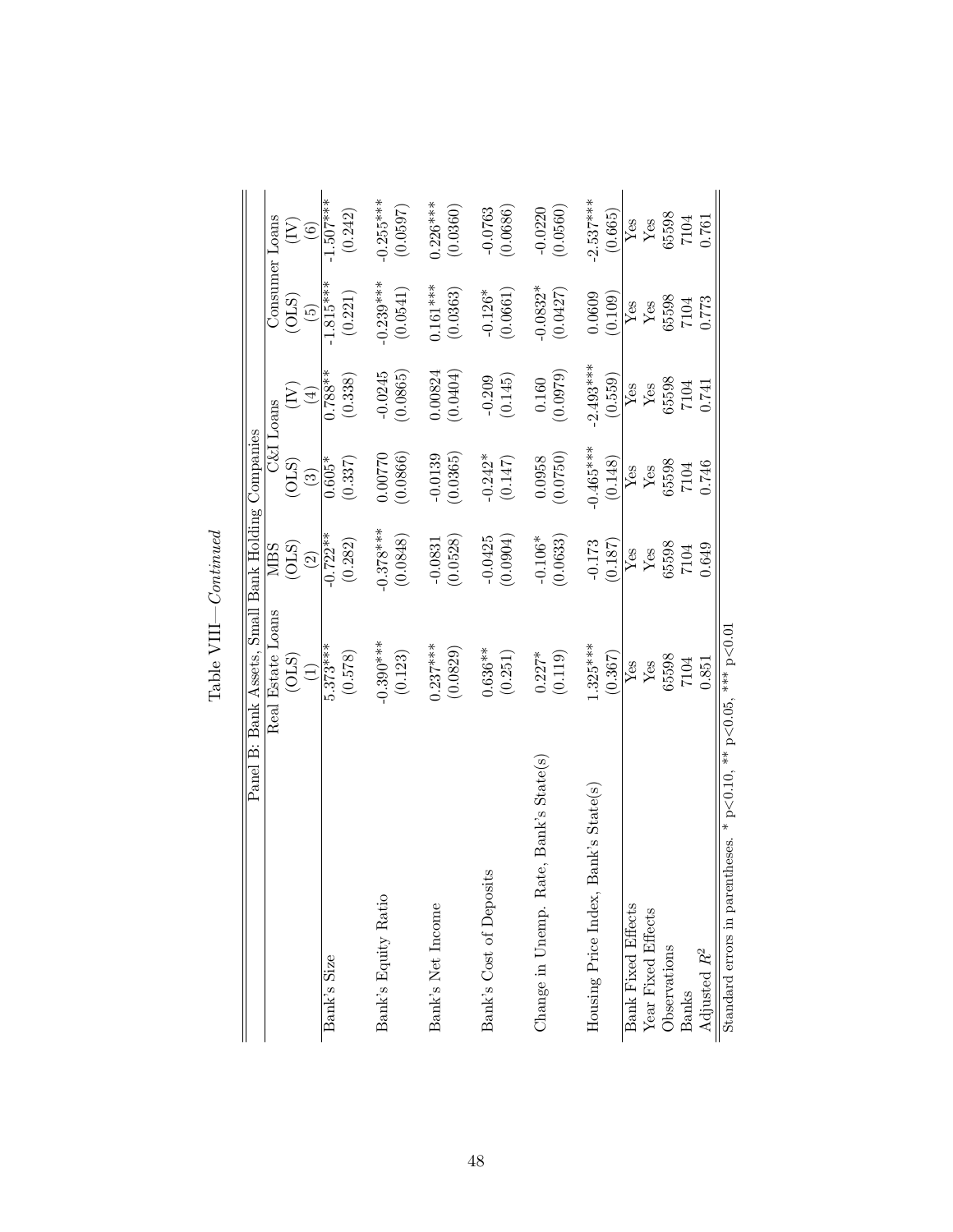Table IX: Investment Regression for Constrained and Unconstrained Firms Table IX: Investment Regression for Constrained and Unconstrained Firms <span id="page-49-0"></span>Columns (1) through (4) are Panel Fixed Effect Regressions. All columns use the unavailable land measure, the state-level 30-year mortgage rate, and their interactions as instruments. Firms with a investment-grade public bond rating are designated as unconstrained and firms without a and their interactions as instruments. Firms with a investment-grade public bond rating are designated as unconstrained and firms without a investment-grade public bond rating are designated as constrained. Splitting the sample into terciles by firm size  $(Log(Asets))$ , constrained firms are the bottom tercile and unconstrained firms are the top tercile. All independent variables are scaled by their sample standard deviations. Standard investment-grade public bond rating are designated as constrained. Splitting the sample into terciles by firm size  $(Log(Assets))$ , constrained firms are the bottom tercile and unconstrained firms are the top tercile. All independent variables are scaled by their sample standard deviations. Standard  $s$  statistic on whether the Housing Price Index, Bank's State(s) coefficient Columns (1) through (4) are Panel Fixed Effect Regressions. All columns use the unavailable land measure, the state-level 30-year mortgage rate,  $\stackrel{\sim}{\times}$ is statistically different across the constrained and unconstrained samples. is statistically different across the constrained and unconstrained samples. errors are clustered by firm, bank, and year. The  $Wald$  Test provides the

|                                                                         |               |                     | Investment               |                          |
|-------------------------------------------------------------------------|---------------|---------------------|--------------------------|--------------------------|
|                                                                         |               | <b>Bond Ratings</b> |                          | Firm Size                |
|                                                                         | (Constrained) | (Unconstrained)     | (Constrained)            | $(\text{Unconstrained})$ |
|                                                                         |               | $\widehat{\Omega}$  | $\widehat{\mathfrak{S}}$ | $\bigoplus$              |
| Lagged Market to Book                                                   | $9.503***$    | $2.794***$          | $8.669***$               | $4.020***$               |
|                                                                         | (0.754)       | (0.958)             | (1.476)                  | (1.362)                  |
| Cash Flow                                                               | 7.957***      | $10.51***$          | $6.458***$               | $8.831***$               |
|                                                                         | (1.160)       | (2.223)             | (1.300)                  | (1.706)                  |
| Lagged Firm Size                                                        | $-21.20***$   | $-12.75***$         | 25.40***                 | $-12.71***$              |
|                                                                         | (3.153)       | (1.968)             | (5.567)                  | (2.036)                  |
| Lagged Investment                                                       | $-0.201$      | $4.259***$          | $2.113**$                | $8.032**$                |
|                                                                         | (0.906)       | (1.470)             | (0.971)                  | (3.626)                  |
| Bank's Size                                                             | $-3.265$      | 1.166               | $-4.827$                 | $-0.374$                 |
|                                                                         | (1.992)       | (0.894)             | (4.009)                  | (1.799)                  |
| Bank's Equity Ratio                                                     | 0.547         | $-0.0385$           | 0.940                    | $-0.146$                 |
|                                                                         | (0.546)       | (0.190)             | (1.135)                  | (0.322)                  |
| Bank's Net Income                                                       | $-0.0976$     | $-0.0241$           | 0.222                    | $-0.248$                 |
|                                                                         | (0.366)       | (0.285)             | (0.535)                  | (0.359)                  |
| Bank's Cost of Deposits                                                 | 0.738         | $\bf 0.464$         | 1.577                    | $-0.0635$                |
|                                                                         | (0.704)       | (0.517)             | (1.029)                  | (0.660)                  |
| Change in Unemp. Rate, Bank's State(s)                                  | 0.803         | 0.135               | 0.426                    | $1.147\,$                |
|                                                                         | (0.797)       | (0.471)             | (1.329)                  | (0.964)                  |
| Housing Price Index, Bank's State(s)                                    | 7.604 ***     | 0.306               | $17.36***$               | $0.879\,$                |
|                                                                         | (2.798)       | (1.455)             | (5.244)                  | (2.025)                  |
| Wald Test:                                                              |               |                     |                          |                          |
| (Constrained Firms $=$ Unconstrained Firms)                             |               | $6.29**$            |                          | $10.12***$               |
| Firm-Bank Fixed Effects                                                 | Yes           | Yes                 | ${\rm Yes}$              | Yes                      |
| State-Year Fixed Effects                                                | $\rm Yes$     | $\rm Yes$           | $\rm Yes$                | ${\rm Yes}$              |
| Observations                                                            | 29880         | 8530                | 13523                    | 11166                    |
| Firms                                                                   | 4267          | 882                 | 2562                     | 1176                     |
| <b>Banks</b>                                                            | 427           | 154                 | 363                      | 155                      |
| Adjusted $R^2$                                                          | 0.456         | 0.693               | 0.459                    | 0.751                    |
| Standard errors in parentheses. * $p<0.10$ , ** $p<0.05$ , *** $p<0.01$ |               |                     |                          |                          |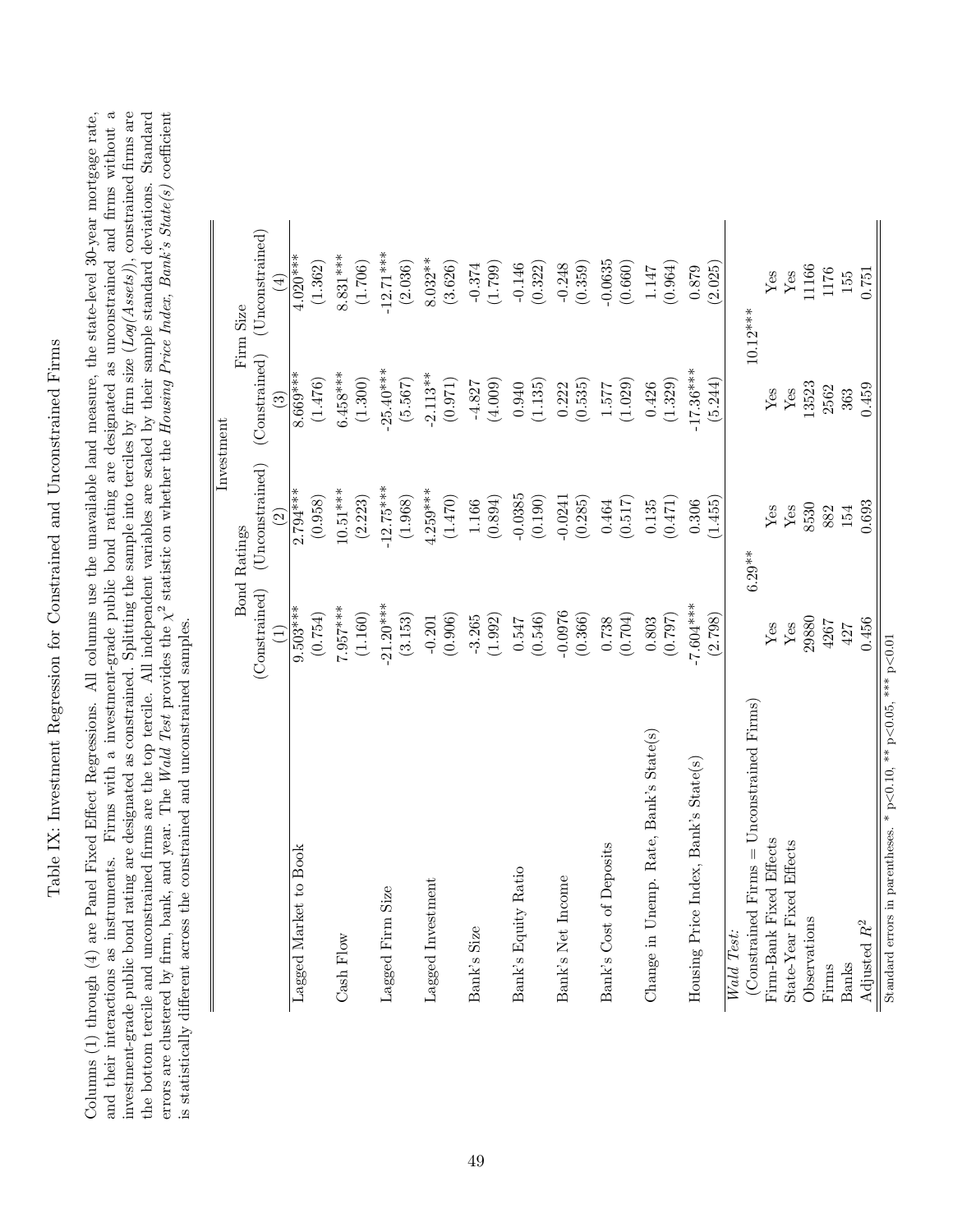Table X: Investment Regression for Constrained and Unconstrained Banks Table X: Investment Regression for Constrained and Unconstrained Banks

<span id="page-50-0"></span>and their interactions as instruments. Banks in the largest quintile by deposits are designated as unconstrained and banks outside the largest quintile are designated as unconstrained. Banks above the second quintile level of equity ratios are designated as unconstrained and banks in the first two Columns (1) through (4) are Panel Fixed Effect Regressions. All columns use the unavailable land measure, the state-level 30-year mortgage rate, quintiles are designated as constrained. All independent variables are scaled by their sample standard deviations. Standard errors are clustered by and their interactions as instruments. Banks in the largest quintile by deposits are designated as unconstrained and banks outside the largest quintile are designated as unconstrained. Banks above the second quintile level of equity ratios are designated as unconstrained and banks in the first two quintiles are designated as constrained. All independent variables are scaled by their sample standard deviations. Standard errors are clustered by  $^2$  statistic on whether the Housing Price Index, Bank's State(s) coefficient is statistically different Columns (1) through (4) are Panel Fixed Effect Regressions. All columns use the unavailable land measure, the state-level 30-year mortgage rate,  $\stackrel{\sim}{\times}$ across the constrained and unconstrained samples. across the constrained and unconstrained samples. firm, bank, and year. The Wald Test provides the

|                                                                         |               |                    | Investment               |                             |
|-------------------------------------------------------------------------|---------------|--------------------|--------------------------|-----------------------------|
|                                                                         |               | <b>Bank Size</b>   |                          | Bank Leverage               |
|                                                                         | (Constrained) | (Unconstrained)    | (Constrained)            | (Unconstrained)             |
|                                                                         |               | $\widehat{\Omega}$ | $\widehat{\mathfrak{S}}$ | ⊕                           |
| Lagged Market to Book                                                   | $8.883***$    | $8.982***$         | $9.140**$                | $8.833***$                  |
|                                                                         | (1.905)       | (0.762)            | (3.845)                  | (0.737)                     |
| Cash Flow                                                               | $8.519***$    | $7.679***$         | $12.38***$               | $7.269***$                  |
|                                                                         | (1.802)       | (1.263)            | (3.742)                  | (1.012)                     |
| Lagged Firm Size                                                        | $-21.76***$   | $-18.22***$        | $-29.77***$              | $-19.60***$                 |
|                                                                         | (4.298)       | (3.559)            | (6.481)                  | (3.197)                     |
| Lagged Investment                                                       | $-3.999**$    | $1.303\,$          | $-1.755$                 | $1.147\,$                   |
|                                                                         | (1.741)       | (1.027)            | (1.788)                  | (0.789)                     |
| Bank's Size                                                             | $-8.274**$    | $-2.634$           | $-1.807$                 | $-3.305$                    |
|                                                                         | (3.878)       | (1.947)            | (4.658)                  | (2.170)                     |
| Bank's Equity Ratio                                                     | 0.264         | 0.620              | 2.854                    | $-0.241$                    |
|                                                                         | (1.762)       | (0.694)            | (3.802)                  | (0.518)                     |
| Bank's Net Income                                                       | 0.0534        | $-0.0419$          | $-0.817$                 | $-0.224$                    |
|                                                                         | (0.392)       | (0.610)            | (0.595)                  | (0.613)                     |
| Bank's Cost of Deposits                                                 | 1.299         | $-1.983$           | 2.893                    | $-1.134$                    |
|                                                                         | (0.915)       | (1.230)            | (2.206)                  | (0.798)                     |
| Change in Unemp. Rate, Bank's State(s)                                  | $-0.548$      | 0.117              | $-1.675$                 | $0.774\,$                   |
|                                                                         | (0.878)       | (0.751)            | (1.079)                  | (0.815)                     |
| Housing Price Index, Bank's State(s)                                    | $-18.81***$   | $-4.508*$          | $-33.51***$              | $-5.203**$                  |
|                                                                         | (6.965)       | (2.447)            | (14.03)                  | (2.562)                     |
| Wald Test:                                                              |               |                    |                          |                             |
| (Constrained Banks = Unconstrained Banks)                               |               | $3.75*$            |                          | $3.94***$                   |
| Firm-Bank Fixed Effects                                                 | Yes           | Yes                | Yes                      | ${\rm Yes}$                 |
| State-Year Fixed Effects                                                | ${\rm Yes}$   | $\mathbf{Yes}$     | ${\rm Yes}$              | $\ensuremath{\mathrm{Yes}}$ |
| Observations                                                            | 8997          | 29062              | 6283                     | 30323                       |
| Firms                                                                   | 1879          | 3855               | 1555                     | 4258                        |
| <b>Banks</b>                                                            | 244           | 281                | 193                      | 388                         |
| Adjusted $R^2$                                                          | 0.515         | 0.494              | 0.603                    | 0.511                       |
| Standard errors in parentheses. * $p<0.10$ , ** $p<0.05$ , *** $p<0.01$ |               |                    |                          |                             |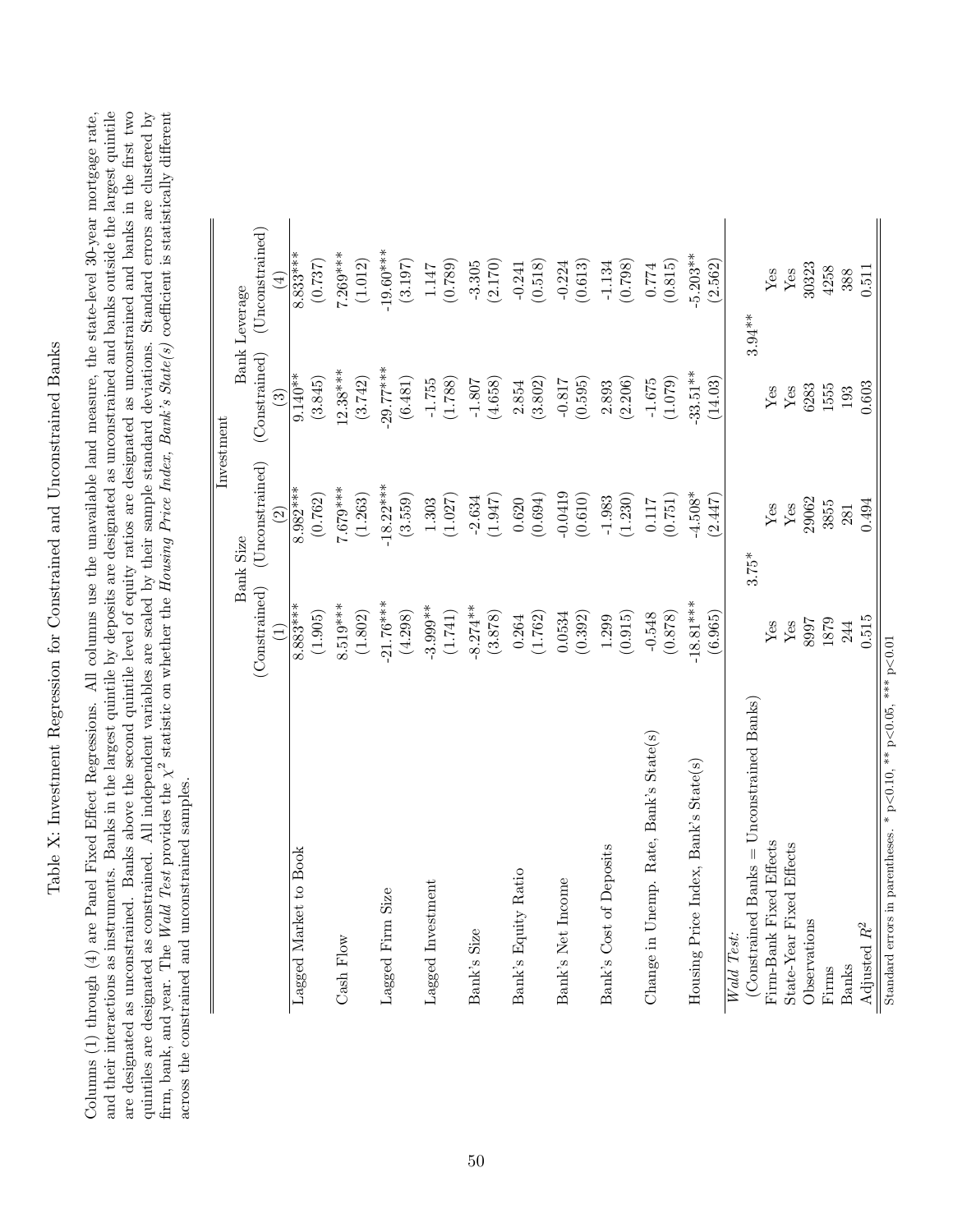Table XI: Investment Regression: Housing Returns Table XI: Investment Regression: Housing Returns <span id="page-51-0"></span>Columns (1) through (6) are Panel Fixed Effect Regressions. Columns (2), (4), and (6) use the unavailable land measure, the state-level 30-year mortgage rate, and their interaction as instruments. All independent variables are scaled by their respective standard deviations. Columns (1) through (6) are Panel Fixed Effect Regressions. Columns (2), (4), and (6) use the unavailable land measure, the state-level 30-year mortgage rate, and their interaction as instruments. All independent variables are scaled by their respective standard deviations. Standard errors are clustered by firm, bank, and year. Standard errors are clustered by firm, bank, and year.

|                                                              |                           |                           | Investment                |                      |                                               |                           |
|--------------------------------------------------------------|---------------------------|---------------------------|---------------------------|----------------------|-----------------------------------------------|---------------------------|
|                                                              | (OLS)                     | $\widetilde{\Xi}$         | (OLS)                     | $(\mathrm{IV})$      | (OLS)                                         | $\widetilde{\Xi}$         |
|                                                              | $\Xi$                     | $\widehat{2}$             | $\odot$                   | $\left( \pm \right)$ | $\widetilde{5}$                               | $\odot$                   |
| Lagged Market to Book                                        | $9.072***$                | $9.127***$                | $0.069***$                | $8.820***$           | $8.968***$                                    | $8.397***$                |
|                                                              | (0.702)                   | (0.668)                   | (0.703)                   | (0.618)              | (0.765)                                       | (0.597)                   |
| Cash Flow                                                    | $8.560***$                | $9.018***$                | 3.559***                  | $8.688***$           | $8.495***$                                    | $9.452***$                |
|                                                              | (1.168)                   | (1.119)                   | (1.168)                   | (1.153)              | (1.174)                                       | (1.113)                   |
| Lagged Firm Size                                             | $-19.54***$               | $-18.46***$               | $-19.56***$               | $-19.77***$          | $-19.43***$                                   | $-17.95***$               |
|                                                              | (2.689)                   | (2.588)                   | (2.689)                   | (2.686)              | (2.799)                                       | (2.288)                   |
| Lagged Investment                                            | 0.242                     | 0.134                     | 0.242                     | 0.379                | 0.184                                         | 0.152                     |
|                                                              | (0.864)                   | (0.857)                   | (0.865)                   | (0.846)              | (0.877)                                       | (0.816)                   |
| Bank's Size                                                  | $-1.056$                  | $-0.941$                  | $-1.137$                  | $-1.230$             | $-1.327$                                      | $-2.261*$                 |
|                                                              | (1.369)                   | (1.774)                   | (1.349)                   | (1.216)              | (1.451)                                       | (1.195)                   |
| Bank's Equity Ratio                                          | $-0.0766$                 | $-0.210$                  | $-0.0677$                 | $-0.159$             | $-0.0249$                                     | $-0.196$                  |
|                                                              | (0.407)                   | (0.362)                   | (0.404)                   | (0.412)              | (0.432)                                       | (0.378)                   |
| Bank's Net Income                                            | 0.165                     | 0.132                     | $0.175\,$                 | 0.468                | 0.202                                         | 0.219                     |
|                                                              | (0.273)                   | (0.337)                   | (0.278)                   | (0.429)              | (0.262)                                       | (0.302)                   |
| Bank's Cost of Deposits                                      | 0.0347                    | 0.0610                    | 0.0257                    | 0.0429               | $0.101\,$                                     | $0.845*$                  |
|                                                              | (0.875)                   | (0.852)                   | (0.862)                   | (0.812)              | (0.652)                                       | (0.455)                   |
| Change in Unemp. Rate, Firm's State                          | $-0.916***$               | $-0.842***$               | $-0.911***$               | $-0.888***$          |                                               |                           |
|                                                              | (0.286)                   | (0.277)                   | (0.286)                   | (0.279)              |                                               |                           |
| Change in Unemp. Rate, Bank's State(s)                       | 0.756                     | 0.516                     | 0.719                     | 0.108                | $\begin{array}{c} 0.311 \\ 0.682 \end{array}$ | $-0.135$                  |
|                                                              | (0.579)                   | (0.709)                   | (0.584)                   | (0.767)              |                                               | (0.811)                   |
| Return on Housing, Bank's State(s)                           | $-0.226$                  | $-0.0554$                 | $-0.598*$                 | $-5.409$             | $-0.795**$                                    | $-2.842$                  |
|                                                              | (0.228)                   | (1.365)                   | (0.346)                   | (3.322)              | (0.358)                                       | (2.151)                   |
| National Banks $\times$ HPI, Bank's State(s)                 |                           |                           | $0.542*$                  | $5.817**$            | $0.711***$                                    | $3.885*$                  |
|                                                              |                           |                           | (0.282)                   | (2.720)              | (0.254)                                       | (2.079)                   |
| Firm-Bank Fixed Effects                                      | Yes                       | Yes                       | Yes                       | Yes                  | $Y$ es                                        | Yes                       |
| Year Fixed Effects                                           | Yes                       | $\mathbf{Yes}$            | Yes                       | ${\rm Yes}$          | $\overline{S}$                                | $\rm \stackrel{\circ}{X}$ |
| State-Year Fixed Effects                                     | $\rm \stackrel{\circ}{X}$ | $\rm \stackrel{\circ}{X}$ | $\rm \stackrel{\circ}{X}$ | $_{\rm N_o}$         | ${\rm Yes}$                                   | $\mathbf{Yes}$            |
| Observations                                                 | 38608                     | 38608                     | 38608                     | 38608                | 38565                                         | 38565                     |
| Firms                                                        | 4806                      | 4806                      | 4806                      | 4806                 | 4802                                          | 4802                      |
| <b>Banks</b>                                                 | 436                       | 436                       | 436                       | 436                  | 435                                           | 435                       |
| Adjusted $R^2$                                               | 0.472                     | 0.472                     | 0.472                     | 0.469                | 0.474                                         | 0.472                     |
| Standard errors in parentheses. * p<.10, ** p<.05, *** p<.01 |                           |                           |                           |                      |                                               |                           |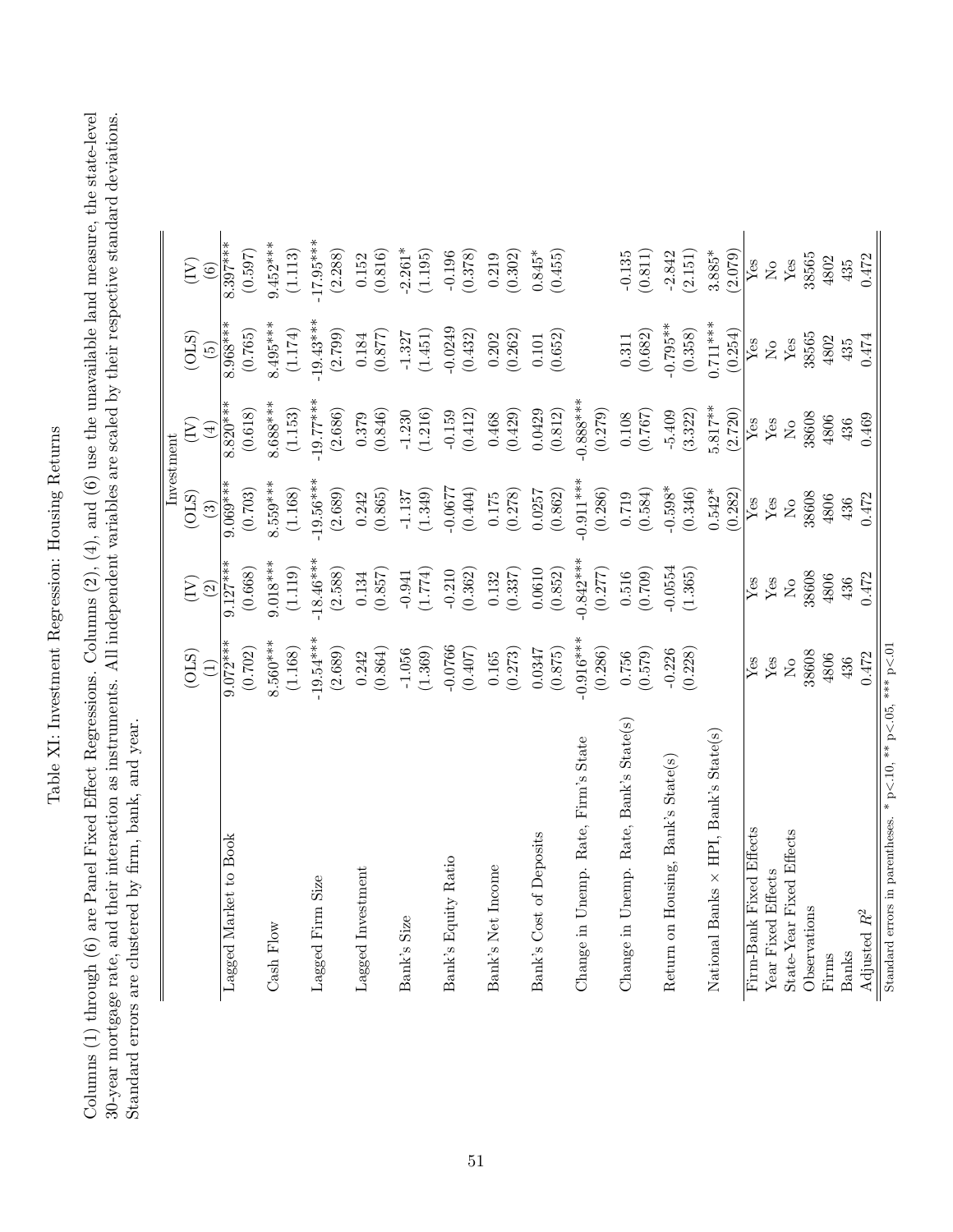Table XII: Investment Regression: MSA Level Housing Prices Table XII: Investment Regression: MSA Level Housing Prices <span id="page-52-0"></span>Columns (1) through (6) are Panel Fixed Effect Regressions. Columns (2), (4), and (6) use the unavailable land measure, the state-level 30-year mortgage rate, and their interaction as instruments. All independent variables are scaled by their respective standard deviations. Columns (1) through (6) are Panel Fixed Effect Regressions. Columns (2), (4), and (6) use the unavailable land measure, the state-level 30-year mortgage rate, and their interaction as instruments. All independent variables are scaled by their respective standard deviations. Standard errors are clustered by firm, bank, and year. Standard errors are clustered by firm, bank, and year.

 $\parallel$ 

|                                                                    |                        |                        |                             | Investment             |                 |                         |
|--------------------------------------------------------------------|------------------------|------------------------|-----------------------------|------------------------|-----------------|-------------------------|
|                                                                    | (OLS)                  | (Y)                    | (OLS)                       | (Y)                    | (OLS)           | (Y)                     |
|                                                                    | $\left(1\right)$       | $\widehat{2}$          | $\odot$                     | $\left( 4\right)$      | $\widetilde{5}$ | $\odot$                 |
| Lagged Market to Book                                              | $9.407***$             | $9.340***$             | $9.408***$                  | $9.403**$              | $9.288***$      | $9.232***$              |
|                                                                    | (0.693)                | (0.573)                | (0.687)                     | (0.611)                | (0.764)         | (0.654)                 |
| Cash Flow                                                          | $8.818***$             | $9.290***$             | $8.820***$                  | $9.317***$             | $8.715***$      | $9.104***$              |
|                                                                    | (1.271)                | (1.211)                | (1.273)                     | (1.224)                | (1.269)         | (1.203)                 |
| Lagged Firm Size                                                   | $-19.28***$            | $-18.66***$            | $19.29***$                  | $-18.00***$            | $-19.23***$     | $-18.15***$             |
|                                                                    | (2.725)                | (2.663)                | (2.731)                     | (2.500)                | (2.838)         | (2.561)                 |
| Lagged Investment                                                  | 0.192                  | 0.287                  | 0.169                       | 0.0399                 | 0.0912          | $-0.0911$               |
|                                                                    | (0.798)                | (0.752)                | (0.796)                     | (0.752)                | (0.818)         | (0.699)                 |
| Bank's Size                                                        | $-1.715$               | $-2.425*$              | $-1.804$                    | $3.217***$             | $-2.351$        | $-3.506**$              |
|                                                                    | (1.570)                | (1.448)                | (1.506)                     | (1.527)                | (1.626)         | (1.568)                 |
| Bank's Equity Ratio                                                | 0.0440                 | $-0.213$               | 0.0969                      | $-0.234$               | 0.189           | 0.129                   |
|                                                                    | (0.561)                | (0.479)                | (0.524)                     | (0.418)                | (0.526)         | (0.504)                 |
| Bank's Net Income                                                  | 0.0863                 | $0.101\,$              | 0.0231                      | $-0.203$               | 0.0840          | $-0.0660$               |
|                                                                    | (0.326)                | (0.314)                | (0.312)                     | (0.322)                | (0.290)         | (0.236)                 |
| Bank's Cost of Deposits                                            | $-0.319$               | $-0.568$               | 0.00544                     | $-0.598$               | $-0.173$        | 0.0268                  |
|                                                                    | (1.075)                | (1.280)                | (0.886)                     | (1.142)                | (0.736)         | (0.869)                 |
| Change in Unemp. Rate, Firm's State                                | $-0.906***$<br>(0.330) | $-0.956***$<br>(0.282) | $0.890***$<br>(0.330)       | $-0.925***$<br>(0.269) |                 |                         |
| Change in Unemp. Rate, Bank's State(s)                             | $0.870\,$              | 0.649                  | $0.984*$                    | 0.719                  | 0.485           | $0.224 \newline(0.568)$ |
|                                                                    | (0.547)                | $\left( 0.531\right)$  | (0.543)                     | (0.539)                | (0.626)         |                         |
| Housing Price Index, Bank's MSA(s)                                 | $-0.616$               | $-3.261**$             | $-2.673*$                   | $-11.69***$            | $-3.203**$      | $-12.07***$             |
|                                                                    | (1.112)                | (1.294)                | (1.369)                     | (3.349)                | (1.381)         | (3.384)                 |
| National Banks $\times$ HPI, Bank's State(s)                       |                        |                        | $3.166***$                  | $6.179***$             | $3.231***$      | $9.933***$              |
|                                                                    |                        |                        | (1.270)                     | (2.100)                | (1.197)         | (3.669)                 |
| Firm-Bank Fixed Effects                                            | Yes                    | Yes                    | $\ensuremath{\mathrm{Yes}}$ | Yes                    | Yes             | Yes                     |
| Year Fixed Effects                                                 | $Y$ es                 | Yes                    | Yes                         | ${\rm Yes}$            | $\overline{M}$  | $\rm _{No}$             |
| State-Year Fixed Effects                                           | $\overline{N}$         | $\overline{N}$         | $\rm \stackrel{\circ}{X}$   | $_{\rm N_o}$           | ${\rm Yes}$     | ${\rm Yes}$             |
| Observations                                                       | 36048                  | 36048                  | 36048                       | 36048                  | 35990           | 35990                   |
| Firms                                                              | 4638                   | 4638                   | 4638                        | 4638                   | 4632            | 4632                    |
| <b>Banks</b>                                                       | 426                    | 426                    | 426                         | 426                    | 425             | 425                     |
| Adjusted $R^2$                                                     | 0.471                  | 0.471                  | 0.472                       | 0.469                  | 0.473           | 0.472                   |
| Standard errors in parentheses. * $p<10$ , ** $p<0.5$ , *** $p<01$ |                        |                        |                             |                        |                 |                         |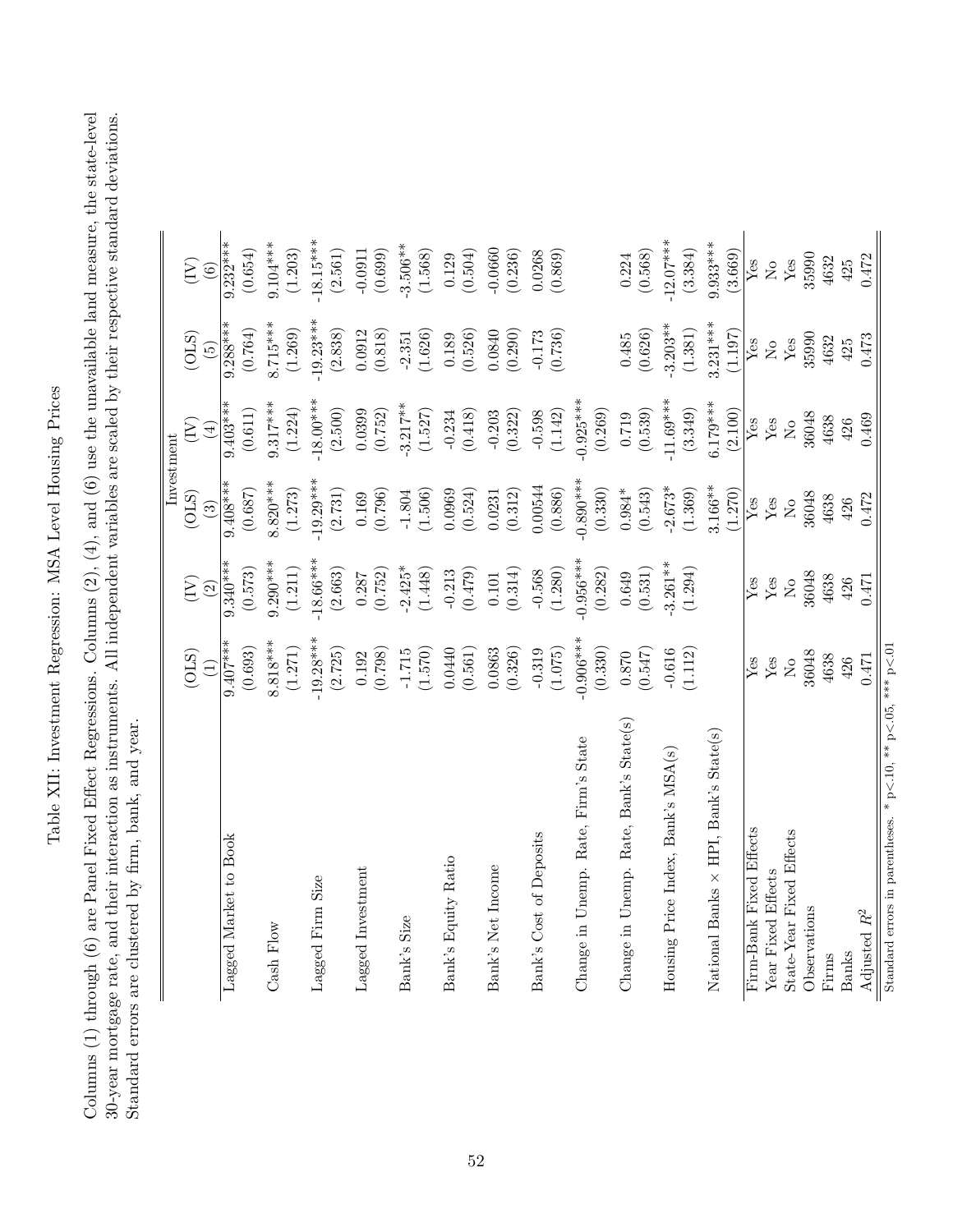# Table XIII: Firm Collateral

<span id="page-53-0"></span>Columns (1) through (4) are Panel Fixed Effect Regressions. Columns (2) and (4) use the unavailable land measure, the state-level 30-year mortgage rate, and their interactions as instruments. All independent variables are scaled by their sample standard deviations. Standard errors are clustered by firm, bank, and year.

|                                              |             |                               | Investment  |             |
|----------------------------------------------|-------------|-------------------------------|-------------|-------------|
|                                              | (OLS)       | (IV)                          | (OLS)       | (IV)        |
|                                              | (1)         | (2)                           | (3)         | (4)         |
| Lagged Market to Book                        | $6.506***$  | $6.496***$                    | $6.563***$  | $6.525***$  |
|                                              |             | $(1.272)$ $(1.272)$ $(1.209)$ |             | (1.207)     |
| Cash Flow                                    | $10.83***$  | $10.83***$                    | $10.89***$  | $10.86***$  |
|                                              | (2.084)     | (2.086)                       | (1.877)     | (1.872)     |
| Lagged Firm Size                             | $-9.334***$ | $-9.309***$                   | $-9.624***$ | $-9.575***$ |
|                                              | (2.714)     | (2.690)                       | (2.647)     | (2.614)     |
| Lagged Investment                            | $8.039***$  | $8.040***$                    | $8.160***$  | $8.150***$  |
|                                              | (1.929)     | (1.930)                       | (1.730)     | (1.731)     |
| Bank's Size                                  | $-1.103$    | $-1.211$                      | $-1.713*$   | $-2.245**$  |
|                                              | (0.926)     | (0.985)                       | (0.921)     | (1.125)     |
| Bank's Equity Ratio                          | $0.603***$  | $0.646***$                    | $0.721***$  | $0.897***$  |
|                                              | (0.191)     | (0.222)                       | (0.209)     | (0.247)     |
| Bank's Net Income                            | $-0.341$    | $-0.368$                      | $-0.352$    | $-0.458*$   |
|                                              | (0.270)     | (0.268)                       | (0.237)     | (0.246)     |
| Bank's Cost of Deposits                      | 0.341       | 0.321                         | 0.710       | 0.681       |
|                                              | (0.514)     | (0.518)                       | (0.544)     | (0.577)     |
| Change in Unemp. Rate, Firm's State          | $-0.190$    | $-0.188$                      |             |             |
|                                              | (0.254)     | (0.254)                       |             |             |
| Change in Unemp. Rate, Bank's State(s)       | 0.204       | 0.226                         | $-0.151$    | $-0.0497$   |
|                                              | (0.529)     | (0.540)                       | (0.505)     | (0.516)     |
| Housing Price Index, Bank's State(s)         | $-1.325$    | $-2.029$                      | $-1.153$    | $-4.284**$  |
|                                              | (1.060)     | (1.512)                       | (0.936)     | (1.990)     |
| National Banks $\times$ HPI, Bank's State(s) | $1.464**$   | $1.675*$                      | $1.823***$  | $3.378***$  |
|                                              | (0.712)     | (0.972)                       | (0.657)     | (1.174)     |
| Market Value of Buildings                    | $5.107***$  | $5.108***$                    | $5.337***$  | $5.329***$  |
|                                              | (1.702)     | (1.701)                       | (1.616)     | (1.612)     |
| Firm-Bank Fixed Effects                      | Yes         | Yes                           | Yes         | Yes         |
| Year Fixed Effects                           | Yes         | Yes                           | No          | $\rm No$    |
| <b>State-Year Fixed Effects</b>              | $\rm No$    | $\rm No$                      | Yes         | Yes         |
| Observations                                 | 13815       | 13815                         | 13720       | 13720       |
| Firms                                        | 1421        | 1421                          | 1412        | 1412        |
| <b>Banks</b>                                 | 273         | 273                           | 273         | 273         |
| Adjusted $R^2$                               | 0.573       | 0.573                         | 0.597       | 0.596       |